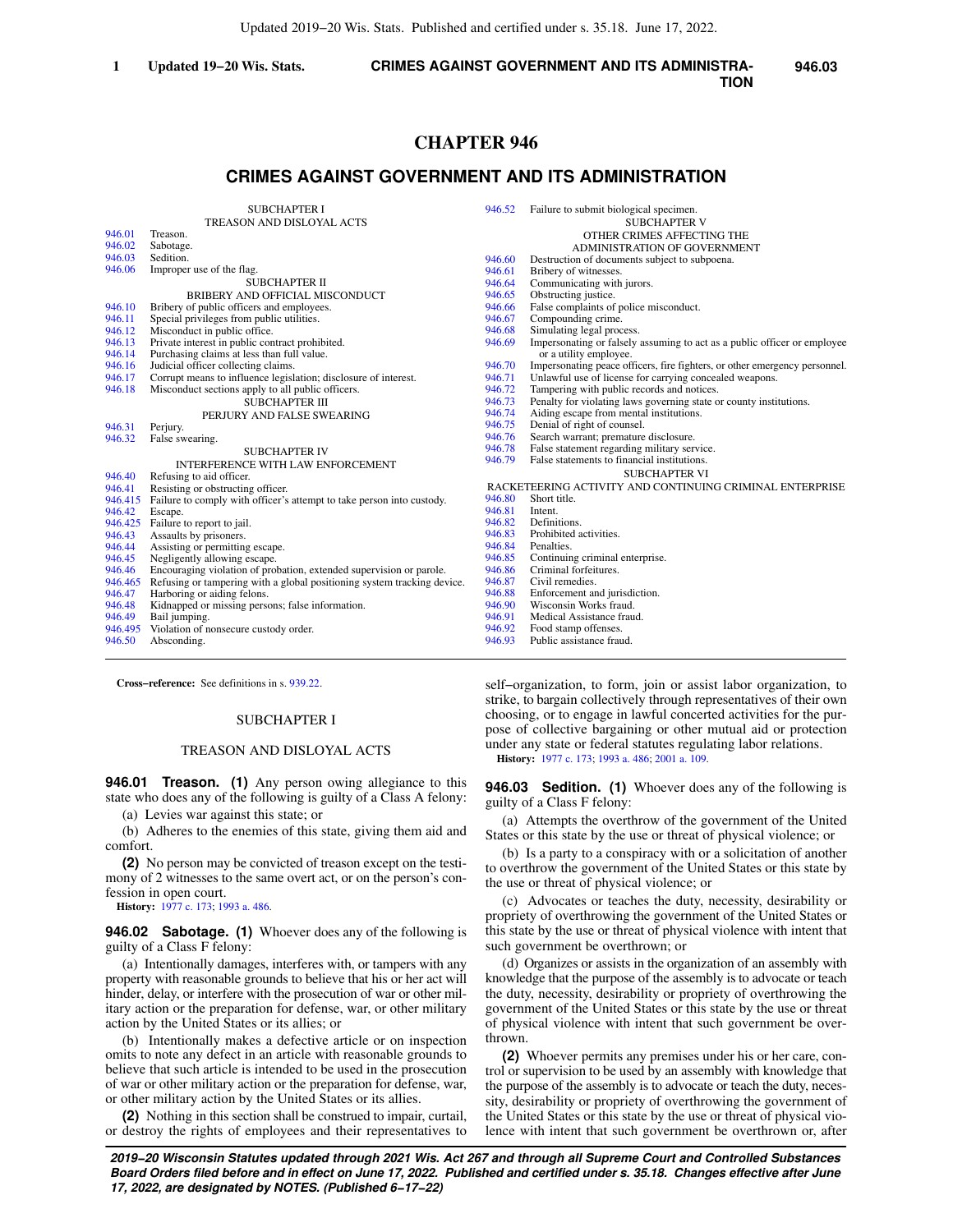#### **946.03 CRIMES AGAINST GOVERNMENT AND ITS ADMINISTRA- Updated 19−20 Wis. Stats. 2 TION**

learning that the premises are being so used, permits such use to be continued is guilty of a Class I felony.

**History:** [1977 c. 173](https://docs.legis.wisconsin.gov/document/acts/1977/173); [2001 a. 109](https://docs.legis.wisconsin.gov/document/acts/2001/109).

**946.06 Improper use of the flag. (1)** Whoever intentionally does any of the following is guilty of a Class A misdemeanor:

(a) Places on or attaches to the flag any word, mark, design, or advertisement not properly a part of such flag; or

(b) Exposes to public view a flag upon which has been placed or attached a word, mark, design, or advertisement not properly a part of such flag; or

(c) Manufactures or exposes to public view an article of merchandise or a wrapper or receptacle for merchandise upon which the flag is depicted; or

(d) Uses the flag for commercial advertising purposes.

**(2)** This section does not apply to flags depicted on written or printed documents or periodicals or on stationery, ornaments, pictures, or jewelry, provided there are no unauthorized words or designs on such flag and provided the flag is not connected with any advertisement.

**(3)** In this section "flag" means anything that is or purports to be the Stars and Stripes, the United States shield, the United States coat of arms, the Wisconsin state flag, or a copy, picture, or representation of any of them.

**History:** [1977 c. 173](https://docs.legis.wisconsin.gov/document/acts/1977/173); [2003 a. 243](https://docs.legis.wisconsin.gov/document/acts/2003/243).

A flag misuse statute was unconstitutional as applied to a flag hung upside down with a peace symbol affixed. The context imbued the display with protected elements of communication. Spence v. Washington, [418 U.S. 405,](https://docs.legis.wisconsin.gov/document/courts/418%20U.S.%20405) [94 S. Ct. 2727](https://docs.legis.wisconsin.gov/document/courts/94%20S.%20Ct.%202727), [41 L. Ed.](https://docs.legis.wisconsin.gov/document/courts/41%20L.%20Ed.%202d%20842) [2d 842](https://docs.legis.wisconsin.gov/document/courts/41%20L.%20Ed.%202d%20842) (1974).

The Washington flag desecration statute held unconstitutional in *Spence*, [418 U.S.](https://docs.legis.wisconsin.gov/document/courts/418%20U.S.%20405) [405](https://docs.legis.wisconsin.gov/document/courts/418%20U.S.%20405) (1974), when applied to a mere display of an altered flag in the absence of a dis-<br>turbance of the peace, was identical in all essential ways to this section. Koser v.<br>County of Price, [834 F. Supp. 305](https://docs.legis.wisconsin.gov/document/courts/834%20F.%20Supp.%20305) (1993).

#### SUBCHAPTER II

#### BRIBERY AND OFFICIAL MISCONDUCT

**946.10 Bribery of public officers and employees.** Whoever does either of the following is guilty of a Class H felony:

**(1)** Whoever, with intent to influence the conduct of any public officer or public employee in relation to any matter which by law is pending or might come before the officer or employee in the officer's or employee's capacity as such officer or employee or with intent to induce the officer or employee to do or omit to do any act in violation of the officer's or employee's lawful duty transfers or promises to the officer or employee or on the officer's or employee's behalf any property or any personal advantage which the officer or employee is not authorized to receive; or

**(2)** Any public officer or public employee who directly or indirectly accepts or offers to accept any property or any personal advantage, which the officer or employee is not authorized to receive, pursuant to an understanding that the officer or employee will act in a certain manner in relation to any matter which by law is pending or might come before the officer or employee in the officer's or employee's capacity as such officer or employee or that the officer or employee will do or omit to do any act in violation of the officer's or employee's lawful duty.

**History:** [1977 c. 173](https://docs.legis.wisconsin.gov/document/acts/1977/173); [1993 a. 486](https://docs.legis.wisconsin.gov/document/acts/1993/486); [2001 a. 109.](https://docs.legis.wisconsin.gov/document/acts/2001/109)

Circumstantial evidence supported an inference that the defendant intended to influence a public official's actions. State v. Rosenfeld, [93 Wis. 2d 325](https://docs.legis.wisconsin.gov/document/courts/93%20Wis.%202d%20325), [286 N.W.2d](https://docs.legis.wisconsin.gov/document/courts/286%20N.W.2d%20596) [596](https://docs.legis.wisconsin.gov/document/courts/286%20N.W.2d%20596) (1980).

A sworn juror is a public employee under sub. (2). State v. Sammons, [141 Wis. 2d](https://docs.legis.wisconsin.gov/document/courts/141%20Wis.%202d%20833) [833](https://docs.legis.wisconsin.gov/document/courts/141%20Wis.%202d%20833), [417 N.W.2d 190](https://docs.legis.wisconsin.gov/document/courts/417%20N.W.2d%20190) (Ct. App. 1987).

**946.11 Special privileges from public utilities. (1)** Whoever does the following is guilty of a Class I felony:

(a) Whoever offers or gives for any purpose to any public officer or to any person at the request or for the advantage of such officer any free pass or frank, or any privilege withheld from any person, for the traveling accommodation or transportation of any person or property or for the transmission of any message or communication; or

(b) Any public officer who asks for or accepts from any person or uses in any manner or for any purpose any free pass or frank, or any privilege withheld from any person for the traveling accommodation or transportation of any person or property or for the transmission of any message or communication; or

(c) Any public utility or agent or officer thereof who offers or gives for any purpose to any public officer or to any person at the request or for the advantage of such officer, any frank or any privilege withheld from any person for any product or service produced, transmitted, delivered, furnished or rendered or to be produced, transmitted, delivered, furnished or rendered by any public utility, or any free product or service whatsoever; or

(d) Any public officer who asks for or accepts or uses in any manner or for any purpose any frank or privilege withheld from any person for any product or service produced, transmitted, delivered, furnished or rendered by any public utility.

**(2)** In this section:

(a) "Free pass" means any form of ticket or mileage entitling the holder to travel over any part of a railroad or other public transportation system and issued to the holder as a gift or in consideration or partial consideration of any service performed or to be performed by such holder, except that it does not include such ticket or mileage when issued to an employee of the railroad or public transportation system pursuant to a contract of employment and not in excess of the transportation rights of other employees of the same class and seniority, nor does it include free transportation to police officers or fire fighters when on duty.

(b) "Privilege" means anything of value not available to the general public, but does not include compensation or fringe benefits provided as a result of employment by a public utility to a regular employee or pensioner when the following conditions are satisfied:

1. The regular employee or pensioner is not compensated specifically for services performed for a purpose related to the election or nomination for election of an individual to state or local office, the recall from or retention in office of an individual holding a state or local office, or for the purpose of payment of expenses incurred as a result of a recount at an election.

2. The regular employee or pensioner is not compensated in excess of that provided to other regular employees or pensioners of like status.

(c) "Public utility" has the meaning designated in s. [196.01 \(5\)](https://docs.legis.wisconsin.gov/document/statutes/196.01(5)) and includes a telecommunications carrier, as defined in s. [196.01](https://docs.legis.wisconsin.gov/document/statutes/196.01(8m))  $(8m)$ 

**(3)** This section does not apply to notaries public and regular employees or pensioners of a railroad or other public utility who hold public offices for which the annual compensation is not more than \$300 to whom no passes or privileges are extended beyond those which are extended to other regular employees or pensioners of such corporation.

**History:** [1975 c. 93](https://docs.legis.wisconsin.gov/document/acts/1975/93); [1977 c. 173](https://docs.legis.wisconsin.gov/document/acts/1977/173); [1985 a. 135](https://docs.legis.wisconsin.gov/document/acts/1985/135); [1993 a. 496](https://docs.legis.wisconsin.gov/document/acts/1993/496); [2001 a. 109](https://docs.legis.wisconsin.gov/document/acts/2001/109); [2015 a.](https://docs.legis.wisconsin.gov/document/acts/2015/117) [117](https://docs.legis.wisconsin.gov/document/acts/2015/117); [2017 a. 365](https://docs.legis.wisconsin.gov/document/acts/2017/365) s. [111.](https://docs.legis.wisconsin.gov/document/acts/2017/365,%20s.%20111)

**946.12 Misconduct in public office.** Any public officer or public employee who does any of the following is guilty of a Class I felony:

**(1)** Intentionally fails or refuses to perform a known mandatory, nondiscretionary, ministerial duty of the officer's or employee's office or employment within the time or in the manner required by law; or

**(2)** In the officer's or employee's capacity as such officer or employee, does an act which the officer or employee knows is in excess of the officer's or employee's lawful authority or which the officer or employee knows the officer or employee is forbidden by law to do in the officer's or employee's official capacity; or

**(3)** Whether by act of commission or omission, in the officer's or employee's capacity as such officer or employee exercises a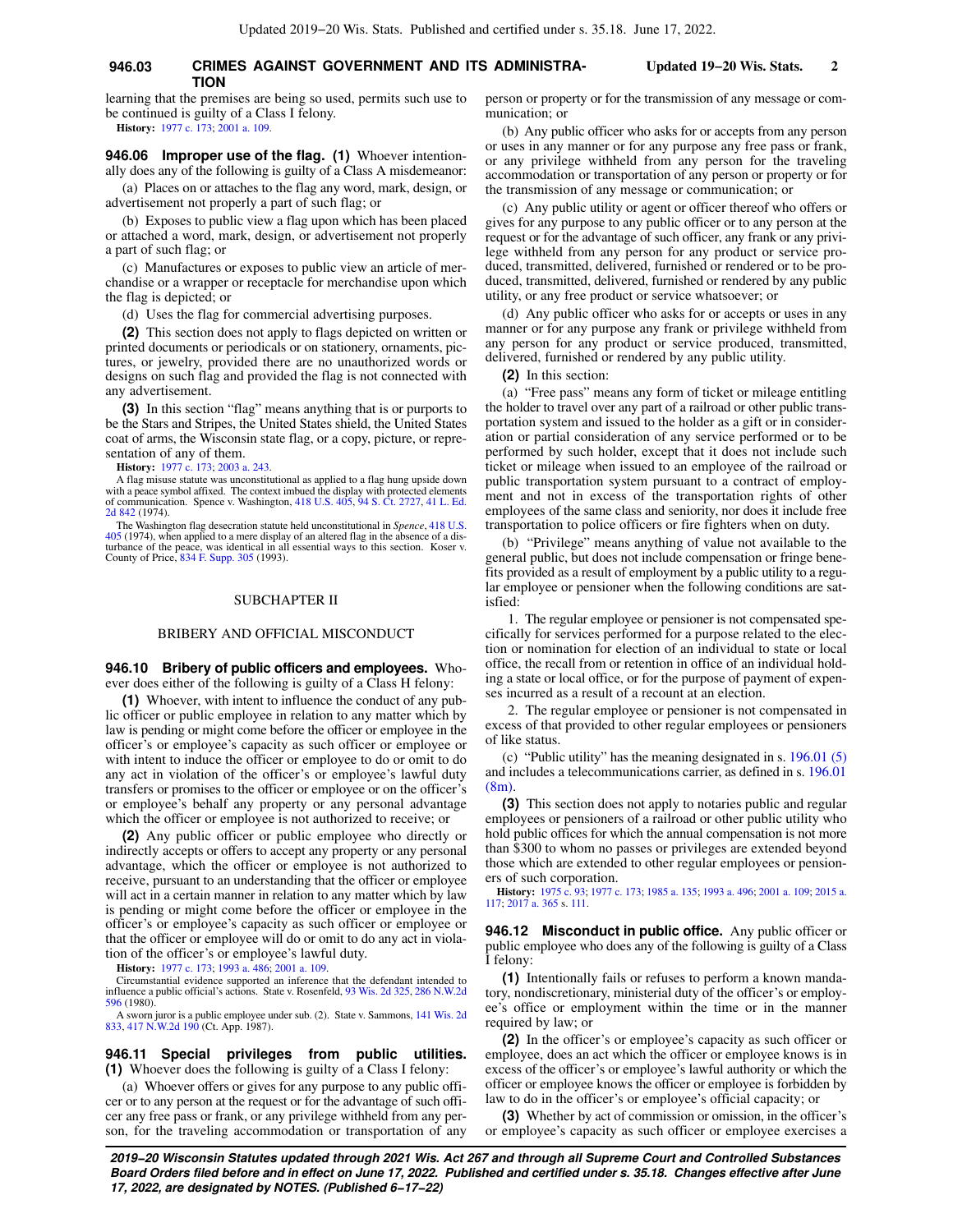#### **CRIMES AGAINST GOVERNMENT AND ITS ADMINISTRA-3 Updated 19−20 Wis. Stats. 946.13 TION**

discretionary power in a manner inconsistent with the duties of the officer's or employee's office or employment or the rights of others and with intent to obtain a dishonest advantage for the officer or employee or another; or

**(4)** In the officer's or employee's capacity as such officer or employee, makes an entry in an account or record book or return, certificate, report or statement which in a material respect the officer or employee intentionally falsifies; or

**(5)** Under color of the officer's or employee's office or employment, intentionally solicits or accepts for the performance of any service or duty anything of value which the officer or employee knows is greater or less than is fixed by law.

**History:** [1977 c. 173](https://docs.legis.wisconsin.gov/document/acts/1977/173); [1993 a. 486](https://docs.legis.wisconsin.gov/document/acts/1993/486); [2001 a. 109.](https://docs.legis.wisconsin.gov/document/acts/2001/109)

Sub. (5) prohibits misconduct in public office with constitutional specificity. Ryan v. State, [79 Wis. 2d 83,](https://docs.legis.wisconsin.gov/document/courts/79%20Wis.%202d%2083) [255 N.W.2d 910](https://docs.legis.wisconsin.gov/document/courts/255%20N.W.2d%20910) (1977).

Sub. (3) applies to a corrupt act under color of office and under de facto powers conferred by practice and usage. A person who is not a public officer may be charged as a party to the crime of official misconduct. State v. Tronca, [84 Wis. 2d 68,](https://docs.legis.wisconsin.gov/document/courts/84%20Wis.%202d%2068) [267](https://docs.legis.wisconsin.gov/document/courts/267%20N.W.2d%20216) [N.W.2d 216](https://docs.legis.wisconsin.gov/document/courts/267%20N.W.2d%20216) (1978).

An on−duty prison guard did not violate sub. (2) by fornicating with a prisoner in a cell. State v. Schmit, [115 Wis. 2d 657](https://docs.legis.wisconsin.gov/document/courts/115%20Wis.%202d%20657), [340 N.W.2d 752](https://docs.legis.wisconsin.gov/document/courts/340%20N.W.2d%20752) (Ct. App. 1983).

Sub. (3) is not unconstitutionally vague. It does not fail to give notice that hiring and directing staff to work on political campaigns on state time with state resources is a violation. A legislator's duty under this section may be determined by reference to a variety of sources including the Senate Policy Manual, applicable statutes, and legislative rules and guidelines. The Senate Policy Manual and senate guidelines restricted political campaigning with public resources. State v. Chvala, [2004 WI App](https://docs.legis.wisconsin.gov/document/courts/2004%20WI%20App%2053) [53,](https://docs.legis.wisconsin.gov/document/courts/2004%20WI%20App%2053) [271 Wis. 2d 115](https://docs.legis.wisconsin.gov/document/courts/271%20Wis.%202d%20115), [678 N.W.2d 880,](https://docs.legis.wisconsin.gov/document/courts/678%20N.W.2d%20880) [03−0442.](https://docs.legis.wisconsin.gov/document/wicourtofappeals/03-0442)

Affirmed. [2005 WI 30](https://docs.legis.wisconsin.gov/document/courts/2005%20WI%2030), [279 Wis. 2d 216](https://docs.legis.wisconsin.gov/document/courts/279%20Wis.%202d%20216), [693 N.W.2d 747,](https://docs.legis.wisconsin.gov/document/courts/693%20N.W.2d%20747) [03−0442.](https://docs.legis.wisconsin.gov/document/wisupremecourt/03-0442) See also State v. Jensen, [2004 WI App 89](https://docs.legis.wisconsin.gov/document/courts/2004%20WI%20App%2089), [272 Wis. 2d 707,](https://docs.legis.wisconsin.gov/document/courts/272%20Wis.%202d%20707) [684 N.W.2d 136](https://docs.legis.wisconsin.gov/document/courts/684%20N.W.2d%20136), [03−0106](https://docs.legis.wisconsin.gov/document/wicourtofappeals/03-0106).

Affirmed. [2005 WI 31](https://docs.legis.wisconsin.gov/document/courts/2005%20WI%2031), [279 Wis. 2d 220](https://docs.legis.wisconsin.gov/document/courts/279%20Wis.%202d%20220), [694 N.W.2d 56](https://docs.legis.wisconsin.gov/document/courts/694%20N.W.2d%2056), [03−0106](https://docs.legis.wisconsin.gov/document/wisupremecourt/03-0106).

Sub. (3) regulates conduct and not speech and is not subject to an overbreadth challenge under the 1st amendment. Legislators or their employees are not prohibited from doing or saying anything related to participation in political campaigns so long as they do not use state resources for that purpose. Legitimate legislative activity is not constrained by this statute. The line between "legislative activity" and "political activity" is sufficiently clear to prevent any confusion as to what conduct is prohibited under this statute. State v. Chvala, [2004 WI App 53,](https://docs.legis.wisconsin.gov/document/courts/2004%20WI%20App%2053) [271 Wis. 2d 115,](https://docs.legis.wisconsin.gov/document/courts/271%20Wis.%202d%20115) [678 N.W.2d](https://docs.legis.wisconsin.gov/document/courts/678%20N.W.2d%20880)

# [880](https://docs.legis.wisconsin.gov/document/courts/678%20N.W.2d%20880), 03-0442.<br>Affirmed. 2005 WI 30, 279 Wis. 2d 216, 693 N.W.2d 747, 03-0442. Affirmed. [2005 WI 30](https://docs.legis.wisconsin.gov/document/courts/2005%20WI%2030), [279 Wis. 2d 216](https://docs.legis.wisconsin.gov/document/courts/279%20Wis.%202d%20216), [693 N.W.2d 747,](https://docs.legis.wisconsin.gov/document/courts/693%20N.W.2d%20747) [03−0442.](https://docs.legis.wisconsin.gov/document/wisupremecourt/03-0442) See also State v. Jensen, [2004 WI App 89](https://docs.legis.wisconsin.gov/document/courts/2004%20WI%20App%2089), [272 Wis. 2d 707,](https://docs.legis.wisconsin.gov/document/courts/272%20Wis.%202d%20707) [684 N.W.2d 136](https://docs.legis.wisconsin.gov/document/courts/684%20N.W.2d%20136), [03−0106](https://docs.legis.wisconsin.gov/document/wicourtofappeals/03-0106).

Affirmed. [2005 WI 31](https://docs.legis.wisconsin.gov/document/courts/2005%20WI%2031), [279 Wis. 2d 220](https://docs.legis.wisconsin.gov/document/courts/279%20Wis.%202d%20220), [694 N.W.2d 56](https://docs.legis.wisconsin.gov/document/courts/694%20N.W.2d%2056), [03−0106](https://docs.legis.wisconsin.gov/document/wisupremecourt/03-0106).

Enforcement of sub. (3) against a legislator does not violate the separation of powers doctrine. Enforcement does not require the courts to enforce legislative rules governing the enactment of legislation. Rather, the courts are asked to enforce a penal statute that relates to the duties of a legislator. A court may interpret an internal legislative rule to determine criminal liability if, when applied to the facts of the specific case, the rule is not ambiguous. State v. Chvala, [2004 WI App 53,](https://docs.legis.wisconsin.gov/document/courts/2004%20WI%20App%2053) [271 Wis. 2d 115](https://docs.legis.wisconsin.gov/document/courts/271%20Wis.%202d%20115), [678 N.W.2d 880,](https://docs.legis.wisconsin.gov/document/courts/678%20N.W.2d%20880) [03−0442](https://docs.legis.wisconsin.gov/document/wicourtofappeals/03-0442).

Affirmed. [2005 WI 30](https://docs.legis.wisconsin.gov/document/courts/2005%20WI%2030), [279 Wis. 2d 216](https://docs.legis.wisconsin.gov/document/courts/279%20Wis.%202d%20216), [693 N.W.2d 747,](https://docs.legis.wisconsin.gov/document/courts/693%20N.W.2d%20747) [03−0442.](https://docs.legis.wisconsin.gov/document/wisupremecourt/03-0442) See also State v. Jensen, [2004 WI App 89](https://docs.legis.wisconsin.gov/document/courts/2004%20WI%20App%2089), [272 Wis. 2d 707,](https://docs.legis.wisconsin.gov/document/courts/272%20Wis.%202d%20707) [684 N.W.2d 136](https://docs.legis.wisconsin.gov/document/courts/684%20N.W.2d%20136), [03−0106](https://docs.legis.wisconsin.gov/document/wicourtofappeals/03-0106).

Affirmed. [2005 WI 31](https://docs.legis.wisconsin.gov/document/courts/2005%20WI%2031), [279 Wis. 2d 220](https://docs.legis.wisconsin.gov/document/courts/279%20Wis.%202d%20220), [694 N.W.2d 56](https://docs.legis.wisconsin.gov/document/courts/694%20N.W.2d%2056), [03−0106](https://docs.legis.wisconsin.gov/document/wisupremecourt/03-0106).

Sub. (3) provides, as separate elements of the crime, the requirement that the conduct be inconsistent with the duties of one's office and the requirement that the con-duct be done with intent to obtain a dishonest advantage. Although both elements may be proved through the same transaction, there must nevertheless be proof as to both elements. The state is required to prove beyond a reasonable doubt that the defendant exercised his or her discretionary power with the purpose to obtain a dis-honest advantage. Guilt of misconduct in office does not require the defendant to<br>have acted corruptly. State v. Jensen, [2007 WI App 256,](https://docs.legis.wisconsin.gov/document/courts/2007%20WI%20App%20256) 06–2095. See also State v.<br>Schultz, [2007 WI App 257](https://docs.legis.wisconsin.gov/document/courts/2007%20WI%20App%20257), [306 Wis. 2d 598,](https://docs.legis.wisconsin.gov/document/courts/306%20Wis.%202d%20598) [743 N.W.2d 823](https://docs.legis.wisconsin.gov/document/courts/743%20N.W.2d%20823)

### **946.13 Private interest in public contract prohibited. (1)** Any public officer or public employee who does any of the following is guilty of a Class I felony:

(a) In the officer's or employee's private capacity, negotiates or bids for or enters into a contract in which the officer or employee has a private pecuniary interest, direct or indirect, if at the same time the officer or employee is authorized or required by law to participate in the officer's or employee's capacity as such officer or employee in the making of that contract or to perform in regard to that contract some official function requiring the exercise of discretion on the officer's or employee's part; or

(b) In the officer's or employee's capacity as such officer or employee, participates in the making of a contract in which the officer or employee has a private pecuniary interest, direct or indirect, or performs in regard to that contract some function requiring the exercise of discretion on the officer's or employee's part.

**(2)** Subsection [\(1\)](https://docs.legis.wisconsin.gov/document/statutes/946.13(1)) does not apply to any of the following:

(a) Contracts in which any single public officer or employee is privately interested that do not involve receipts and disbursements by the state or its political subdivision aggregating more than \$15,000 in any year.

(b) Contracts involving the deposit of public funds in public depositories.

(c) Contracts involving loans made pursuant to s. [67.12.](https://docs.legis.wisconsin.gov/document/statutes/67.12)

(d) Contracts for the publication of legal notices required to be published, provided such notices are published at a rate not higher than that prescribed by law.

(e) Contracts for the issuance to a public officer or employee of tax titles, tax certificates, or instruments representing an interest in, or secured by, any fund consisting in whole or in part of taxes in the process of collection, provided such titles, certificates, or instruments are issued in payment of salary or other obligations due such officer or employee.

(f) Contracts for the sale of bonds or securities issued by a political subdivision of the state; provided such bonds or securities are sold at a bona fide public sale to the highest bidder and the public officer or employee acquiring the private interest has no duty to vote upon the issuance of the bonds or securities.

(g) Contracts with, or tax credits or payments received by, public officers or employees for wildlife damage claims or abatement under s. [29.889,](https://docs.legis.wisconsin.gov/document/statutes/29.889) for farmland preservation under s. [91.13](https://docs.legis.wisconsin.gov/document/statutes/2007/91.13), 2007 stats., or s. [91.60](https://docs.legis.wisconsin.gov/document/statutes/91.60) or subch. [IX of ch. 71,](https://docs.legis.wisconsin.gov/document/statutes/subch.%20IX%20of%20ch.%2071) soil and water resource management under s. [92.14,](https://docs.legis.wisconsin.gov/document/statutes/92.14) soil erosion control under s. [92.10,](https://docs.legis.wisconsin.gov/document/statutes/1985/92.10) 1985 stats., animal waste management under s. [92.15](https://docs.legis.wisconsin.gov/document/statutes/1985/92.15), 1985 stats., and nonpoint source water pollution abatement under s. [281.65](https://docs.legis.wisconsin.gov/document/statutes/281.65).

**(3)** A contract entered into in violation of this section is void and the state or the political subdivision in whose behalf the contract was made incurs no liability thereon.

**(4)** In this section "contract" includes a conveyance.

**(5)** Subsection [\(1\) \(b\)](https://docs.legis.wisconsin.gov/document/statutes/946.13(1)(b)) shall not apply to a public officer or public employee by reason of his or her holding not more than 2 percent of the outstanding capital stock of a corporate body involved in such contract.

**(6)** Subsection [\(3\)](https://docs.legis.wisconsin.gov/document/statutes/946.13(3)) shall not apply to contracts creating a public debt, as defined in s.  $18.01$  (4), if the requirements of s.  $18.14$  (1) have been met. No evidence of indebtedness, as defined in s. [18.01 \(3\)](https://docs.legis.wisconsin.gov/document/statutes/18.01(3)), shall be invalidated on account of a violation of this section by a public officer or public employee, but such officer or employee and the surety on the officer's or employee's official bond shall be liable to the state for any loss to it occasioned by such violation.

**(7)** Subsection [\(1\)](https://docs.legis.wisconsin.gov/document/statutes/946.13(1)) shall not apply to any public officer or public employee, who receives compensation for the officer's or employee's services as such officer or employee, exclusive of advances or reimbursements for expenses, of less than \$10,000 per year, merely by reason of his or her being a director, officer, employee, agent or attorney of or for a state or national bank, savings bank or trust company, or any holding company thereof. This subsection shall not apply to any such person whose compensation by such financial institution is directly dependent upon procuring public business. Compensation determined by longevity, general quality of work or the overall performance and condition of such financial institution shall not be deemed compensation directly dependent upon procuring public business.

**(8)** Subsection [\(1\)](https://docs.legis.wisconsin.gov/document/statutes/946.13(1)) shall not apply to contracts or transactions made or consummated or bonds issued under s. [66.1103.](https://docs.legis.wisconsin.gov/document/statutes/66.1103)

**(9)** Subsection [\(1\)](https://docs.legis.wisconsin.gov/document/statutes/946.13(1)) does not apply to the member of a local committee appointed under s.  $289.33$  (7) (a) acting as a member of that committee in negotiation, arbitration or ratification of agreements under s. [289.33](https://docs.legis.wisconsin.gov/document/statutes/289.33).

**(10)** Subsection [\(1\) \(a\)](https://docs.legis.wisconsin.gov/document/statutes/946.13(1)(a)) does not apply to a member of a local workforce development board established under [29 USC 2832](https://docs.legis.wisconsin.gov/document/usc/29%20USC%202832) or to a member of the council on workforce investment established under [29 USC 2821](https://docs.legis.wisconsin.gov/document/usc/29%20USC%202821).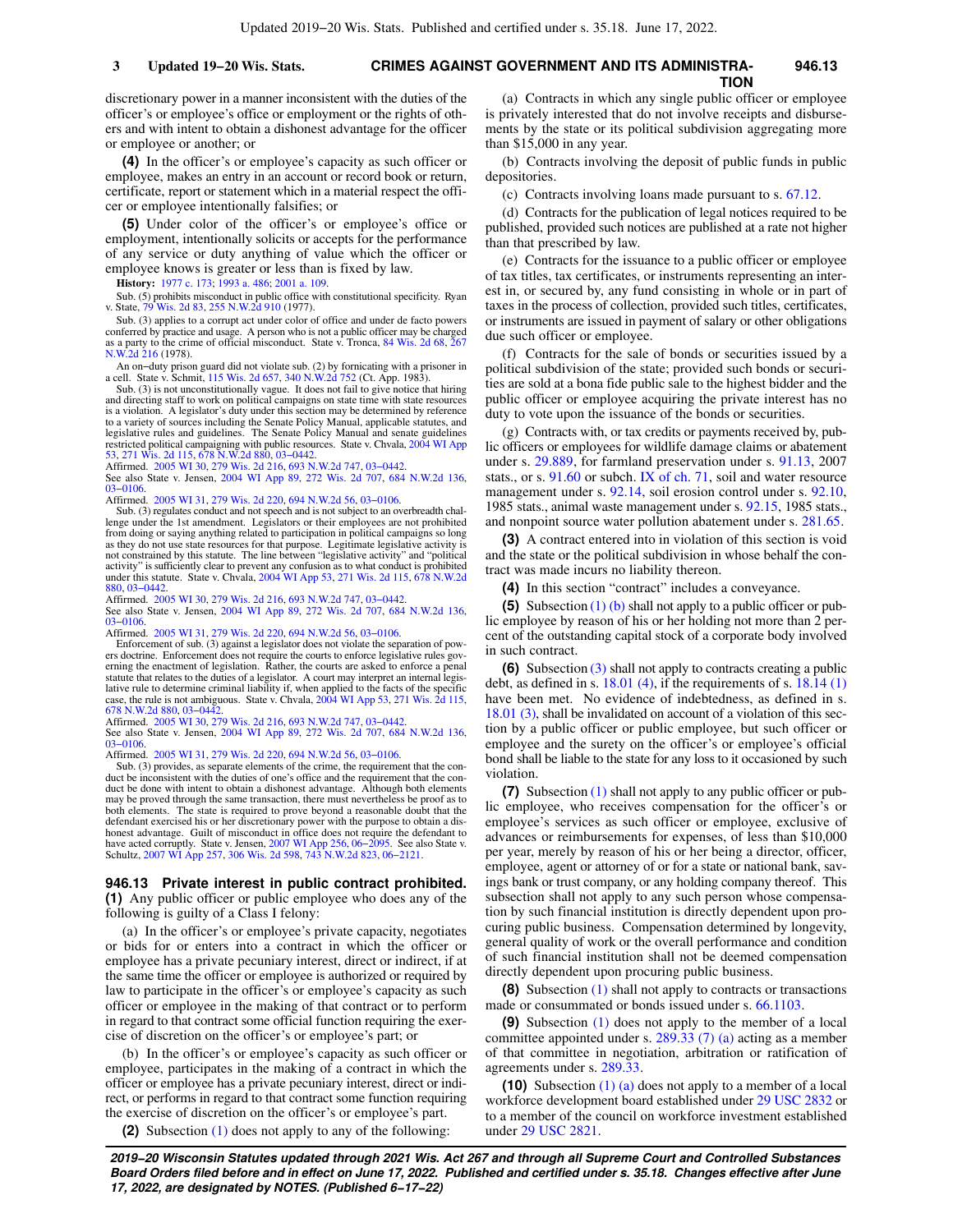### **946.13 CRIMES AGAINST GOVERNMENT AND ITS ADMINISTRA- Updated 19−20 Wis. Stats. 4 TION**

**(11)** Subsection [\(1\)](https://docs.legis.wisconsin.gov/document/statutes/946.13(1)) does not apply to an individual who receives compensation for services as a public officer or public employee of less than \$10,000 annually, exclusive of advances or reimbursements for expenses, merely because that individual is a partner, shareholder or employee of a law firm that serves as legal counsel to the public body that the officer or employee serves, unless one of the following applies:

(a) The individual has an interest in that law firm greater than 2 percent of its net profit or loss.

(b) The individual participates in making a contract between that public body and that law firm or exercises any official discretion with respect to a contract between them.

(c) The individual's compensation from the law firm directly depends on the individual's procurement of business with public bodies.

**(12)** (a) In this subsection:

1. "Research company" means an entity engaged in commercial or nonprofit activity that is related to research conducted by an employee or officer of the system or to a product of such research.

2. "System" means the University of Wisconsin System.

(b) Subsection [\(1\)](https://docs.legis.wisconsin.gov/document/statutes/946.13(1)) does not apply to a contract between a research company and the system or any institution or college campus within the system for purchase of goods or services, including research, if the interest that a system employee or officer has in the research company has been evaluated and addressed in a management plan issued by the individual or body responsible for evaluating and managing potential conflicts of interest and the management plan complies with the policy adopted under par. [\(d\).](https://docs.legis.wisconsin.gov/document/statutes/946.13(12)(d))

(d) The board shall adopt a policy specifying the contents required for a management plan under par. [\(b\).](https://docs.legis.wisconsin.gov/document/statutes/946.13(12)(b))

**History:** [1971 c. 40](https://docs.legis.wisconsin.gov/document/acts/1971/40) s. [93](https://docs.legis.wisconsin.gov/document/acts/1971/40,%20s.%2093); [1973 c. 12](https://docs.legis.wisconsin.gov/document/acts/1973/12) s. [37;](https://docs.legis.wisconsin.gov/document/acts/1973/12,%20s.%2037) [1973 c. 50](https://docs.legis.wisconsin.gov/document/acts/1973/50), [265;](https://docs.legis.wisconsin.gov/document/acts/1973/265) [1977 c. 166](https://docs.legis.wisconsin.gov/document/acts/1977/166), [173;](https://docs.legis.wisconsin.gov/document/acts/1977/173) [1983](https://docs.legis.wisconsin.gov/document/acts/1983/282) [a. 282](https://docs.legis.wisconsin.gov/document/acts/1983/282); [1987 a. 344](https://docs.legis.wisconsin.gov/document/acts/1987/344), [378,](https://docs.legis.wisconsin.gov/document/acts/1987/378) [399](https://docs.legis.wisconsin.gov/document/acts/1987/399); [1989 a. 31,](https://docs.legis.wisconsin.gov/document/acts/1989/31) [232](https://docs.legis.wisconsin.gov/document/acts/1989/232); [1993 a. 486](https://docs.legis.wisconsin.gov/document/acts/1993/486); [1995 a. 27,](https://docs.legis.wisconsin.gov/document/acts/1995/27) [225](https://docs.legis.wisconsin.gov/document/acts/1995/225), [227,](https://docs.legis.wisconsin.gov/document/acts/1995/227) [435](https://docs.legis.wisconsin.gov/document/acts/1995/435); [1997 a. 35,](https://docs.legis.wisconsin.gov/document/acts/1997/35) [248;](https://docs.legis.wisconsin.gov/document/acts/1997/248) [1999 a. 9,](https://docs.legis.wisconsin.gov/document/acts/1999/9) [85;](https://docs.legis.wisconsin.gov/document/acts/1999/85) [1999 a. 150](https://docs.legis.wisconsin.gov/document/acts/1999/150) s. [672;](https://docs.legis.wisconsin.gov/document/acts/1999/150,%20s.%20672) [2001 a. 109;](https://docs.legis.wisconsin.gov/document/acts/2001/109) [2005 a. 417](https://docs.legis.wisconsin.gov/document/acts/2005/417); [2009 a.](https://docs.legis.wisconsin.gov/document/acts/2009/28) [28;](https://docs.legis.wisconsin.gov/document/acts/2009/28) [2019 a. 36.](https://docs.legis.wisconsin.gov/document/acts/2019/36)

A county board member did not violate sub. (1) by accepting a job as airport manager while he was serving as a county board member for a county that was co−owner of the airport when he was appointed pursuant to advice and approval of the county corporation counsel. State v. Davis, [63 Wis. 2d 75,](https://docs.legis.wisconsin.gov/document/courts/63%20Wis.%202d%2075) [216 N.W.2d 31](https://docs.legis.wisconsin.gov/document/courts/216%20N.W.2d%2031) (1974).

Sub. (1) (b) is a strict liability offense. It does not include the element of corrupt motive. State v. Stoehr, [134 Wis. 2d 66,](https://docs.legis.wisconsin.gov/document/courts/134%20Wis.%202d%2066) [396 N.W.2d 177](https://docs.legis.wisconsin.gov/document/courts/396%20N.W.2d%20177) (1986).

The defendant could not have had a pecuniary interest in, or have negotiated in his private capacity for, a position that had not yet been posted. State v. Venema, [2002](https://docs.legis.wisconsin.gov/document/courts/2002%20WI%20App%20202) [WI App 202,](https://docs.legis.wisconsin.gov/document/courts/2002%20WI%20App%20202) 257 Wis. 2d. 491, [650 N.W.2d 898,](https://docs.legis.wisconsin.gov/document/courts/650%20N.W.2d%20898) [01−2502.](https://docs.legis.wisconsin.gov/document/wicourtofappeals/01-2502)

A county board member employed by an engineering and survey firm may have a possible conflict of interest in public contracts. 60 Atty. Gen. 98.

A member of the Wisconsin board of vocational, technical and adult education [now Technical college] may not bid on and contract for the construction of a building project for a vocational–technical district that would entail expenditures exceeding \$2,000 in any year, when availability of federal funds for use on such project is subject<br>to his approval as a member of the board. 60 At

Discussing conflicts arising from election of a school principal to the office of alderperson. 60 Atty. Gen. 367.

Appointment of counsel for indigents involves a public contract. 62 Atty. Gen. 118.

A county supervisor who is a pharmacist probably does not violate this section in furnishing prescription services to medicaid patients when the state is solely liable for payment. 64 Atty. Gen. 108.

The marital property law does not change the applicability of this section to a member of a governmental body when that body employs the member's spouse. [76 Atty.](https://docs.legis.wisconsin.gov/document/oag/vol76-15) [Gen. 15.](https://docs.legis.wisconsin.gov/document/oag/vol76-15)

This section applies to county board or department purchases aggregating more than \$5,000 from a county supervisor−owned business. [76 Atty. Gen. 178.](https://docs.legis.wisconsin.gov/document/oag/vol76-178)

When the village board administers a community development block grant program, a member of the village board would violate this section if he or she obtained a loan in excess of \$5,000 under the program. Acting as a private contractor, the board member would violate sub. (1) if he contracted to perform the construction work for a third person who obtained a loan under the program. [76 Atty. Gen. 278.](https://docs.legis.wisconsin.gov/document/oag/vol76-278)

Sub. (1) (a) may be violated by members of the Private Industry Councils when private or public entities of which they are executives, directors, or board members receive benefits under the Job Training Partnership Act. [77 Atty. Gen. 306.](https://docs.legis.wisconsin.gov/document/oag/vol77-306) A municipality's zoning decision is not a contract under sub. (1) (a), and therefore

the statute does not apply to an official's participation in a zoning decision. [OAG](https://docs.legis.wisconsin.gov/document/oag/oag9-14) [9−14.](https://docs.legis.wisconsin.gov/document/oag/oag9-14)

**946.14 Purchasing claims at less than full value.** Any public officer or public employee who in a private capacity directly or indirectly intentionally purchases for less than full value or discounts any claim held by another against the state or a political subdivision thereof or against any public fund is guilty of a Class I felony.

**History:** [1977 c. 173;](https://docs.legis.wisconsin.gov/document/acts/1977/173) [2001 a. 109](https://docs.legis.wisconsin.gov/document/acts/2001/109).

**946.16 Judicial officer collecting claims.** Any judicial officer who causes to be brought in a court over which the officer presides any action or proceeding upon a claim placed with the officer as agent or attorney for collection is guilty of a Class B misdemeanor.

**History:** [1977 c. 173.](https://docs.legis.wisconsin.gov/document/acts/1977/173)

**946.17 Corrupt means to influence legislation; disclosure of interest.** Any person who gives or agrees or offers to give anything of value to any person, for the service of such person or of any other person in procuring the passage or defeat of any measure before the legislature or before either house or any committee thereof, upon the contingency or condition of the passage or defeat of the measure, or who receives, or agrees to receive anything of value for such service, upon any such contingency or condition, or who, having a pecuniary or other interest, or acting as the agent or attorney of any person in procuring or attempting to procure the passage or defeat of any measure before the legislature or before either house or any committee thereof, attempts in any manner to influence any member of the legislature for or against the measure, without first making known to the member the real and true interest he or she has in the measure, either personally or as such agent or attorney, is guilty of a class A misdemeanor.

**History:** [1977 c. 278](https://docs.legis.wisconsin.gov/document/acts/1977/278) s. [1](https://docs.legis.wisconsin.gov/document/acts/1977/278,%20s.%201); Stats. 1977 s. 946.17; [1993 a. 213.](https://docs.legis.wisconsin.gov/document/acts/1993/213)

**946.18 Misconduct sections apply to all public officers.** Sections [946.10](https://docs.legis.wisconsin.gov/document/statutes/946.10) to [946.17](https://docs.legis.wisconsin.gov/document/statutes/946.17) apply to public officers, whether legally constituted or exercising powers as if legally constituted. **History:** [1977 c. 278;](https://docs.legis.wisconsin.gov/document/acts/1977/278) [1979 c. 110.](https://docs.legis.wisconsin.gov/document/acts/1979/110)

#### SUBCHAPTER III

#### PERJURY AND FALSE SWEARING

**946.31 Perjury. (1)** Whoever under oath or affirmation orally makes a false material statement which the person does not believe to be true, in any matter, cause, action or proceeding, before any of the following, whether legally constituted or exercising powers as if legally constituted, is guilty of a Class H felony:

- (a) A court;
- (b) A magistrate;
- (c) A judge, referee or court commissioner;

(d) An administrative agency or arbitrator authorized by statute to determine issues of fact;

(e) A notary public while taking testimony for use in an action or proceeding pending in court;

(f) An officer authorized to conduct inquests of the dead;

- (g) A grand jury;
- (h) A legislative body or committee.

**(2)** It is not a defense to a prosecution under this section that the perjured testimony was corrected or retracted.

**History:** [1977 c. 173;](https://docs.legis.wisconsin.gov/document/acts/1977/173) [1979 c. 110;](https://docs.legis.wisconsin.gov/document/acts/1979/110) [2001 a. 109.](https://docs.legis.wisconsin.gov/document/acts/2001/109)

An arbitrator selected from a list provided by the Wisconsin Employment Relations Commission is authorized by s. 111.10 to arbitrate as provided in ch. 298 [now ch. 788] and so is "authorized by statute" within meaning of sub. (1) (d). Layton School of Art & Design v. WERC, [82 Wis. 2d 324](https://docs.legis.wisconsin.gov/document/courts/82%20Wis.%202d%20324), [262 N.W.2d 218](https://docs.legis.wisconsin.gov/document/courts/262%20N.W.2d%20218) (1978).

Perjury consists of a false statement that the defendant knew was false, was made under oath in a proceeding before a judge, and was material to the proceeding. Mate-riality is determined by whether the trial court could have relied on the testimony in making a decision, not on whether it actually did. State v. Munz, [198 Wis. 2d 379](https://docs.legis.wisconsin.gov/document/courts/198%20Wis.%202d%20379), [541 N.W.2d 821](https://docs.legis.wisconsin.gov/document/courts/541%20N.W.2d%20821) (Ct. App. 1995), [95−0635](https://docs.legis.wisconsin.gov/document/wicourtofappeals/95-0635).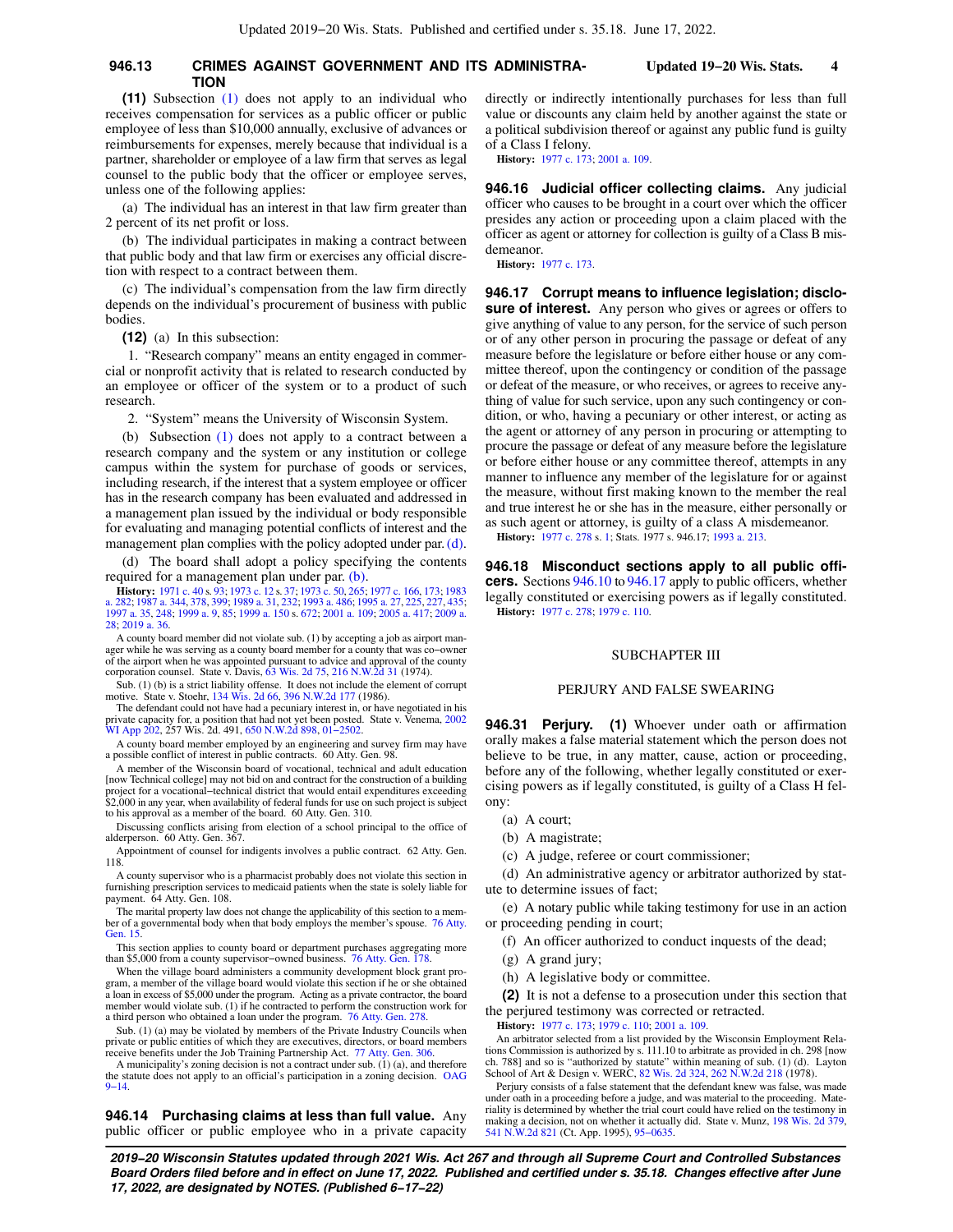#### **CRIMES AGAINST GOVERNMENT AND ITS ADMINISTRA-5 Updated 19−20 Wis. Stats. 946.42 TION**

A defendant may be charged with multiple counts of perjury based on testimony given in the same proceeding when each charge requires proof of an additional fact<br>that the others do not. State v. Warren, [229 Wis. 2d 172](https://docs.legis.wisconsin.gov/document/courts/229%20Wis.%202d%20172), [599 N.W.2d 431](https://docs.legis.wisconsin.gov/document/courts/599%20N.W.2d%20431) (Ct. App. 1999), [99−0129](https://docs.legis.wisconsin.gov/document/wicourtofappeals/99-0129).

Issue preclusion does not bar the prosecution of a defendant for perjury who was tried and acquitted on a single issue when newly discovered evidence suggests that the defendant falsely testified on the issue. The state must show that: 1) the evidence came to the state's attention after trial; 2) the state was not negligent in failing to dis-cover the evidence; 3) the evidence is material to the issue; and 4) the evidence is not merely cumulative. State v. Canon, [2001 WI 11,](https://docs.legis.wisconsin.gov/document/courts/2001%20WI%2011) [241 Wis. 2d 164](https://docs.legis.wisconsin.gov/document/courts/241%20Wis.%202d%20164), [622 N.W.2d 270](https://docs.legis.wisconsin.gov/document/courts/622%20N.W.2d%20270), [98−3519](https://docs.legis.wisconsin.gov/document/wisupremecourt/98-3519).

Perjury prosecutions after acquittals. Shellenberger. 71 MLR 703 (1988).

**946.32 False swearing. (1)** Whoever does either of the following is guilty of a Class H felony:

(a) Under oath or affirmation or upon signing a statement pur-suant to s. [887.015](https://docs.legis.wisconsin.gov/document/statutes/887.015) makes or subscribes a false statement which he or she does not believe is true, when such oath, affirmation, or statement is authorized or required by law or is required by any public officer or governmental agency as a prerequisite to such officer or agency taking some official action.

(b) Makes or subscribes 2 inconsistent statements under oath or affirmation or upon signing a statement pursuant to s. [887.015](https://docs.legis.wisconsin.gov/document/statutes/887.015) in regard to any matter respecting which an oath, affirmation, or statement is, in each case, authorized or required by law or required by any public officer or governmental agency as a prerequisite to such officer or agency taking some official action, under circumstances which demonstrate that the witness or subscriber knew at least one of the statements to be false when made. The period of limitations within which prosecution may be commenced runs from the time of the first statement.

**(2)** Whoever under oath or affirmation or upon signing a statement pursuant to s. [887.015](https://docs.legis.wisconsin.gov/document/statutes/887.015) makes or subscribes a false statement which the person does not believe is true is guilty of a Class A misdemeanor.

**History:** [1977 c. 173](https://docs.legis.wisconsin.gov/document/acts/1977/173); [1993 a. 486](https://docs.legis.wisconsin.gov/document/acts/1993/486); [2001 a. 109;](https://docs.legis.wisconsin.gov/document/acts/2001/109) [2009 a. 166](https://docs.legis.wisconsin.gov/document/acts/2009/166).

This section applies to oral statements. The mere fact that a statement is permitted by law does not mean it is "authorized by law" within meaning of sub. (1) (a). State v. Devitt, [82 Wis. 2d 262,](https://docs.legis.wisconsin.gov/document/courts/82%20Wis.%202d%20262) [262 N.W.2d 73](https://docs.legis.wisconsin.gov/document/courts/262%20N.W.2d%2073) (1978).

The reference to the statute of limitations in sub. (1) (b) does not make it an element of the offense. The statute of limitations is an affirmative defense and is subject to tolling under s. 939.74. State v. Slaughter, [200 Wis. 2d 190](https://docs.legis.wisconsin.gov/document/courts/200%20Wis.%202d%20190), [546 N.W.2d 490](https://docs.legis.wisconsin.gov/document/courts/546%20N.W.2d%20490) (Ct. App. 1996), [95−0141.](https://docs.legis.wisconsin.gov/document/wicourtofappeals/95-0141)

What is to be "authorized or required" under sub. (1) (b) is the oath itself, not the matter respecting which the oath is taken. State v. Slaughter, [200 Wis. 2d 190](https://docs.legis.wisconsin.gov/document/courts/200%20Wis.%202d%20190), [546](https://docs.legis.wisconsin.gov/document/courts/546%20N.W.2d%20490) [N.W.2d 490](https://docs.legis.wisconsin.gov/document/courts/546%20N.W.2d%20490) (Ct. App. 1996), [95−0141.](https://docs.legis.wisconsin.gov/document/wicourtofappeals/95-0141)

#### SUBCHAPTER IV

# INTERFERENCE WITH LAW ENFORCEMENT

**946.40 Refusing to aid officer. (1)** Whoever, without reasonable excuse, refuses or fails, upon command, to aid any person known by the person to be a peace officer is guilty of a Class C misdemeanor.

**(2)** This section does not apply if under the circumstances the officer was not authorized to command such assistance.

**History:** [1977 c. 173](https://docs.legis.wisconsin.gov/document/acts/1977/173).

Under s. 343.305, hospital personnel must administer a blood alcohol test and report the results at the request of an officer, subject to the penalty under this section. 68 Atty. Gen. 209.

In certain circumstances, a peace officer may command medical staff at a hospital or clinic to gather evidence from a sexual assault victim. [72 Atty. Gen. 107.](https://docs.legis.wisconsin.gov/document/oag/vol72-107)

**946.41 Resisting or obstructing officer. (1)** Except as provided in subs.  $(2m)$  and  $(2r)$ , whoever knowingly resists or obstructs an officer while such officer is doing any act in an official capacity and with lawful authority is guilty of a Class A misdemeanor.

**(2)** In this section:

(a) "Obstructs" includes without limitation knowingly giving false information to the officer or knowingly placing physical evidence with intent to mislead the officer in the performance of his or her duty including the service of any summons or civil process.

(b) "Officer" means a peace officer or other public officer or public employee having the authority by virtue of the officer's or employee's office or employment to take another into custody.

(c) "Soft tissue injury" means an injury that requires medical attention to a tissue that connects, supports, or surrounds other structures and organs of the body and includes tendons, ligaments, fascia, skin, fibrous tissues, fat, synovial membranes, muscles, nerves, and blood vessels.

**(2m)** Whoever violates sub. [\(1\)](https://docs.legis.wisconsin.gov/document/statutes/946.41(1)) under all of the following circumstances is guilty of a Class H felony:

(a) The violator gives false information or places physical evidence with intent to mislead an officer.

(b) At a criminal trial, the trier of fact considers the false information or physical evidence.

(c) The trial results in the conviction of an innocent person.

**(2r)** Whoever violates sub. [\(1\)](https://docs.legis.wisconsin.gov/document/statutes/946.41(1)) and causes substantial bodily harm or a soft tissue injury to an officer is guilty of a Class H felony.

**(2t)** Whoever violates sub. [\(1\)](https://docs.legis.wisconsin.gov/document/statutes/946.41(1)) and causes great bodily harm to an officer is guilty of a Class G felony.

**(3)** Whoever by violating this section hinders, delays or prevents an officer from properly serving or executing any summons or civil process, is civilly liable to the person injured for any actual loss caused thereby and to the officer or the officer's superior for any damages adjudged against either of them by reason thereof. **History:** [1977 c. 173](https://docs.legis.wisconsin.gov/document/acts/1977/173); [1983 a. 189;](https://docs.legis.wisconsin.gov/document/acts/1983/189) [1989 a. 121](https://docs.legis.wisconsin.gov/document/acts/1989/121); [1993 a. 486;](https://docs.legis.wisconsin.gov/document/acts/1993/486) [2001 a. 109;](https://docs.legis.wisconsin.gov/document/acts/2001/109) [2009](https://docs.legis.wisconsin.gov/document/acts/2009/251)

[a. 251](https://docs.legis.wisconsin.gov/document/acts/2009/251); [2011 a. 74](https://docs.legis.wisconsin.gov/document/acts/2011/74). The state must prove that the accused knew that the officer was acting in an official

capacity and knew that the officer was acting with lawful authority when the accused allegedly resisted or obstructed the officer. State v. Lossman, [118 Wis. 2d 526](https://docs.legis.wisconsin.gov/document/courts/118%20Wis.%202d%20526), [348](https://docs.legis.wisconsin.gov/document/courts/348%20N.W.2d%20159) [N.W.2d 159](https://docs.legis.wisconsin.gov/document/courts/348%20N.W.2d%20159) (1984).

Knowingly providing false information with intent to mislead is obstruction as a matter of law. State v. Caldwell, [154 Wis. 2d 683,](https://docs.legis.wisconsin.gov/document/courts/154%20Wis.%202d%20683) [454 N.W.2d 13](https://docs.legis.wisconsin.gov/document/courts/454%20N.W.2d%2013) (Ct. App. 1990).

No law allows officers to arrest for obstruction on a person's refusal to give his or her name. Mere silence is insufficient to constitute obstruction. Henes v. Morrissey, [194 Wis. 2d 339](https://docs.legis.wisconsin.gov/document/courts/194%20Wis.%202d%20339), [533 N.W.2d 802](https://docs.legis.wisconsin.gov/document/courts/533%20N.W.2d%20802) (1995).

Fleeing and hiding from an officer may constitute obstructing. State v. Grobstick, [200 Wis. 2d 242](https://docs.legis.wisconsin.gov/document/courts/200%20Wis.%202d%20242), [546 N.W.2d 187](https://docs.legis.wisconsin.gov/document/courts/546%20N.W.2d%20187) (1996), [94−1045](https://docs.legis.wisconsin.gov/document/wisupremecourt/94-1045).

There is no exculpatory denial exception under this section. The statute criminalizes all false statements knowingly made and with intent to mislead the police. The state should have sound reasons for believing that a defendant knowingly made false<br>statements with intent to mislead the police and not out of a good-faith attempt to<br>defend against accusations of a crime. The latter can

in compliance with both the federal and state constitutions, in addition to any applicable statutes. State v. Ferguson, [2009 WI 50,](https://docs.legis.wisconsin.gov/document/courts/2009%20WI%2050) [317 Wis. 2d 586,](https://docs.legis.wisconsin.gov/document/courts/317%20Wis.%202d%20586) [767 N.W.2d 187](https://docs.legis.wisconsin.gov/document/courts/767%20N.W.2d%20187), [07−2095.](https://docs.legis.wisconsin.gov/document/wisupremecourt/07-2095)

**946.415 Failure to comply with officer's attempt to take person into custody. (1)** In this section, "officer" has the meaning given in s.  $946.41$  (2) (b).

**(2)** Whoever intentionally does all of the following is guilty of a Class I felony:

(a) Refuses to comply with an officer's lawful attempt to take him or her into custody.

(b) Retreats or remains in a building or place and, through action or threat, attempts to prevent the officer from taking him or her into custody.

(c) While acting under pars. [\(a\)](https://docs.legis.wisconsin.gov/document/statutes/946.415(2)(a)) and [\(b\)](https://docs.legis.wisconsin.gov/document/statutes/946.415(2)(b)), remains or becomes armed with a dangerous weapon or threatens to use a dangerous weapon regardless of whether he or she has a dangerous weapon. **History:** [1995 a. 93](https://docs.legis.wisconsin.gov/document/acts/1995/93); [2001 a. 109.](https://docs.legis.wisconsin.gov/document/acts/2001/109)

This section delineates one crime: a suspect's armed, physical refusal to be taken into custody. It can be committed by action or threat, which are alternative ways of threatening an officer to avoid being taken into custody. A jury instruction requiring unanimity on which occurred is not required. State v. Koeppen, [2000 WI App 121](https://docs.legis.wisconsin.gov/document/courts/2000%20WI%20App%20121), [237 Wis. 2d 418](https://docs.legis.wisconsin.gov/document/courts/237%20Wis.%202d%20418), [614 N.W.2d 530,](https://docs.legis.wisconsin.gov/document/courts/614%20N.W.2d%20530) [99−0418.](https://docs.legis.wisconsin.gov/document/wicourtofappeals/99-0418)

#### **946.42 Escape. (1)** In this section:

(a) 1. "Custody" includes without limitation all of the following:

a. Actual custody of an institution, including a juvenile correctional facility, as defined in s. [938.02 \(10p\),](https://docs.legis.wisconsin.gov/document/statutes/938.02(10p)) a secured residential care center for children and youth, as defined in s[. 93](https://docs.legis.wisconsin.gov/document/statutes/938.02(15g))8.02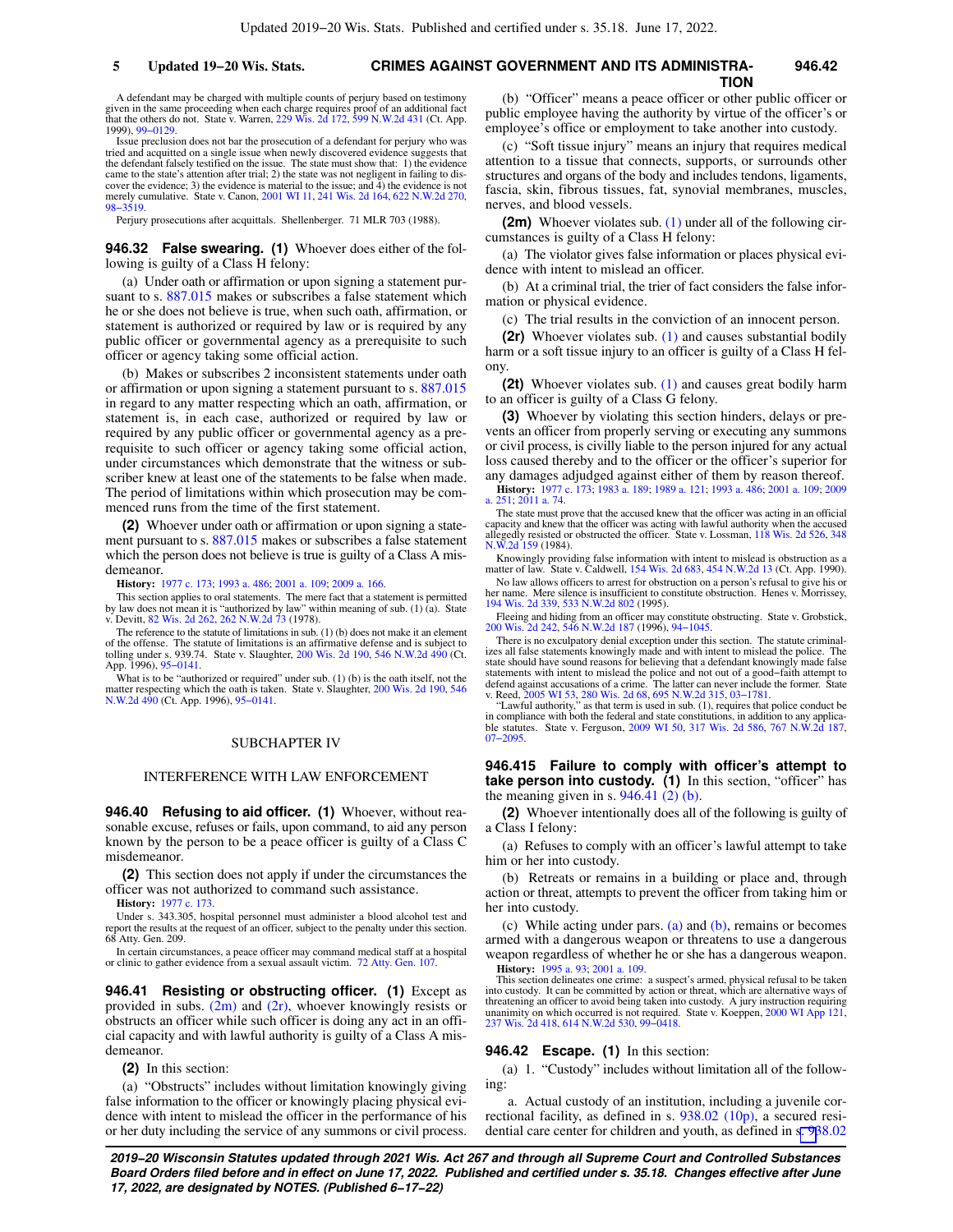### **946.42 CRIMES AGAINST GOVERNMENT AND ITS ADMINISTRA- Updated 19−20 Wis. Stats. 6 TION**

[\(15g\)](https://docs.legis.wisconsin.gov/document/statutes/938.02(15g)), a juvenile detention facility, as defined in s. [938.02 \(10r\),](https://docs.legis.wisconsin.gov/document/statutes/938.02(10r)) a Type 2 residential care center for children and youth, as defined in s. [938.02 \(19r\),](https://docs.legis.wisconsin.gov/document/statutes/938.02(19r)) a facility used for the detention of persons detained under s. [980.04 \(1\),](https://docs.legis.wisconsin.gov/document/statutes/980.04(1)) a facility specified in s. [980.065](https://docs.legis.wisconsin.gov/document/statutes/980.065), or a juvenile portion of a county jail.

b. Actual custody of a peace officer or institution guard.

bm. Actual custody or authorized physical control of a correctional officer.

c. Actual custody or authorized physical control of a probationer, parolee, or person on extended supervision by the department of corrections.

e. Constructive custody of persons placed on supervised release under ch. [980.](https://docs.legis.wisconsin.gov/document/statutes/ch.%20980)

f. Constructive custody of prisoners and juveniles subject to an order under s. [938.183](https://docs.legis.wisconsin.gov/document/statutes/938.183), [938.34 \(4d\),](https://docs.legis.wisconsin.gov/document/statutes/938.34(4d)) [\(4h\)](https://docs.legis.wisconsin.gov/document/statutes/938.34(4h)), or [\(4m\),](https://docs.legis.wisconsin.gov/document/statutes/938.34(4m)) or [938.357](https://docs.legis.wisconsin.gov/document/statutes/938.357(4)) [\(4\)](https://docs.legis.wisconsin.gov/document/statutes/938.357(4)) or [\(5\) \(e\)](https://docs.legis.wisconsin.gov/document/statutes/938.357(5)(e)) temporarily outside the institution whether for the purpose of work, school, medical care, a leave granted under s. [303.068](https://docs.legis.wisconsin.gov/document/statutes/303.068), a temporary leave or furlough granted to a juvenile, or otherwise.

g. Custody of the sheriff of the county to which the prisoner was transferred after conviction.

h. Custody of a person subject to a confinement order under s. [973.09 \(4\).](https://docs.legis.wisconsin.gov/document/statutes/973.09(4))

2. "Custody" does not include the constructive custody of a probationer, parolee, or person on extended supervision by the department of corrections or a probation, extended supervision, or parole agent or, subject to s. [938.533 \(3\) \(a\)](https://docs.legis.wisconsin.gov/document/statutes/938.533(3)(a)), the constructive custody of a person who has been released to community supervision or aftercare supervision under ch. [938](https://docs.legis.wisconsin.gov/document/statutes/ch.%20938).

(b) "Escape" means to leave in any manner without lawful permission or authority.

(c) "Legal arrest" includes without limitation an arrest pursuant to process fair on its face notwithstanding insubstantial irregularities and also includes taking a juvenile into custody under s. [938.19.](https://docs.legis.wisconsin.gov/document/statutes/938.19)

**(2)** A person in custody who intentionally escapes from custody under any of the following circumstances is guilty of a Class A misdemeanor:

(a) Pursuant to a legal arrest for or lawfully charged with or convicted of a violation of a statutory traffic regulation, a statutory offense for which the penalty is a forfeiture or a municipal ordinance.

(b) Lawfully taken into custody under s. [938.19](https://docs.legis.wisconsin.gov/document/statutes/938.19) for a violation of or lawfully alleged or adjudged under ch. [938](https://docs.legis.wisconsin.gov/document/statutes/ch.%20938) to have violated a statutory traffic regulation, a statutory provision for which the penalty is a forfeiture or a municipal ordinance.

(c) Pursuant to a civil arrest or body execution.

**(2m)** A person who is in the custody of a probation, parole, or extended supervision agent, or a correctional officer, based on an allegation or a finding that the person violated the rules or conditions of probation, parole, or extended supervision and who intentionally escapes from custody is guilty of a Class H felony.

**(3)** A person in custody who intentionally escapes from custody under any of the following circumstances is guilty of a Class H felony:

(a) Pursuant to a legal arrest for, lawfully charged with or convicted of or sentenced for a crime.

(b) Lawfully taken into custody under s. [938.19](https://docs.legis.wisconsin.gov/document/statutes/938.19) for or lawfully alleged or adjudged under ch. [938](https://docs.legis.wisconsin.gov/document/statutes/ch.%20938) to be delinquent on the basis of a violation of a criminal law.

(c) Subject to a disposition under s.  $938.34$  (4d), [\(4h\)](https://docs.legis.wisconsin.gov/document/statutes/938.34(4h)), or [\(4m\),](https://docs.legis.wisconsin.gov/document/statutes/938.34(4m)) to a placement under s. [938.357 \(4\)](https://docs.legis.wisconsin.gov/document/statutes/938.357(4)) or [938.533 \(3\) \(a\),](https://docs.legis.wisconsin.gov/document/statutes/938.533(3)(a)) or to com-munity supervision or aftercare revocation under s. [938.357 \(5\)](https://docs.legis.wisconsin.gov/document/statutes/938.357(5)(e))  $(e)$ 

(e) In custody under the circumstances described in sub. [\(2\)](https://docs.legis.wisconsin.gov/document/statutes/946.42(2)) and leaves the state to avoid apprehension. Leaving the state and failing to return is prima facie evidence of intent to avoid apprehension.

(f) Pursuant to a legal arrest as a fugitive from justice in another state.

(g) Committed to the department of health services under ch. [971](https://docs.legis.wisconsin.gov/document/statutes/ch.%20971) or [975](https://docs.legis.wisconsin.gov/document/statutes/ch.%20975).

**(3m)** A person who intentionally escapes from custody under any of the following circumstances is guilty of a Class F felony:

(a) While subject to a detention order under s.  $980.04$  (1) or a custody order under s. [980.04 \(3\).](https://docs.legis.wisconsin.gov/document/statutes/980.04(3))

(b) While subject to an order issued under s. [980.06](https://docs.legis.wisconsin.gov/document/statutes/980.06) committing the person to custody of the department of health services, regardless of whether the person is placed in institutional care or on supervised release.

**(4)** If a person is convicted of an escape under this section, the maximum term of imprisonment for the escape may be increased by not more than 5 years if an individual who had custody of the person who escaped is injured during the course of the escape.

**History:** [1971 c. 164](https://docs.legis.wisconsin.gov/document/acts/1971/164) s. [89;](https://docs.legis.wisconsin.gov/document/acts/1971/164,%20s.%2089) [1975 c. 39;](https://docs.legis.wisconsin.gov/document/acts/1975/39) [1977 c. 173](https://docs.legis.wisconsin.gov/document/acts/1977/173), [312](https://docs.legis.wisconsin.gov/document/acts/1977/312), [354,](https://docs.legis.wisconsin.gov/document/acts/1977/354) [418;](https://docs.legis.wisconsin.gov/document/acts/1977/418) [1985 a. 320](https://docs.legis.wisconsin.gov/document/acts/1985/320); [1987 a. 27,](https://docs.legis.wisconsin.gov/document/acts/1987/27) [238](https://docs.legis.wisconsin.gov/document/acts/1987/238), [352;](https://docs.legis.wisconsin.gov/document/acts/1987/352) [1987 a. 403](https://docs.legis.wisconsin.gov/document/acts/1987/403) ss. [238,](https://docs.legis.wisconsin.gov/document/acts/1987/403,%20s.%20238) [239,](https://docs.legis.wisconsin.gov/document/acts/1987/403,%20s.%20239) [256](https://docs.legis.wisconsin.gov/document/acts/1987/403,%20s.%20256); [1989 a. 31](https://docs.legis.wisconsin.gov/document/acts/1989/31); [1993 a. 16](https://docs.legis.wisconsin.gov/document/acts/1993/16), [377,](https://docs.legis.wisconsin.gov/document/acts/1993/377) [385](https://docs.legis.wisconsin.gov/document/acts/1993/385), [491;](https://docs.legis.wisconsin.gov/document/acts/1993/491) [1995 a. 27](https://docs.legis.wisconsin.gov/document/acts/1995/27) ss. [7233m,](https://docs.legis.wisconsin.gov/document/acts/1995/27,%20s.%207233m) [7233p,](https://docs.legis.wisconsin.gov/document/acts/1995/27,%20s.%207233p) [9126 \(19\)](https://docs.legis.wisconsin.gov/document/acts/1995/27,%20s.%209126); [1995 a. 77,](https://docs.legis.wisconsin.gov/document/acts/1995/77) [154,](https://docs.legis.wisconsin.gov/document/acts/1995/154) [352](https://docs.legis.wisconsin.gov/document/acts/1995/352), [390](https://docs.legis.wisconsin.gov/document/acts/1995/390); [1997 a. 35](https://docs.legis.wisconsin.gov/document/acts/1997/35), [283;](https://docs.legis.wisconsin.gov/document/acts/1997/283) [1999 a. 9](https://docs.legis.wisconsin.gov/document/acts/1999/9); [2001 a. 109](https://docs.legis.wisconsin.gov/document/acts/2001/109); [2005 a. 344](https://docs.legis.wisconsin.gov/document/acts/2005/344), [434](https://docs.legis.wisconsin.gov/document/acts/2005/434); [2007 a. 20](https://docs.legis.wisconsin.gov/document/acts/2007/20) s. [9121 \(6\) \(a\)](https://docs.legis.wisconsin.gov/document/acts/2007/20,%20s.%209121); [2007 a. 97](https://docs.legis.wisconsin.gov/document/acts/2007/97), [226;](https://docs.legis.wisconsin.gov/document/acts/2007/226) [2013 a. 334](https://docs.legis.wisconsin.gov/document/acts/2013/334); [2015 a. 55](https://docs.legis.wisconsin.gov/document/acts/2015/55).

There is no denial of equal protection in the punishment under sub. (3) (d) [now (3) (g)] of persons committed under the sex crimes law when persons civilly committed are not subject to the same statute. State v. Neutz, [69 Wis. 2d 292](https://docs.legis.wisconsin.gov/document/courts/69%20Wis.%202d%20292), [230 N.W.2d](https://docs.legis.wisconsin.gov/document/courts/230%20N.W.2d%20806) [806](https://docs.legis.wisconsin.gov/document/courts/230%20N.W.2d%20806) (1975).

A defendant's escape under the work−release statute was an escape under sub. (3). Brown v. State, [73 Wis. 2d 703](https://docs.legis.wisconsin.gov/document/courts/73%20Wis.%202d%20703), [245 N.W.2d 670](https://docs.legis.wisconsin.gov/document/courts/245%20N.W.2d%20670) (1976).

The sentence for an escape conviction may be consecutive to a sex crime commit-<br>ment. State v. Kruse, [101 Wis. 2d 387,](https://docs.legis.wisconsin.gov/document/courts/101%20Wis.%202d%20387) [305 N.W.2d 85](https://docs.legis.wisconsin.gov/document/courts/305%20N.W.2d%2085) (1981).

It is not necessary to leave the physical boundaries of an institution to complete an act of escape. State v. Sugden, [143 Wis. 2d 728](https://docs.legis.wisconsin.gov/document/courts/143%20Wis.%202d%20728), [422 N.W.2d 624](https://docs.legis.wisconsin.gov/document/courts/422%20N.W.2d%20624) (1988).

Under sub. (5) (b) [now sub. (1) (a)], an individual is "in custody" once freedom of movement is restricted; one lawfully arrested may not leave without permission. State v. Adams, [152 Wis. 2d 68](https://docs.legis.wisconsin.gov/document/courts/152%20Wis.%202d%2068), [447 N.W.2d 90](https://docs.legis.wisconsin.gov/document/courts/447%20N.W.2d%2090) (Ct. App. 1989).

A person can be "in custody" without being under "legal arrest," but a person can-not be under "legal arrest" without being "in custody." State v. Hoffman, [163 Wis.](https://docs.legis.wisconsin.gov/document/courts/163%20Wis.%202d%20752) [2d 752](https://docs.legis.wisconsin.gov/document/courts/163%20Wis.%202d%20752), [472 N.W.2d 558](https://docs.legis.wisconsin.gov/document/courts/472%20N.W.2d%20558) (Ct. App. 1991).

A traffic regulation under sub. (2) (a) does not include any offense punishable as a crime. State v. Beasley, [165 Wis. 2d 97](https://docs.legis.wisconsin.gov/document/courts/165%20Wis.%202d%2097), [477 N.W.2d 57](https://docs.legis.wisconsin.gov/document/courts/477%20N.W.2d%2057) (Ct. App. 1991).

Upon conviction of a crime, a person is in custody regardless of physical control. Leaving without the court's granting release is escape. State v. Scott, [191 Wis. 2d 146](https://docs.legis.wisconsin.gov/document/courts/191%20Wis.%202d%20146), [528 N.W.2d 46](https://docs.legis.wisconsin.gov/document/courts/528%20N.W.2d%2046) (Ct. App. 1995).

As used in sub. (1) (a), "medical care" includes treatment at drug and alcohol rehabilitation centers. State v. Sevelin, [204 Wis. 2d 127,](https://docs.legis.wisconsin.gov/document/courts/204%20Wis.%202d%20127) [554 N.W.2d 521](https://docs.legis.wisconsin.gov/document/courts/554%20N.W.2d%20521) (Ct. App. 1996), [96−0729.](https://docs.legis.wisconsin.gov/document/wicourtofappeals/96-0729)

Failure to return to jail while on work release from incarceration for failure to pay a municipal forfeiture is escape under this section. State v. Smith, [214 Wis. 2d 541](https://docs.legis.wisconsin.gov/document/courts/214%20Wis.%202d%20541), [571 N.W.2d 472](https://docs.legis.wisconsin.gov/document/courts/571%20N.W.2d%20472) (Ct. App. 1997), 97-0266

Custody under sub.  $(1)$  (a) does not include the custody of a parole or probation officer. State v. Zimmerman, [2001 WI App 238,](https://docs.legis.wisconsin.gov/document/courts/2001%20WI%20App%20238) [248 Wis. 2d 370,](https://docs.legis.wisconsin.gov/document/courts/248%20Wis.%202d%20370) [635 N.W.2d 864](https://docs.legis.wisconsin.gov/document/courts/635%20N.W.2d%20864), [00−3173.](https://docs.legis.wisconsin.gov/document/wicourtofappeals/00-3173)

Detention at the Wisconsin Resource Center while awaiting evaluation and trial on a petition for commitment as a sexually violent person under ch. 980 does not subject the detainee to escape charges under this section. Thorson v. Schwarz, [2004 WI 96](https://docs.legis.wisconsin.gov/document/courts/2004%20WI%2096), [274 Wis. 2d 1](https://docs.legis.wisconsin.gov/document/courts/274%20Wis.%202d%201), [681 N.W.2d 914,](https://docs.legis.wisconsin.gov/document/courts/681%20N.W.2d%20914) [02−3380.](https://docs.legis.wisconsin.gov/document/wisupremecourt/02-3380)

Testimony adduced at trial may establish the element of being sentenced for a crime, regardless of whether the jury actually sees the certified judgment of conviction. State v. Hughes, [2011 WI App 87](https://docs.legis.wisconsin.gov/document/courts/2011%20WI%20App%2087), [334 Wis. 2d 445,](https://docs.legis.wisconsin.gov/document/courts/334%20Wis.%202d%20445) [799 N.W.2d 504,](https://docs.legis.wisconsin.gov/document/courts/799%20N.W.2d%20504) [10−1322.](https://docs.legis.wisconsin.gov/document/wicourtofappeals/10-1322)

**946.425 Failure to report to jail. (1)** Any person who is subject to a series of periods of imprisonment under s. [973.03 \(5\)](https://docs.legis.wisconsin.gov/document/statutes/973.03(5)(b)) [\(b\)](https://docs.legis.wisconsin.gov/document/statutes/973.03(5)(b)) and who intentionally fails to report to the county jail as required under the sentence is guilty of a Class H felony.

**(1m)** (a) Any person who receives a stay of execution of a sentence of imprisonment of less than 10 days to a county jail under s. [973.15 \(8\) \(a\)](https://docs.legis.wisconsin.gov/document/statutes/973.15(8)(a)) and who intentionally fails to report to the county jail as required under the sentence is guilty of a Class A misdemeanor.

(b) Any person who receives a stay of execution of a sentence of imprisonment of 10 or more days to a county jail under s. [973.15 \(8\) \(a\)](https://docs.legis.wisconsin.gov/document/statutes/973.15(8)(a)) and who intentionally fails to report to the county jail as required under the sentence is guilty of a Class H felony.

**(1r)** (a) Any person who is subject to a confinement order under s. [973.09 \(4\)](https://docs.legis.wisconsin.gov/document/statutes/973.09(4)) as the result of a conviction for a misdemeanor and who intentionally fails to report to the county jail or house of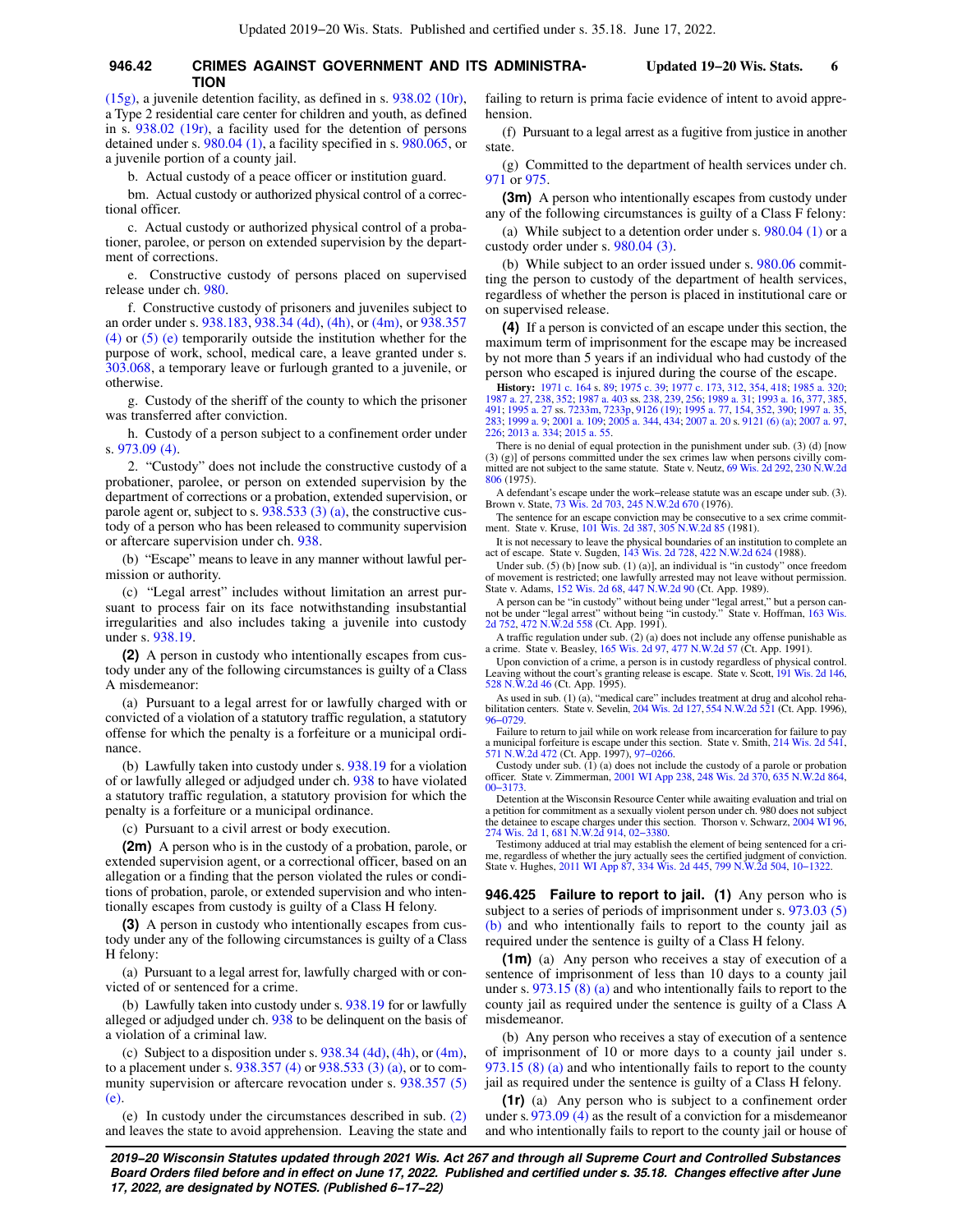#### **CRIMES AGAINST GOVERNMENT AND ITS ADMINISTRA-7 Updated 19−20 Wis. Stats. 946.47 TION**

correction as required under the order is guilty of a Class A misdemeanor

(b) Any person who is subject to a confinement order under s. [973.09 \(4\)](https://docs.legis.wisconsin.gov/document/statutes/973.09(4)) as the result of a conviction for a felony and who intentionally fails to report to the county jail or house of correction as required under the order is guilty of a Class H felony.

**(3)** A prosecutor may not charge a person with violating both subs.  $(1)$  and  $(1m)$  regarding the same incident or occurrence. **History:** [1989 a. 85;](https://docs.legis.wisconsin.gov/document/acts/1989/85) [1993 a. 273;](https://docs.legis.wisconsin.gov/document/acts/1993/273) [1995 a. 154](https://docs.legis.wisconsin.gov/document/acts/1995/154); [2001 a. 109.](https://docs.legis.wisconsin.gov/document/acts/2001/109)

**946.43 Assaults by prisoners. (1m)** Any prisoner confined to a state prison or other state, county or municipal detention facility who intentionally does any of the following is guilty of a Class F felony:

(a) Places an officer, employee, visitor or another inmate of such prison or institution in apprehension of an immediate battery likely to cause death or great bodily harm; or

(b) Confines or restrains an officer, employee, visitor or another inmate of such prison or institution without the person's consent.

**(2m)** (a) Any prisoner confined to a state prison or other state, county or municipal detention facility who throws or expels blood, semen, vomit, saliva, urine, feces or other bodily substance at or toward an officer, employee or visitor of the prison or facility or another prisoner of the prison or facility under all of the following circumstances is guilty of a Class I felony:

1. The prisoner throws or expels the blood, semen, vomit, saliva, urine, feces or other bodily substance with the intent that it come into contact with the officer, employee, visitor or other prisoner.

2. The prisoner throws or expels the blood, semen, vomit, saliva, urine, feces or other bodily substance with the intent either to cause bodily harm to the officer, employee, visitor or other prisoner or to abuse, harass, offend, intimidate or frighten the officer, employee, visitor or other prisoner.

3. The officer, employee, visitor or other prisoner does not consent to the blood, semen, vomit, saliva, urine, feces or other bodily substance being thrown or expelled at or toward him or her.

(b) A court shall impose a sentence for a violation of par. [\(a\)](https://docs.legis.wisconsin.gov/document/statutes/946.43(2m)(a)) consecutive to any sentence previously imposed or which may be imposed for any crime or offense for which the person was in custody when he or she committed the violation of par. [\(a\)](https://docs.legis.wisconsin.gov/document/statutes/946.43(2m)(a)).

**History:** [1977 c. 173](https://docs.legis.wisconsin.gov/document/acts/1977/173), [273](https://docs.legis.wisconsin.gov/document/acts/1977/273); [1999 a. 188](https://docs.legis.wisconsin.gov/document/acts/1999/188); [2001 a. 109.](https://docs.legis.wisconsin.gov/document/acts/2001/109)

**946.44 Assisting or permitting escape. (1)** Whoever does the following is guilty of a Class H felony:

(a) Any officer or employee of an institution where prisoners are detained who intentionally permits a prisoner in the officer's or employee's custody to escape; or

(b) Whoever with intent to aid any prisoner to escape from custody introduces into the institution where the prisoner is detained or transfers to the prisoner anything adapted or useful in making an escape.

**(1g)** Any public officer or public employee who violates sub. [\(1\) \(a\)](https://docs.legis.wisconsin.gov/document/statutes/946.44(1)(a)) or [\(b\)](https://docs.legis.wisconsin.gov/document/statutes/946.44(1)(b)) is guilty of a Class F felony.

**(1m)** Whoever intentionally introduces into an institution where prisoners are detained or transfers to a prisoner any firearm, whether loaded or unloaded, or any article used or fashioned in a manner to lead another person to believe it is a firearm, is guilty of a Class F felony.

**(2)** In this section:

(a) "Custody" has the meaning designated in s.  $946.42$  (1) (a).

(b) "Escape" has the meaning designated in s.  $946.42$  (1) (b).

(c) "Institution" includes a juvenile correctional facility, as defined in s. [938.02 \(10p\),](https://docs.legis.wisconsin.gov/document/statutes/938.02(10p)) a secured residential care center for children and youth, as defined in s. [938.02 \(15g\),](https://docs.legis.wisconsin.gov/document/statutes/938.02(15g)) and a Type 2 residential care center for children and youth, as defined in s. [938.02](https://docs.legis.wisconsin.gov/document/statutes/938.02(19r)) [\(19r\).](https://docs.legis.wisconsin.gov/document/statutes/938.02(19r))

(d) "Prisoner" includes a person who is under the supervision of the department of corrections under s. [938.34 \(4h\)](https://docs.legis.wisconsin.gov/document/statutes/938.34(4h)), who is placed in a juvenile correctional facility or a secured residential care center for children and youth under s. [938.183,](https://docs.legis.wisconsin.gov/document/statutes/938.183) [938.34 \(4m\),](https://docs.legis.wisconsin.gov/document/statutes/938.34(4m)) or  $938.357$  (4) or [\(5\) \(e\)](https://docs.legis.wisconsin.gov/document/statutes/938.357(5)(e)), or who is placed in a Type 2 residential care center for children and youth under s. [938.34 \(4d\).](https://docs.legis.wisconsin.gov/document/statutes/938.34(4d))

**History:** [1977 c. 173;](https://docs.legis.wisconsin.gov/document/acts/1977/173) [1985 a. 320](https://docs.legis.wisconsin.gov/document/acts/1985/320); [1987 a. 27](https://docs.legis.wisconsin.gov/document/acts/1987/27), [236](https://docs.legis.wisconsin.gov/document/acts/1987/236), [238,](https://docs.legis.wisconsin.gov/document/acts/1987/238) [403](https://docs.legis.wisconsin.gov/document/acts/1987/403); [1989 a. 31,](https://docs.legis.wisconsin.gov/document/acts/1989/31) [107](https://docs.legis.wisconsin.gov/document/acts/1989/107); [1993](https://docs.legis.wisconsin.gov/document/acts/1993/16) [a. 16,](https://docs.legis.wisconsin.gov/document/acts/1993/16) [377,](https://docs.legis.wisconsin.gov/document/acts/1993/377) [385,](https://docs.legis.wisconsin.gov/document/acts/1993/385) [486,](https://docs.legis.wisconsin.gov/document/acts/1993/486) [491;](https://docs.legis.wisconsin.gov/document/acts/1993/491) [1995 a. 27](https://docs.legis.wisconsin.gov/document/acts/1995/27), [77,](https://docs.legis.wisconsin.gov/document/acts/1995/77) [352;](https://docs.legis.wisconsin.gov/document/acts/1995/352) [1999 a. 9](https://docs.legis.wisconsin.gov/document/acts/1999/9); [2001 a. 109;](https://docs.legis.wisconsin.gov/document/acts/2001/109) [2005 a. 344](https://docs.legis.wisconsin.gov/document/acts/2005/344); [2013 a. 334.](https://docs.legis.wisconsin.gov/document/acts/2013/334)

**946.45 Negligently allowing escape. (1)** Any officer or employee of an institution where prisoners are detained who, through his or her neglect of duty, allows a prisoner in his or her custody to escape is guilty of a Class B misdemeanor.

**(2)** In this section:

(a) "Custody" has the meaning designated in s. [946.42 \(1\) \(a\).](https://docs.legis.wisconsin.gov/document/statutes/946.42(1)(a))

(b) "Escape" has the meaning designated in s.  $946.42$  (1) (b).

(c) "Institution" includes a juvenile correctional facility, as defined in s. [938.02 \(10p\),](https://docs.legis.wisconsin.gov/document/statutes/938.02(10p)) a secured residential care center for children and youth, as defined in s. [938.02 \(15g\),](https://docs.legis.wisconsin.gov/document/statutes/938.02(15g)) and a Type 2 residential care center for children and youth, as defined in s. [938.02](https://docs.legis.wisconsin.gov/document/statutes/938.02(19r)) [\(19r\)](https://docs.legis.wisconsin.gov/document/statutes/938.02(19r)).

(d) "Prisoner" includes a person who is under the supervision of the department of corrections under s. [938.34 \(4h\)](https://docs.legis.wisconsin.gov/document/statutes/938.34(4h)), who is placed in a juvenile correctional facility or a secured residential care center for children and youth under s. [938.183](https://docs.legis.wisconsin.gov/document/statutes/938.183), [938.34 \(4m\)](https://docs.legis.wisconsin.gov/document/statutes/938.34(4m)) or [938.357 \(4\)](https://docs.legis.wisconsin.gov/document/statutes/938.357(4)) or [\(5\) \(e\)](https://docs.legis.wisconsin.gov/document/statutes/938.357(5)(e)), or who is placed in a Type 2 residential care center for children and youth under s. [938.34 \(4d\).](https://docs.legis.wisconsin.gov/document/statutes/938.34(4d))

**History:** [1977 c. 173](https://docs.legis.wisconsin.gov/document/acts/1977/173); [1985 a. 320](https://docs.legis.wisconsin.gov/document/acts/1985/320); [1987 a. 27](https://docs.legis.wisconsin.gov/document/acts/1987/27), [238](https://docs.legis.wisconsin.gov/document/acts/1987/238); [1989 a. 31,](https://docs.legis.wisconsin.gov/document/acts/1989/31) [107;](https://docs.legis.wisconsin.gov/document/acts/1989/107) [1993 a. 16](https://docs.legis.wisconsin.gov/document/acts/1993/16), [377,](https://docs.legis.wisconsin.gov/document/acts/1993/377) [385,](https://docs.legis.wisconsin.gov/document/acts/1993/385) [491;](https://docs.legis.wisconsin.gov/document/acts/1993/491) [1995 a. 27,](https://docs.legis.wisconsin.gov/document/acts/1995/27) [77](https://docs.legis.wisconsin.gov/document/acts/1995/77), [352](https://docs.legis.wisconsin.gov/document/acts/1995/352); [1999 a. 9](https://docs.legis.wisconsin.gov/document/acts/1999/9); [2005 a. 344;](https://docs.legis.wisconsin.gov/document/acts/2005/344) [2013 a. 334](https://docs.legis.wisconsin.gov/document/acts/2013/334).

**946.46 Encouraging violation of probation, extended supervision or parole.** Whoever intentionally aids or encourages a parolee, probationer or person on extended supervision or any person committed to the custody or supervision of the department of corrections or a county department under s. [46.215](https://docs.legis.wisconsin.gov/document/statutes/46.215), [46.22](https://docs.legis.wisconsin.gov/document/statutes/46.22) or [46.23](https://docs.legis.wisconsin.gov/document/statutes/46.23) by reason of crime or delinquency to abscond or violate a term or condition of parole, extended supervision or probation is guilty of a Class A misdemeanor.

**History:** [1971 c. 164](https://docs.legis.wisconsin.gov/document/acts/1971/164) s. [89](https://docs.legis.wisconsin.gov/document/acts/1971/164,%20s.%2089); [1977 c. 173;](https://docs.legis.wisconsin.gov/document/acts/1977/173) [1989 a. 31](https://docs.legis.wisconsin.gov/document/acts/1989/31), [107;](https://docs.legis.wisconsin.gov/document/acts/1989/107) [1993 a. 385](https://docs.legis.wisconsin.gov/document/acts/1993/385); [1995 a. 27](https://docs.legis.wisconsin.gov/document/acts/1995/27); [1997 a. 283.](https://docs.legis.wisconsin.gov/document/acts/1997/283)

**946.465 Refusing or tampering with a global positioning system tracking device. (1)** REFUSING A GLOBAL POSI-TIONING SYSTEM TRACKING DEVICE. Whoever, without the authorization of the department of corrections, knowingly refuses, resists, or obstructs the installation of a global positioning system tracking device or comparable technology that is provided under s. [301.48](https://docs.legis.wisconsin.gov/document/statutes/301.48) or [301.49](https://docs.legis.wisconsin.gov/document/statutes/301.49) is guilty of a Class I felony.

**(2)** TAMPERING WITH A GLOBAL POSITIONING SYSTEM TRACKING DEVICE. Whoever, without the authorization of the department of corrections, intentionally tampers with, or blocks, diffuses, or prevents the clear reception of, a signal transmitted by, a global positioning system tracking device or comparable technology that is provided under s. [301.48](https://docs.legis.wisconsin.gov/document/statutes/301.48) or [301.49](https://docs.legis.wisconsin.gov/document/statutes/301.49) is guilty of a Class I felony. **History:** [2005 a. 431;](https://docs.legis.wisconsin.gov/document/acts/2005/431) [2007 a. 181](https://docs.legis.wisconsin.gov/document/acts/2007/181); [2011 a. 266;](https://docs.legis.wisconsin.gov/document/acts/2011/266) [2021 a. 140](https://docs.legis.wisconsin.gov/document/acts/2021/140).

**946.47 Harboring or aiding felons. (1)** Whoever does either of the following may be penalized as provided in sub.[\(2m\):](https://docs.legis.wisconsin.gov/document/statutes/946.47(2m))

(a) With intent to prevent the apprehension of a felon, harbors or aids him or her; or

(b) With intent to prevent the apprehension, prosecution or conviction of a felon, destroys, alters, hides, or disguises physical evidence or places false evidence.

**(2)** As used in this section "felon" means either of the following:

(a) A person who commits an act within the jurisdiction of this state which constitutes a felony under the law of this state; or

(b) A person who commits an act within the jurisdiction of another state which is punishable by imprisonment for one year or more in a state prison or penitentiary under the law of that state and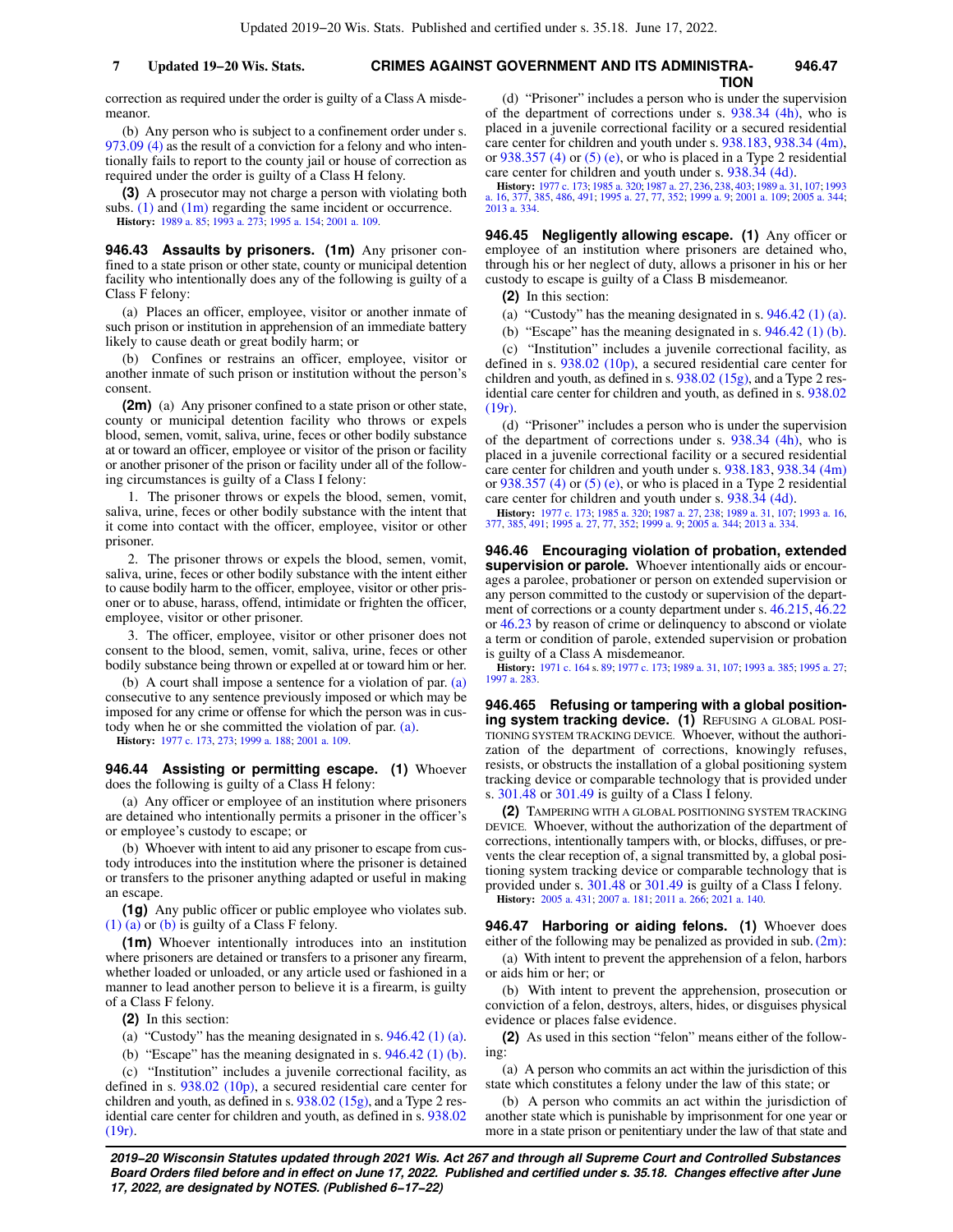#### **946.47 CRIMES AGAINST GOVERNMENT AND ITS ADMINISTRA- Updated 19−20 Wis. Stats. 8 TION**

would, if committed in this state, constitute a felony under the law of this state.

**(2m)** Whoever violates sub. [\(1\)](https://docs.legis.wisconsin.gov/document/statutes/946.47(1)) is guilty of the following:

(a) A Class G felony, if the offense committed by the felon being aided is, or would have been if the offense had been committed in this state, any of the following:

1. A Class A, B, C, or D felony.

2. An unclassified felony that is punishable by a sentence of life imprisonment.

(b) A Class I felony, if the offense committed by the felon being aided is, or would have been if the offense had been committed in this state, any of the following:

1. A Class E, F, G, H, or I felony.

2. An unclassified felony that is not punishable by a sentence of life imprisonment.

**History:** [1977 c. 173](https://docs.legis.wisconsin.gov/document/acts/1977/173); [1993 a. 486](https://docs.legis.wisconsin.gov/document/acts/1993/486); [1999 a. 162;](https://docs.legis.wisconsin.gov/document/acts/1999/162) [2001 a. 109](https://docs.legis.wisconsin.gov/document/acts/2001/109); [2013 a. 254](https://docs.legis.wisconsin.gov/document/acts/2013/254).

A person may be a "felon" under sub. (2) (a) even though not convicted of a felony. State v. Jones, [98 Wis. 2d 679,](https://docs.legis.wisconsin.gov/document/courts/98%20Wis.%202d%20679) [298 N.W.2d 100](https://docs.legis.wisconsin.gov/document/courts/298%20N.W.2d%20100) (Ct. App. 1980).

The application of this section is not restricted to persons wanted for conduct con-stituting a felony for which there has been no conviction, but also applies to persons<br>previously convicted of a felony who are sought for other reasons. State v. Schmidt,<br>[221 Wis. 2d 189,](https://docs.legis.wisconsin.gov/document/courts/221%20Wis.%202d%20189) [585 N.W.2d 16](https://docs.legis.wisconsin.gov/document/courts/585%20N.W.2d%2016) (Ct. App. 1998), 97

**946.48 Kidnapped or missing persons; false information. (1)** Whoever sends, delivers, or causes to be transmitted to another any written or oral communication with intent to induce a false belief that the sender has knowledge of the whereabouts, physical condition, or terms imposed upon the return of a kidnapped or missing person is guilty of a Class H felony.

**(2)** Violation of this section may be prosecuted in either the county where the communication was sent or the county in which it was received.

**History:** [1977 c. 173](https://docs.legis.wisconsin.gov/document/acts/1977/173); [2001 a. 109](https://docs.legis.wisconsin.gov/document/acts/2001/109).

**946.49 Bail jumping. (1)** Whoever, having been released from custody under ch. [969](https://docs.legis.wisconsin.gov/document/statutes/ch.%20969), intentionally fails to comply with the terms of his or her bond is:

(a) If the offense with which the person is charged is a misdemeanor, guilty of a Class A misdemeanor.

(b) If the offense with which the person is charged is a felony, guilty of a Class H felony.

**(2)** A witness for whom bail has been required under s. [969.01](https://docs.legis.wisconsin.gov/document/statutes/969.01(3)) [\(3\)](https://docs.legis.wisconsin.gov/document/statutes/969.01(3)) is guilty of a Class I felony for failure to appear as provided. **History:** [1977 c. 173](https://docs.legis.wisconsin.gov/document/acts/1977/173); [2001 a. 109](https://docs.legis.wisconsin.gov/document/acts/2001/109).

Under sub. (1), a charge underlying a bail−jumping charge is not a lesser−included offense, and punishment for both does not offend double−jeopardy protection. State v. Nelson, [146 Wis. 2d 442,](https://docs.legis.wisconsin.gov/document/courts/146%20Wis.%202d%20442) [432 N.W.2d 115](https://docs.legis.wisconsin.gov/document/courts/432%20N.W.2d%20115) (Ct. App. 1988).

Conviction under this section resulting from the conviction for another crime committed while released on bail does not constitute double jeopardy. State v. West, [181](https://docs.legis.wisconsin.gov/document/courts/181%20Wis.%202d%20792) [Wis. 2d 792,](https://docs.legis.wisconsin.gov/document/courts/181%20Wis.%202d%20792) 510 N.W.2d (Ct. App. 1993).

A defendant released without bail is not subject to a bond and cannot violate this section. State v. Dawson, [195 Wis. 2d 161](https://docs.legis.wisconsin.gov/document/courts/195%20Wis.%202d%20161), [536 N.W.2d 119](https://docs.legis.wisconsin.gov/document/courts/536%20N.W.2d%20119) (Ct. App. 1995), [94−2570](https://docs.legis.wisconsin.gov/document/wicourtofappeals/94-2570).

A court in sentencing a defendant for a violation of this section may take into account the underlying acts that resulted in the violation. State v. Schordie, [214 Wis.](https://docs.legis.wisconsin.gov/document/courts/214%20Wis.%202d%20229) [2d 229](https://docs.legis.wisconsin.gov/document/courts/214%20Wis.%202d%20229), [570 N.W.2d 881](https://docs.legis.wisconsin.gov/document/courts/570%20N.W.2d%20881) (Ct. App. 1997), [97−0071](https://docs.legis.wisconsin.gov/document/wicourtofappeals/97-0071).

Charging a defendant with two counts of bail jumping when the defendant violated multiple conditions of a single bond was not multiplicitous. State v. Anderson, [219](https://docs.legis.wisconsin.gov/document/courts/219%20Wis.%202d%20739) [Wis. 2d 739,](https://docs.legis.wisconsin.gov/document/courts/219%20Wis.%202d%20739) [580 N.W.2d 329](https://docs.legis.wisconsin.gov/document/courts/580%20N.W.2d%20329) (1998), 96-0087.

A positive urine test was sufficient to establish that the defendant intentionally violated the conditions of a bond prohibiting the use of illegal drugs. State v. Taylor, [226](https://docs.legis.wisconsin.gov/document/courts/226%20Wis.%202d%20490) [Wis. 2d 490,](https://docs.legis.wisconsin.gov/document/courts/226%20Wis.%202d%20490) [595 N.W.2d 56](https://docs.legis.wisconsin.gov/document/courts/595%20N.W.2d%2056) (Ct. App. 1999), [98−0962.](https://docs.legis.wisconsin.gov/document/wicourtofappeals/98-0962)

When the meaning and scope of a bond condition is at issue for purposes of deter-<br>mining whether there is the basis for a criminal charge, the threshold question is<br>whether the bond condition itself covers the defendant's whether the evidence plausibly establishes that the defendant believed that he or she was violating the condition. State v. Schaab, [2000 WI App 204](https://docs.legis.wisconsin.gov/document/courts/2000%20WI%20App%20204), [238 Wis. 2d 598,](https://docs.legis.wisconsin.gov/document/courts/238%20Wis.%202d%20598) [617](https://docs.legis.wisconsin.gov/document/courts/617%20N.W.2d%20872) [N.W.2d 872,](https://docs.legis.wisconsin.gov/document/courts/617%20N.W.2d%20872) [99−2203.](https://docs.legis.wisconsin.gov/document/wicourtofappeals/99-2203)

When a bail jumping charge is premised upon the commission of a further crime, the jury must be properly instructed regarding the elements of that further crime. When a bail jumping charge is premised upon the commission of a lesser−included offense of the further crime, the jury must be properly instructed under the law of lesser−included offenses. State v. Henning, [2003 WI App 54,](https://docs.legis.wisconsin.gov/document/courts/2003%20WI%20App%2054) [261 Wis. 2d 664](https://docs.legis.wisconsin.gov/document/courts/261%20Wis.%202d%20664), [660](https://docs.legis.wisconsin.gov/document/courts/660%20N.W.2d%20698) [N.W.2d 698,](https://docs.legis.wisconsin.gov/document/courts/660%20N.W.2d%20698) [02−1287.](https://docs.legis.wisconsin.gov/document/wicourtofappeals/02-1287)

Reversed on other grounds. [2004 WI 89,](https://docs.legis.wisconsin.gov/document/courts/2004%20WI%2089) [273 Wis. 2d 352](https://docs.legis.wisconsin.gov/document/courts/273%20Wis.%202d%20352), [681 N.W.2d 871,](https://docs.legis.wisconsin.gov/document/courts/681%20N.W.2d%20871) 02–1287.<br>"Release" refers to the defendant posting the bond, be it signature or cash, and need

not be accompanied by the defendant's physical departure from the jailhouse. Here, the defendant made bond on a signature bond by signing it, therefore committing himself to its conditions, although he did not post two required cash bonds. While not physically released, the defendant was subject to this section for violating the conditions of the signature bond. State v. Dewitt, [2008 WI App 134,](https://docs.legis.wisconsin.gov/document/courts/2008%20WI%20App%20134) [313 Wis. 2d 794,](https://docs.legis.wisconsin.gov/document/courts/313%20Wis.%202d%20794) [758](https://docs.legis.wisconsin.gov/document/courts/758%20N.W.2d%20201) [N.W.2d 201,](https://docs.legis.wisconsin.gov/document/courts/758%20N.W.2d%20201) [07−2869.](https://docs.legis.wisconsin.gov/document/wicourtofappeals/07-2869)

The defendant's argument that his conviction on two bail−jumping counts was multiplicitous because the preliminary hearings at which he failed to appear were scheduled for the same time and he had signed only one bond for the two underlying cases failed because the counts were different in fact. Proof of notification and failure to appear in one case would not prove notification and failure to appear in the other, making the two charges different in nature and therefore different in fact. State v. Eaglefeathers, [2009 WI App 2](https://docs.legis.wisconsin.gov/document/courts/2009%20WI%20App%202), [316 Wis. 2d 152](https://docs.legis.wisconsin.gov/document/courts/316%20Wis.%202d%20152), [762 N.W.2d 690,](https://docs.legis.wisconsin.gov/document/courts/762%20N.W.2d%20690) [07−0845.](https://docs.legis.wisconsin.gov/document/wicourtofappeals/07-0845)

The Use of Wisconsin's Bail Jumping Statute: A Legal and Quantitative Analysis. Johnson. 2018 WLR 619.

**946.495 Violation of nonsecure custody order.** If a person has been placed in nonsecure custody by an intake worker under s. [938.207](https://docs.legis.wisconsin.gov/document/statutes/938.207) or by a judge or circuit court commissioner under s. [938.21 \(4\)](https://docs.legis.wisconsin.gov/document/statutes/938.21(4)) and the person is alleged to be delinquent under s. [938.12,](https://docs.legis.wisconsin.gov/document/statutes/938.12) alleged to be in need of protection or services under s. [938.13 \(12\)](https://docs.legis.wisconsin.gov/document/statutes/938.13(12)) or has been taken into custody for committing an act that is a violation of a state or federal criminal law, the person is guilty of a Class A misdemeanor if he or she intentionally fails to comply with the conditions of his or her placement in nonsecure custody.

**History:** [1997 a. 328;](https://docs.legis.wisconsin.gov/document/acts/1997/328) [2001 a. 61.](https://docs.legis.wisconsin.gov/document/acts/2001/61)

**946.50 Absconding.** Any person who is adjudicated delinquent, but who intentionally fails to appear before the court assigned to exercise jurisdiction under chs. [48](https://docs.legis.wisconsin.gov/document/statutes/ch.%2048) and [938](https://docs.legis.wisconsin.gov/document/statutes/ch.%20938) for his or her dispositional hearing under s. [938.335,](https://docs.legis.wisconsin.gov/document/statutes/938.335) and who does not return to that court for a dispositional hearing before attaining the age of 17 years is guilty of the following:

**(1)** A Class A felony, if the person was adjudicated delinquent for committing an act that would be a Class A felony if committed by an adult.

**(2)** A Class B felony, if the person was adjudicated delinquent for committing an act that would be a Class B felony if committed by an adult.

**(3)** A Class C felony, if the person was adjudicated delinquent for committing an act that would be a Class C felony if committed by an adult.

**(4)** A Class D felony, if the person was adjudicated delinquent for committing an act that would be a Class D felony if committed by an adult.

**(5)** A Class E felony, if the person was adjudicated delinquent for committing an act that would be a Class E felony if committed by an adult.

**(5d)** A Class F felony, if the person was adjudicated delinquent for committing an act that would be a Class F felony if committed by an adult.

**(5h)** A Class G felony, if the person was adjudicated delinquent for committing an act that would be a Class G felony if committed by an adult.

**(5p)** A Class H felony, if the person was adjudicated delinquent for committing an act that would be a Class H felony if committed by an adult.

**(5t)** A Class I felony, if the person was adjudicated delinquent for committing an act that would be a Class I felony if committed by an adult.

**(6)** A Class A misdemeanor, if the person was adjudicated delinquent for committing an act that would be a misdemeanor if committed by an adult.

**History:** [1995 a. 77](https://docs.legis.wisconsin.gov/document/acts/1995/77); [2001 a. 109.](https://docs.legis.wisconsin.gov/document/acts/2001/109)

**946.52 Failure to submit biological specimen.** Whoever intentionally fails to comply with a requirement to submit a biological specimen under s. [165.76,](https://docs.legis.wisconsin.gov/document/statutes/165.76) [165.84 \(7\)](https://docs.legis.wisconsin.gov/document/statutes/165.84(7)), [938.21 \(1m\),](https://docs.legis.wisconsin.gov/document/statutes/938.21(1m)) [938.30](https://docs.legis.wisconsin.gov/document/statutes/938.30(2m)) [\(2m\),](https://docs.legis.wisconsin.gov/document/statutes/938.30(2m)) [938.34 \(15\)](https://docs.legis.wisconsin.gov/document/statutes/938.34(15)), [970.02 \(8\),](https://docs.legis.wisconsin.gov/document/statutes/970.02(8)) [973.047,](https://docs.legis.wisconsin.gov/document/statutes/973.047) or [980.063](https://docs.legis.wisconsin.gov/document/statutes/980.063) is guilty of a Class A misdemeanor.

**History:** [2013 a. 20](https://docs.legis.wisconsin.gov/document/acts/2013/20) s. [1922](https://docs.legis.wisconsin.gov/document/acts/2013/20,%20s.%201922); 2013 Stats. s. 946.52.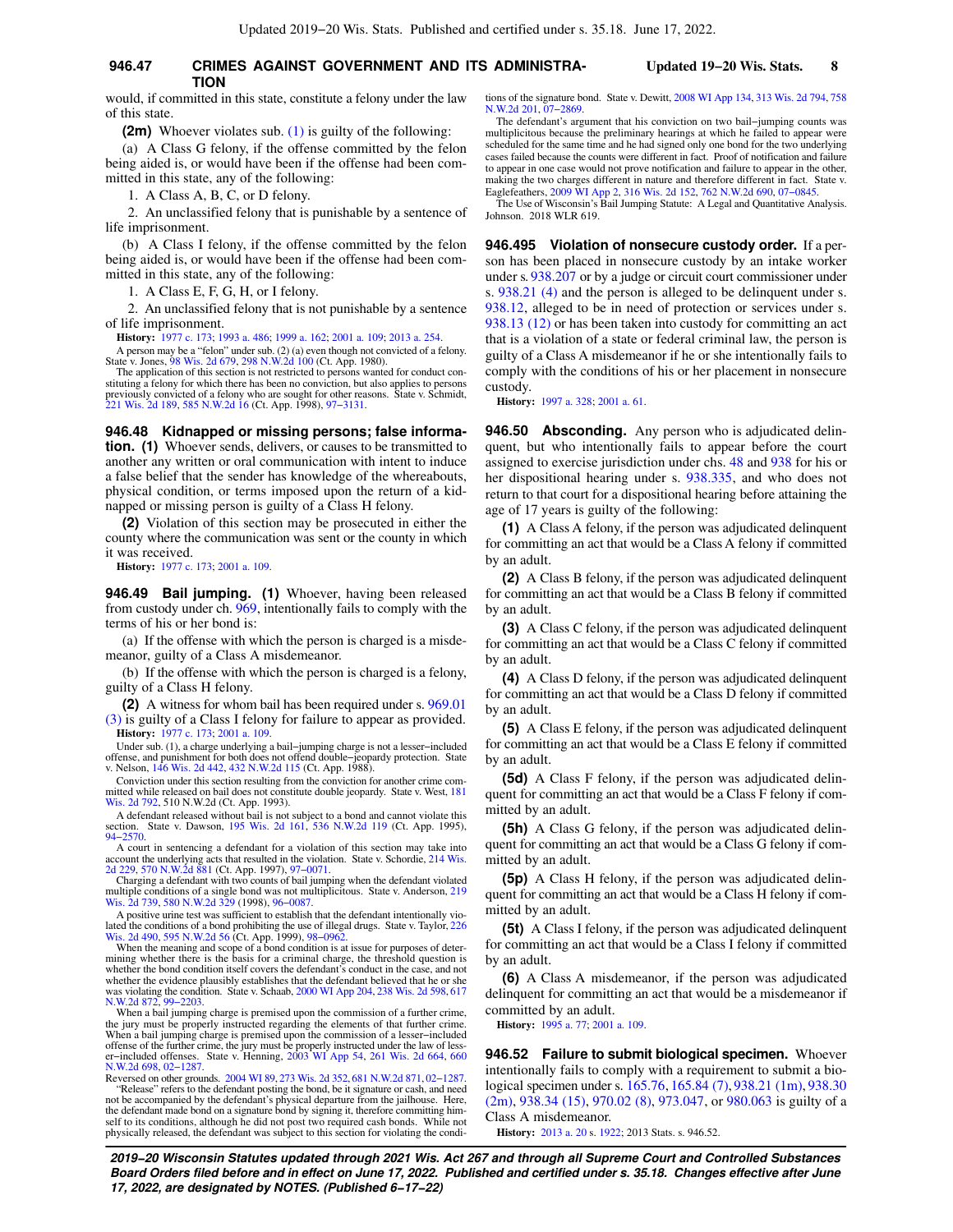#### **CRIMES AGAINST GOVERNMENT AND ITS ADMINISTRA-9 Updated 19−20 Wis. Stats. 946.69 TION**

### SUBCHAPTER V

# OTHER CRIMES AFFECTING THE ADMINISTRATION OF GOVERNMENT

**946.60 Destruction of documents subject to subpoena. (1)** Whoever intentionally destroys, alters, mutilates, conceals, removes, withholds or transfers possession of a document, knowing that the document has been subpoenaed by a court or by or at the request of a district attorney or the attorney general, is guilty of a Class I felony.

**(2)** Whoever uses force, threat, intimidation or deception, with intent to cause or induce another person to destroy, alter, mutilate, conceal, remove, withhold or transfer possession of a subpoenaed document, knowing that the document has been subpoenaed by a court or by or at the request of a district attorney or the attorney general, is guilty of a Class I felony.

**(3)** It is not a defense to a prosecution under this section that: (a) The document would have been legally privileged or inadmissible in evidence.

(b) The subpoena was directed to a person other than the defendant.

**History:** [1981 c. 306](https://docs.legis.wisconsin.gov/document/acts/1981/306); [2001 a. 109](https://docs.legis.wisconsin.gov/document/acts/2001/109).

**946.61 Bribery of witnesses. (1)** Whoever does any of the following is guilty of a Class H felony:

(a) With intent to induce another to refrain from giving evidence or testifying in any civil or criminal matter before any court, judge, grand jury, magistrate, court commissioner, referee or administrative agency authorized by statute to determine issues of fact, transfers to him or her or on his or her behalf, any property or any pecuniary advantage; or

(b) Accepts any property or any pecuniary advantage, knowing that such property or pecuniary advantage was transferred to him or her or on his or her behalf with intent to induce him or her to refrain from giving evidence or testifying in any civil or criminal matter before any court, judge, grand jury, magistrate, court commissioner, referee, or administrative agency authorized by statute to determine issues of fact.

**(2)** This section does not apply to a person who is charged with a crime, or any person acting in his or her behalf, who transfers property to which he or she believes the other is legally entitled. **History:** [1977 c. 173](https://docs.legis.wisconsin.gov/document/acts/1977/173); [1979 c. 175](https://docs.legis.wisconsin.gov/document/acts/1979/175); [1993 a. 486;](https://docs.legis.wisconsin.gov/document/acts/1993/486) [2001 a. 109](https://docs.legis.wisconsin.gov/document/acts/2001/109).

A conviction under this section cannot be sustained if the evidence shows that the defendant only transferred property to induce false testimony. State v. Duda, [60 Wis.](https://docs.legis.wisconsin.gov/document/courts/60%20Wis.%202d%20431) [2d 431](https://docs.legis.wisconsin.gov/document/courts/60%20Wis.%202d%20431), [210 N.W.2d 763](https://docs.legis.wisconsin.gov/document/courts/210%20N.W.2d%20763) (1973).

This section only prohibits paying a person to "refrain" from testifying and does not include influencing testimony. State v. Manthey, [169 Wis. 2d 673,](https://docs.legis.wisconsin.gov/document/courts/169%20Wis.%202d%20673) [487 N.W.2d](https://docs.legis.wisconsin.gov/document/courts/487%20N.W.2d%2044) [44](https://docs.legis.wisconsin.gov/document/courts/487%20N.W.2d%2044) (Ct. App. 1992).

**946.64 Communicating with jurors.** Whoever, with intent to influence any person, summoned or serving as a juror, in relation to any matter which is before that person or which may be brought before that person, communicates with him or her otherwise than in the regular course of proceedings in the trial or hearing of that matter is guilty of a Class I felony.

**History:** [1977 c. 173](https://docs.legis.wisconsin.gov/document/acts/1977/173); [2001 a. 109](https://docs.legis.wisconsin.gov/document/acts/2001/109).

**946.65 Obstructing justice. (1)** Whoever for a consideration knowingly gives false information to any officer of any court with intent to influence the officer in the performance of official functions is guilty of a Class I felony.

**(2)** "Officer of any court" includes the judge, reporter, bailiff and district attorney.

**History:** [1977 c. 173](https://docs.legis.wisconsin.gov/document/acts/1977/173); [2001 a. 109](https://docs.legis.wisconsin.gov/document/acts/2001/109).

Only conduct that involves a third−party contracting with another to give false information to a court officer in an attempt to influence the performance of the offi-cer's official function is proscribed by this section. State v. Howell, [141 Wis. 2d 58](https://docs.legis.wisconsin.gov/document/courts/141%20Wis.%202d%2058), [414 N.W.2d 54](https://docs.legis.wisconsin.gov/document/courts/414%20N.W.2d%2054) (Ct. App. 1987).

**946.66 False complaints of police misconduct. (1)** In this section:

(a) "Complaint" means a complaint that is filed as part of a procedure established under s. [66.0511 \(3\).](https://docs.legis.wisconsin.gov/document/statutes/66.0511(3))

(b) "Law enforcement officer" has the meaning given in s. [165.85 \(2\) \(c\)](https://docs.legis.wisconsin.gov/document/statutes/165.85(2)(c)).

**(2)** Whoever knowingly makes a false complaint regarding the conduct of a law enforcement officer is subject to a Class A forfeiture.

**History:** [1997 a. 176;](https://docs.legis.wisconsin.gov/document/acts/1997/176) [2001 a. 30.](https://docs.legis.wisconsin.gov/document/acts/2001/30)

**946.67 Compounding crime. (1)** Whoever receives any property in return for a promise, express or implied, to refrain from prosecuting a crime or to refrain from giving information bearing on the probable success of a criminal prosecution is guilty of a Class A misdemeanor.

**(2)** Subsection [\(1\)](https://docs.legis.wisconsin.gov/document/statutes/946.67(1)) does not apply if the act upon which the actual or supposed crime is based has caused a loss for which a civil action will lie and the person who has sustained such loss reasonably believes that he or she is legally entitled to the property received.

**(3)** No promise mentioned in this section shall justify the promisor in refusing to testify or to produce evidence against the alleged criminal when subpoenaed to do so. **History:** [1977 c. 173;](https://docs.legis.wisconsin.gov/document/acts/1977/173) [1993 a. 486](https://docs.legis.wisconsin.gov/document/acts/1993/486).

**946.68 Simulating legal process. (1g)** In this section, "legal process" includes a subpoena, summons, complaint, warrant, injunction, writ, notice, pleading, order or other document

that directs a person to perform or refrain from performing a specified act and compliance with which is enforceable by a court or governmental agency.

**(1r)** (a) Except as provided in pars. [\(b\)](https://docs.legis.wisconsin.gov/document/statutes/946.68(1r)(b)) and [\(c\),](https://docs.legis.wisconsin.gov/document/statutes/946.68(1r)(c)) whoever sends or delivers to another any document which simulates legal process is guilty of a Class I felony.

(b) If the document under par. [\(a\)](https://docs.legis.wisconsin.gov/document/statutes/946.68(1r)(a)) is sent or delivered with intent to induce payment of a claim, the person is guilty of a Class H felony.

(c) If the document under par. [\(a\)](https://docs.legis.wisconsin.gov/document/statutes/946.68(1r)(a)) simulates any criminal process, the person is guilty of a Class H felony.

**(2)** Proof that a document specified under sub. [\(1r\)](https://docs.legis.wisconsin.gov/document/statutes/946.68(1r)) was mailed or was delivered to any person with intent that it be forwarded to the intended recipient is sufficient proof of sending.

**(3)** This section applies even though the simulating document contains a statement to the effect that it is not legal process.

**(4)** Violation of this section may be prosecuted in either the county where the document was sent or the county in which it was delivered.

**History:** [1977 c. 173;](https://docs.legis.wisconsin.gov/document/acts/1977/173) [1997 a. 27;](https://docs.legis.wisconsin.gov/document/acts/1997/27) [2001 a. 109](https://docs.legis.wisconsin.gov/document/acts/2001/109).

**946.69 Impersonating or falsely assuming to act as a public officer or employee or a utility employee. (1)** In this section, "utility" means any of the following:

(a) A public utility, as defined in s.  $196.01(5)$ .

(b) A municipal power district, as defined in s. [198.01 \(6\).](https://docs.legis.wisconsin.gov/document/statutes/198.01(6))

(c) A cooperative association organized under ch. [185](https://docs.legis.wisconsin.gov/document/statutes/ch.%20185) or [193](https://docs.legis.wisconsin.gov/document/statutes/ch.%20193) to furnish or provide telecommunications service, or a cooperative organized under ch. [185](https://docs.legis.wisconsin.gov/document/statutes/ch.%20185) to furnish or provide gas, electricity, power or water.

**(2)** Whoever does any of the following is guilty of a Class I felony:

(a) Assumes to act in an official capacity or to perform an official function, knowing that he or she is not the public officer or public employee or the employee of a utility that he or she assumes to be.

(b) Exercises any function of a public office, knowing that he or she has not qualified so to act or that his or her right so to act has ceased.

(c) Impersonates or represents himself or herself to be a public officer or public employee or the employee of a utility with the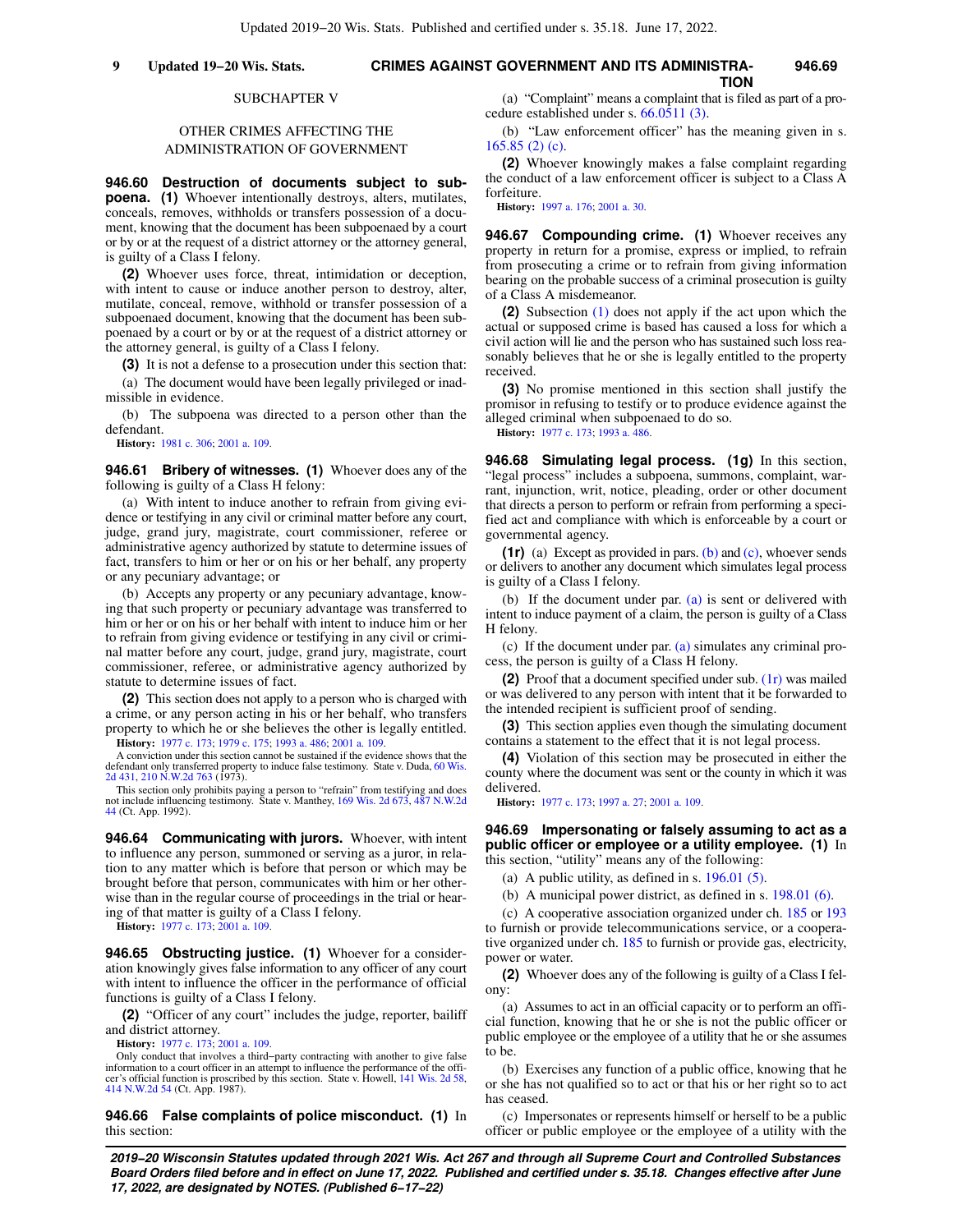#### **946.69 CRIMES AGAINST GOVERNMENT AND ITS ADMINISTRA- Updated 19−20 Wis. Stats. 10 TION**

intent to mislead others into believing that he or she is actually a public officer or public employee or the employee of a utility. **History:** [1977 c. 173;](https://docs.legis.wisconsin.gov/document/acts/1977/173) [1993 a. 146,](https://docs.legis.wisconsin.gov/document/acts/1993/146) [486](https://docs.legis.wisconsin.gov/document/acts/1993/486); [1995 a. 225;](https://docs.legis.wisconsin.gov/document/acts/1995/225) [1997 a. 27](https://docs.legis.wisconsin.gov/document/acts/1997/27); [2001 a. 109;](https://docs.legis.wisconsin.gov/document/acts/2001/109) [2005](https://docs.legis.wisconsin.gov/document/acts/2005/441) [a. 441;](https://docs.legis.wisconsin.gov/document/acts/2005/441) [2021 a. 263.](https://docs.legis.wisconsin.gov/document/acts/2021/263)

Sub. (1) [now sub. (2) (a)] is not unconstitutionally vague or overbroad. State v. Wickstrom, [118 Wis. 2d 339,](https://docs.legis.wisconsin.gov/document/courts/118%20Wis.%202d%20339) [348 N.W.2d 183](https://docs.legis.wisconsin.gov/document/courts/348%20N.W.2d%20183) (Ct. App. 1984).

**946.70 Impersonating peace officers, fire fighters, or other emergency personnel. (1)** (a) Except as provided in sub. [\(2\),](https://docs.legis.wisconsin.gov/document/statutes/946.70(2)) whoever impersonates a peace officer with intent to mislead others into believing that the person is actually a peace officer is guilty of a Class A misdemeanor.

(b) Except as provided in sub.  $(2)$ , whoever impersonates a fire fighter with intent to mislead others into believing that the person is actually a fire fighter is guilty of a Class A misdemeanor.

(c) Except as provided in sub. [\(2\),](https://docs.legis.wisconsin.gov/document/statutes/946.70(2)) whoever impersonates an emergency medical services practitioner, as defined in s. [256.01](https://docs.legis.wisconsin.gov/document/statutes/256.01(5)) [\(5\)](https://docs.legis.wisconsin.gov/document/statutes/256.01(5)), with intent to mislead others into believing that the person is actually an emergency medical services practitioner is guilty of a Class A misdemeanor.

(d) Except as provided in sub. [\(2\)](https://docs.legis.wisconsin.gov/document/statutes/946.70(2)), whoever impersonates an emergency medical responder, as defined in s.  $256.01$  (4p), with intent to mislead others into believing that the person is actually an emergency medical responder is guilty of a Class A misdemeanor.

**(2)** Any person violating sub. [\(1\)](https://docs.legis.wisconsin.gov/document/statutes/946.70(1)) with the intent to commit or aid or abet the commission of a crime other than a crime under this section is guilty of a Class H felony.

**History:** [1977 c. 173](https://docs.legis.wisconsin.gov/document/acts/1977/173); [1985 a. 97,](https://docs.legis.wisconsin.gov/document/acts/1985/97) [332;](https://docs.legis.wisconsin.gov/document/acts/1985/332) [2001 a. 109](https://docs.legis.wisconsin.gov/document/acts/2001/109); [2011 a. 276;](https://docs.legis.wisconsin.gov/document/acts/2011/276) [2017 a. 12.](https://docs.legis.wisconsin.gov/document/acts/2017/12)

**Cross−reference:** See s. [125.105](https://docs.legis.wisconsin.gov/document/statutes/125.105) for the offense of impersonating an employee of the department of revenue or the department of justice.

**946.71 Unlawful use of license for carrying concealed weapons.** (1) In this section, "license" means a license issued under s. [175.60 \(2\)](https://docs.legis.wisconsin.gov/document/statutes/175.60(2)) or [\(9r\)](https://docs.legis.wisconsin.gov/document/statutes/175.60(9r)).

**(2)** Whoever does any of the following is guilty of a Class A misdemeanor:

(a) Intentionally represents as valid any revoked, suspended, fictitious, or fraudulently altered license.

(b) If the actor holds a license, intentionally sells or lends the license to any other individual or knowingly permits another individual to use the license.

(c) Intentionally represents as one's own any license not issued to him or her.

(d) If the actor holds a license, intentionally permits any unlawful use of that license.

(e) Intentionally reproduces by any means a copy of a license for a purpose that is prohibited under this subsection.

(f) Intentionally defaces or intentionally alters a license. **History:** [2011 a. 35.](https://docs.legis.wisconsin.gov/document/acts/2011/35)

**946.72 Tampering with public records and notices. (1)** Whoever with intent to injure or defraud destroys, damages, removes or conceals any public record is guilty of a Class H felony.

**(2)** Whoever intentionally damages, alters, removes or conceals any public notice, posted as authorized by law, before the expiration of the time for which the notice was posted, is guilty of a Class B misdemeanor.

**History:** [1977 c. 173](https://docs.legis.wisconsin.gov/document/acts/1977/173); [1981 c. 335](https://docs.legis.wisconsin.gov/document/acts/1981/335); [2001 a. 109.](https://docs.legis.wisconsin.gov/document/acts/2001/109)

**946.73 Penalty for violating laws governing state or county institutions.** Whoever violates any state law or any lawful rule made pursuant to state law governing state fair park or any state or county charitable, curative, reformatory, or penal institution while within the same or the grounds thereof is guilty of a Class C misdemeanor.

**History:** [1977 c. 173](https://docs.legis.wisconsin.gov/document/acts/1977/173); [1993 a. 213](https://docs.legis.wisconsin.gov/document/acts/1993/213), [215](https://docs.legis.wisconsin.gov/document/acts/1993/215), [491](https://docs.legis.wisconsin.gov/document/acts/1993/491).

**946.74 Aiding escape from mental institutions. (1)** Whoever intentionally does or attempts to do any of the following is guilty of a Class A misdemeanor:

(a) Aids any person committed to an institution for the care of the mentally ill, infirm or deficient to escape therefrom.

(b) Introduces into any institution for the care of the mentally ill, infirm or deficient, or transfers to any person committed to such institution, anything adapted or useful in making an escape therefrom, with intent to aid any person to escape.

(c) Removes from any institution for the care of the mentally ill, infirm or deficient any person committed thereto.

**(2)** Whoever violates sub. [\(1\)](https://docs.legis.wisconsin.gov/document/statutes/946.74(1)) with intent to commit a crime against sexual morality with or upon the inmate of the institution is guilty of a Class H felony.

**History:** [1977 c. 173;](https://docs.legis.wisconsin.gov/document/acts/1977/173) [2001 a. 109](https://docs.legis.wisconsin.gov/document/acts/2001/109).

**946.75 Denial of right of counsel.** Whoever, while holding another person in custody and if that person requests a named attorney, denies that other person the right to consult and be advised by an attorney at law at personal expense, whether or not such person is charged with a crime, is guilty of a Class A misdemeanor.

**History:** [1977 c. 173.](https://docs.legis.wisconsin.gov/document/acts/1977/173)

**946.76 Search warrant; premature disclosure.** Whoever discloses prior to its execution that a search warrant has been applied for or issued, except so far as may be necessary to its execution, is guilty of a Class I felony.

**History:** [1977 c. 173;](https://docs.legis.wisconsin.gov/document/acts/1977/173) [2001 a. 109](https://docs.legis.wisconsin.gov/document/acts/2001/109).

### **946.78 False statement regarding military service. (1)** In this section:

(a) "Military" means the U.S. armed forces, the state defense force, the national guard of any state, or any other reserve component of the U.S. armed forces.

(b) "Tangible benefit" includes financial remuneration, an effect on the outcome of a criminal or civil court proceeding, an effect on an election, and any benefit relating to service in the military that is provided by a federal, state, or local governmental unit or agency.

**(2)** Except as provided in sub. [\(3\)](https://docs.legis.wisconsin.gov/document/statutes/946.78(3)), whoever knowingly and with the intent to receive a tangible benefit falsely claims any of the following is guilty of a Class A misdemeanor:

(a) That he or she is or was a service member in the military.

(b) That he or she has been awarded a Congressional Medal of Honor, a Distinguished Service Cross, a Navy Cross, an Air Force Cross, a Silver Star, a Bronze Star, a Purple Heart, a Combat Infantryman's Badge, a Combat Action Badge, a Combat Medical Badge, a Combat Action Ribbon, a Combat Action Medal, or a Special Operations Identifier or Special Qualification or Skill Identifier, as authorized by Congress or pursuant to federal law for the U.S. armed forces.

**(3)** Any person violating sub. [\(2\)](https://docs.legis.wisconsin.gov/document/statutes/946.78(2)) with the intent to commit or aid or abet the commission of a crime other than a crime under this section is guilty of a Class H felony.

**History:** [2015 a. 30](https://docs.legis.wisconsin.gov/document/acts/2015/30).

# **946.79 False statements to financial institutions. (1)** In this section:

(a) "Financial institution" means a bank, savings bank, savings and loan association, credit union, loan company, sales finance company, insurance premium finance company, community currency exchange, seller of checks, insurance company, trust company, securities broker−dealer, as defined in s. [551.102 \(4\)](https://docs.legis.wisconsin.gov/document/statutes/551.102(4)), mortgage banker, mortgage broker, pawnbroker, as defined in s. [134.71 \(1\) \(e\),](https://docs.legis.wisconsin.gov/document/statutes/134.71(1)(e)) telegraph company, or dealer in precious metals, stones, or jewels.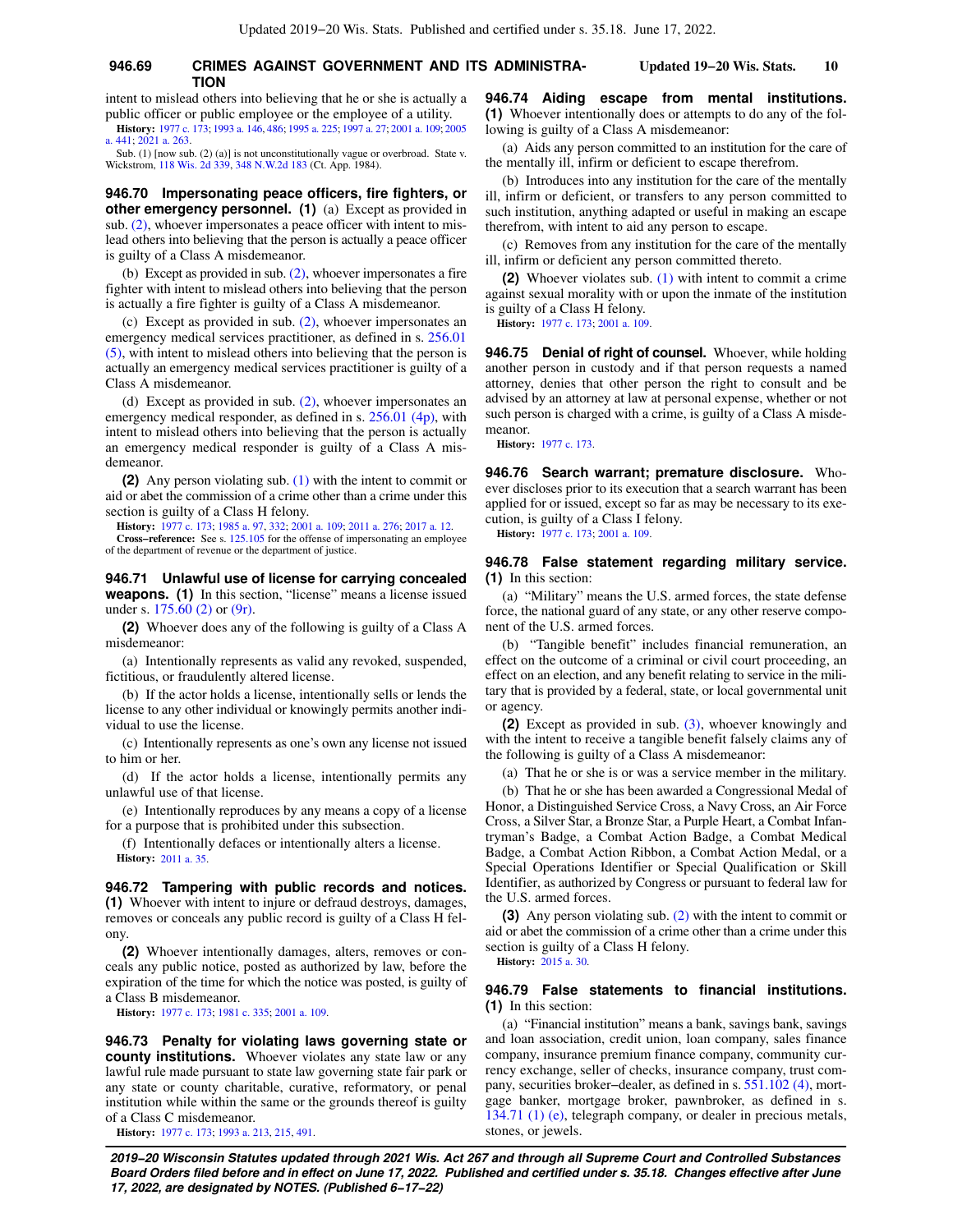# **CRIMES AGAINST GOVERNMENT AND ITS ADMINISTRA-11 Updated 19−20 Wis. Stats. 946.83**

**TION**

(b) "Financial transaction information" means information being submitted to a financial institution in connection with a transaction with that financial institution.

(c) "Monetary instrument" includes any of the following:

1. Coin or currency of the United States or any other country.

2. Traveler's check, personal check, money order, or share draft or other draft for payment.

3. Investment security or negotiable instrument, in bearer form, book entry, or other form that provides that title to the security or instrument passes upon delivery or transfer of the security or instrument.

4. Precious metals, stones, or jewels.

(d) "Personal identification document" has the meaning given in s. [943.201 \(1\) \(a\).](https://docs.legis.wisconsin.gov/document/statutes/943.201(1)(a))

(e) "Personal identifying information" has the meaning given in s. [943.201 \(1\) \(b\)](https://docs.legis.wisconsin.gov/document/statutes/943.201(1)(b)).

(f) "Transaction" means the acquisition, disposition, or transfer of property or anything of value by any means, including any of the following:

1. The purchase, sale, trade, transfer, transmission, exchange, loan, pledge, investment, delivery, deposit, or withdrawal of a monetary instrument, credit card, gift card, gift certificate, financial transaction card, or similar monetary device.

2. The use of a safe deposit box.

3. The extension of credit.

4. The transfer of property or anything of value between accounts.

5. The movement of funds by wire transfer or any other electronic means.

**(2)** Whoever knowingly does any of the following in connection with the submission of financial transaction information is guilty of a Class H felony:

(a) Falsifies or conceals or attempts to falsify or conceal an individual's identity.

(b) Makes a false statement regarding an individual's identity.

(c) Makes or uses a writing containing false information regarding an individual's identity.

(d) Uses a false personal identification document or false personal identifying information.

**History:** [2003 a. 36;](https://docs.legis.wisconsin.gov/document/acts/2003/36) [2007 a. 196;](https://docs.legis.wisconsin.gov/document/acts/2007/196) [2019 a. 161](https://docs.legis.wisconsin.gov/document/acts/2019/161); [2021 a. 240](https://docs.legis.wisconsin.gov/document/acts/2021/240) s. [30.](https://docs.legis.wisconsin.gov/document/acts/2021/240,%20s.%2030)

# SUBCHAPTER VI

# RACKETEERING ACTIVITY AND CONTINUING CRIMINAL ENTERPRISE

**946.80 Short title.** Sections [946.80](https://docs.legis.wisconsin.gov/document/statutes/946.80) to [946.88](https://docs.legis.wisconsin.gov/document/statutes/946.88) may be cited as the Wisconsin Organized Crime Control Act.

**History:** [1981 c. 280](https://docs.legis.wisconsin.gov/document/acts/1981/280); [1989 a. 121](https://docs.legis.wisconsin.gov/document/acts/1989/121).

RICO & WOCCA. Gegios & Jervis. Wis. Law. Apr. 1990.

**946.81 Intent.** The legislature finds that a severe problem is posed in this state by the increasing organization among certain criminal elements and the increasing extent to which criminal activities and funds acquired as a result of criminal activity are being directed to and against the legitimate economy of the state. The legislature declares that the intent of the Wisconsin Organized Crime Control Act is to impose sanctions against this subversion of the economy by organized criminal elements and to provide compensation to private persons injured thereby. It is not the intent of the legislature that isolated incidents of misdemeanor conduct be prosecuted under this act, but only an interrelated pattern of criminal activity the motive or effect of which is to derive pecuniary gain.

**History:** [1981 c. 280](https://docs.legis.wisconsin.gov/document/acts/1981/280).

If a party violating this section could defend its actions using the voluntary pay-ment rule, then the broad, remedial purpose of this section would be undermined.<br>MBS−Certified Public Accountants, LLC v. Wisconsin Bell Inc., [2013 WI App 14](https://docs.legis.wisconsin.gov/document/courts/2013%20WI%20App%2014), [346 Wis. 2d 173,](https://docs.legis.wisconsin.gov/document/courts/346%20Wis.%202d%20173) [828 N.W.2d 575,](https://docs.legis.wisconsin.gov/document/courts/828%20N.W.2d%20575) [08−1830.](https://docs.legis.wisconsin.gov/document/wicourtofappeals/08-1830)

# **946.82 Definitions.** In ss. [946.80](https://docs.legis.wisconsin.gov/document/statutes/946.80) to [946.88](https://docs.legis.wisconsin.gov/document/statutes/946.88):

**(1)** "Commission of a crime" means being concerned in the commission of a crime under s. [939.05.](https://docs.legis.wisconsin.gov/document/statutes/939.05)

**(2)** "Enterprise" means any sole proprietorship, partnership, limited liability company, corporation, business trust, union organized under the laws of this state or other legal entity or any union not organized under the laws of this state, association or group of individuals associated in fact although not a legal entity. "Enterprise" includes illicit and licit enterprises and governmental and other entities.

**(3)** "Pattern of racketeering activity" means engaging in at least 3 incidents of racketeering activity that have the same or similar intents, results, accomplices, victims or methods of commission or otherwise are interrelated by distinguishing characteristics, provided at least one of the incidents occurred after April 27, 1982 and that the last of the incidents occurred within 7 years after the first incident of racketeering activity. Acts occurring at the same time and place which may form the basis for crimes punishable under more than one statutory provision may count for only one incident of racketeering activity.

**(4)** "Racketeering activity" means any activity specified in [18](https://docs.legis.wisconsin.gov/document/usc/18%20USC%201961) [USC 1961](https://docs.legis.wisconsin.gov/document/usc/18%20USC%201961) (1) in effect as of April 27, 1982, or the attempt, conspiracy to commit, or commission of any of the felonies specified in: chs. [945](https://docs.legis.wisconsin.gov/document/statutes/ch.%20945) and [961,](https://docs.legis.wisconsin.gov/document/statutes/ch.%20961) subch. [V of ch. 551](https://docs.legis.wisconsin.gov/document/statutes/subch.%20V%20of%20ch.%20551), and ss. [49.49,](https://docs.legis.wisconsin.gov/document/statutes/49.49) [134.05,](https://docs.legis.wisconsin.gov/document/statutes/134.05) [139.44 \(1\)](https://docs.legis.wisconsin.gov/document/statutes/139.44(1)), [180.0129](https://docs.legis.wisconsin.gov/document/statutes/180.0129), [181.0129,](https://docs.legis.wisconsin.gov/document/statutes/181.0129) [185.825](https://docs.legis.wisconsin.gov/document/statutes/185.825), [201.09 \(2\)](https://docs.legis.wisconsin.gov/document/statutes/201.09(2)), [215.12,](https://docs.legis.wisconsin.gov/document/statutes/215.12) [221.0625,](https://docs.legis.wisconsin.gov/document/statutes/221.0625) [221.0636,](https://docs.legis.wisconsin.gov/document/statutes/221.0636) [221.0637,](https://docs.legis.wisconsin.gov/document/statutes/221.0637) [221.1004,](https://docs.legis.wisconsin.gov/document/statutes/221.1004) [553.41 \(3\)](https://docs.legis.wisconsin.gov/document/statutes/553.41(3)) and [\(4\),](https://docs.legis.wisconsin.gov/document/statutes/553.41(4)) [553.52 \(2\),](https://docs.legis.wisconsin.gov/document/statutes/553.52(2)) [940.01](https://docs.legis.wisconsin.gov/document/statutes/940.01), [940.19 \(4\)](https://docs.legis.wisconsin.gov/document/statutes/940.19(4)) to [\(6\)](https://docs.legis.wisconsin.gov/document/statutes/940.19(6)), [940.20,](https://docs.legis.wisconsin.gov/document/statutes/940.20) [940.201,](https://docs.legis.wisconsin.gov/document/statutes/940.201) [940.203,](https://docs.legis.wisconsin.gov/document/statutes/940.203) [940.21,](https://docs.legis.wisconsin.gov/document/statutes/940.21) [940.30,](https://docs.legis.wisconsin.gov/document/statutes/940.30) [940.302 \(2\),](https://docs.legis.wisconsin.gov/document/statutes/940.302(2)) [940.305,](https://docs.legis.wisconsin.gov/document/statutes/940.305) [940.31,](https://docs.legis.wisconsin.gov/document/statutes/940.31) [941.20 \(2\)](https://docs.legis.wisconsin.gov/document/statutes/941.20(2)) and [\(3\),](https://docs.legis.wisconsin.gov/document/statutes/941.20(3)) [941.26,](https://docs.legis.wisconsin.gov/document/statutes/941.26) [941.28,](https://docs.legis.wisconsin.gov/document/statutes/941.28) [941.298](https://docs.legis.wisconsin.gov/document/statutes/941.298), [941.31](https://docs.legis.wisconsin.gov/document/statutes/941.31), [941.32,](https://docs.legis.wisconsin.gov/document/statutes/941.32) [942.09,](https://docs.legis.wisconsin.gov/document/statutes/942.09) [943.01 \(2\),](https://docs.legis.wisconsin.gov/document/statutes/943.01(2)) [\(2d\)](https://docs.legis.wisconsin.gov/document/statutes/943.01(2d)), or [\(2g\)](https://docs.legis.wisconsin.gov/document/statutes/943.01(2g)), [943.011](https://docs.legis.wisconsin.gov/document/statutes/943.011), [943.012,](https://docs.legis.wisconsin.gov/document/statutes/943.012) [943.013](https://docs.legis.wisconsin.gov/document/statutes/943.013), [943.02](https://docs.legis.wisconsin.gov/document/statutes/943.02), [943.03](https://docs.legis.wisconsin.gov/document/statutes/943.03), [943.04,](https://docs.legis.wisconsin.gov/document/statutes/943.04) [943.05,](https://docs.legis.wisconsin.gov/document/statutes/943.05) [943.06](https://docs.legis.wisconsin.gov/document/statutes/943.06), [943.10,](https://docs.legis.wisconsin.gov/document/statutes/943.10) [943.20 \(3\) \(bf\)](https://docs.legis.wisconsin.gov/document/statutes/943.20(3)(bf)) to [\(e\)](https://docs.legis.wisconsin.gov/document/statutes/943.20(3)(e)), [943.201](https://docs.legis.wisconsin.gov/document/statutes/943.201), [943.203,](https://docs.legis.wisconsin.gov/document/statutes/943.203) [943.23 \(1g\),](https://docs.legis.wisconsin.gov/document/statutes/943.23(1g)) [\(2\)](https://docs.legis.wisconsin.gov/document/statutes/943.23(2)) and [\(3\),](https://docs.legis.wisconsin.gov/document/statutes/943.23(3)) [943.24 \(2\)](https://docs.legis.wisconsin.gov/document/statutes/943.24(2)), [943.27](https://docs.legis.wisconsin.gov/document/statutes/943.27), [943.28](https://docs.legis.wisconsin.gov/document/statutes/943.28), [943.30,](https://docs.legis.wisconsin.gov/document/statutes/943.30) [943.32,](https://docs.legis.wisconsin.gov/document/statutes/943.32) [943.34 \(1\) \(bf\)](https://docs.legis.wisconsin.gov/document/statutes/943.34(1)(bf)), [\(bm\)](https://docs.legis.wisconsin.gov/document/statutes/943.34(1)(bm)), and [\(c\)](https://docs.legis.wisconsin.gov/document/statutes/943.34(1)(c)), [943.38,](https://docs.legis.wisconsin.gov/document/statutes/943.38) [943.39,](https://docs.legis.wisconsin.gov/document/statutes/943.39) [943.40,](https://docs.legis.wisconsin.gov/document/statutes/943.40) [943.41 \(8\) \(b\)](https://docs.legis.wisconsin.gov/document/statutes/943.41(8)(b)) and [\(c\)](https://docs.legis.wisconsin.gov/document/statutes/943.41(8)(c)), [943.50 \(4\) \(bf\)](https://docs.legis.wisconsin.gov/document/statutes/943.50(4)(bf)), [\(bm\),](https://docs.legis.wisconsin.gov/document/statutes/943.50(4)(bm)) and [\(c\)](https://docs.legis.wisconsin.gov/document/statutes/943.50(4)(c)) and [\(4m\),](https://docs.legis.wisconsin.gov/document/statutes/943.50(4m)) [943.60,](https://docs.legis.wisconsin.gov/document/statutes/943.60) [943.70](https://docs.legis.wisconsin.gov/document/statutes/943.70), [943.76,](https://docs.legis.wisconsin.gov/document/statutes/943.76) [943.81,](https://docs.legis.wisconsin.gov/document/statutes/943.81) [943.82](https://docs.legis.wisconsin.gov/document/statutes/943.82), [943.83](https://docs.legis.wisconsin.gov/document/statutes/943.83), [943.84,](https://docs.legis.wisconsin.gov/document/statutes/943.84) [943.85,](https://docs.legis.wisconsin.gov/document/statutes/943.85) [943.86,](https://docs.legis.wisconsin.gov/document/statutes/943.86) [943.87,](https://docs.legis.wisconsin.gov/document/statutes/943.87) [943.88](https://docs.legis.wisconsin.gov/document/statutes/943.88), [943.89](https://docs.legis.wisconsin.gov/document/statutes/943.89), [943.90](https://docs.legis.wisconsin.gov/document/statutes/943.90), [944.21 \(5\) \(c\)](https://docs.legis.wisconsin.gov/document/statutes/944.21(5)(c)) and [\(e\),](https://docs.legis.wisconsin.gov/document/statutes/944.21(5)(e)) [944.32,](https://docs.legis.wisconsin.gov/document/statutes/944.32) [944.34](https://docs.legis.wisconsin.gov/document/statutes/944.34), [945.03 \(1m\),](https://docs.legis.wisconsin.gov/document/statutes/945.03(1m)) [945.04 \(1m\)](https://docs.legis.wisconsin.gov/document/statutes/945.04(1m)), [945.05 \(1\),](https://docs.legis.wisconsin.gov/document/statutes/945.05(1)) [945.08,](https://docs.legis.wisconsin.gov/document/statutes/945.08) [946.10,](https://docs.legis.wisconsin.gov/document/statutes/946.10) [946.11](https://docs.legis.wisconsin.gov/document/statutes/946.11), [946.12](https://docs.legis.wisconsin.gov/document/statutes/946.12), [946.13,](https://docs.legis.wisconsin.gov/document/statutes/946.13) [946.31,](https://docs.legis.wisconsin.gov/document/statutes/946.31) [946.32 \(1\)](https://docs.legis.wisconsin.gov/document/statutes/946.32(1)), [946.48,](https://docs.legis.wisconsin.gov/document/statutes/946.48) [946.49,](https://docs.legis.wisconsin.gov/document/statutes/946.49) [946.61,](https://docs.legis.wisconsin.gov/document/statutes/946.61) [946.64](https://docs.legis.wisconsin.gov/document/statutes/946.64), [946.65,](https://docs.legis.wisconsin.gov/document/statutes/946.65) [946.72,](https://docs.legis.wisconsin.gov/document/statutes/946.72) [946.76](https://docs.legis.wisconsin.gov/document/statutes/946.76), [946.79,](https://docs.legis.wisconsin.gov/document/statutes/946.79) [947.015,](https://docs.legis.wisconsin.gov/document/statutes/947.015) [948.05,](https://docs.legis.wisconsin.gov/document/statutes/948.05) [948.051,](https://docs.legis.wisconsin.gov/document/statutes/948.051) [948.08](https://docs.legis.wisconsin.gov/document/statutes/948.08), [948.12,](https://docs.legis.wisconsin.gov/document/statutes/948.12) and [948.30.](https://docs.legis.wisconsin.gov/document/statutes/948.30)

**History:** [1981 c. 280;](https://docs.legis.wisconsin.gov/document/acts/1981/280) [1983 a. 438;](https://docs.legis.wisconsin.gov/document/acts/1983/438) [1985 a. 104;](https://docs.legis.wisconsin.gov/document/acts/1985/104) [1985 a. 236](https://docs.legis.wisconsin.gov/document/acts/1985/236) s. [15](https://docs.legis.wisconsin.gov/document/acts/1985/236,%20s.%2015); [1987 a. 266](https://docs.legis.wisconsin.gov/document/acts/1987/266) s.<br>[5](https://docs.legis.wisconsin.gov/document/acts/1987/266,%20s.%205); [1987 a. 332](https://docs.legis.wisconsin.gov/document/acts/1987/332), [348](https://docs.legis.wisconsin.gov/document/acts/1987/348), [349](https://docs.legis.wisconsin.gov/document/acts/1987/349), [403;](https://docs.legis.wisconsin.gov/document/acts/1987/403) [1989 a. 121,](https://docs.legis.wisconsin.gov/document/acts/1989/121) [303;](https://docs.legis.wisconsin.gov/document/acts/1989/303) [1991 a. 32](https://docs.legis.wisconsin.gov/document/acts/1991/32), [39,](https://docs.legis.wisconsin.gov/document/acts/1991/39) [189;](https://docs.legis.wisconsin.gov/document/acts/1991/189) [1993 a. 50](https://docs.legis.wisconsin.gov/document/acts/1993/50), [92](https://docs.legis.wisconsin.gov/document/acts/1993/92),<br>[94](https://docs.legis.wisconsin.gov/document/acts/1993/94), [112](https://docs.legis.wisconsin.gov/document/acts/1993/112), [280,](https://docs.legis.wisconsin.gov/document/acts/1993/280) [441](https://docs.legis.wisconsin.gov/document/acts/1993/441), [491](https://docs.legis.wisconsin.gov/document/acts/1993/491); [1995 a. 133](https://docs.legis.wisconsin.gov/document/acts/1995/133), [249,](https://docs.legis.wisconsin.gov/document/acts/1995/249) [336](https://docs.legis.wisconsin.gov/document/acts/1995/336), [448;](https://docs.legis.wisconsin.gov/document/acts/1995/448) [1999 a. 9](https://docs.legis.wisconsin.gov/document/acts/1999/9), [150](https://docs.legis.wisconsin.gov/document/acts/1999/150); [2001 a. 16](https://docs.legis.wisconsin.gov/document/acts/2001/16), [105](https://docs.legis.wisconsin.gov/document/acts/2001/105), [109](https://docs.legis.wisconsin.gov/document/acts/2001/109); [2003 a. 36](https://docs.legis.wisconsin.gov/document/acts/2003/36), [321](https://docs.legis.wisconsin.gov/document/acts/2003/321); [2005 a. 212;](https://docs.legis.wisconsin.gov/document/acts/2005/212) [2007 a. 116,](https://docs.legis.wisconsin.gov/document/acts/2007/116) [196](https://docs.legis.wisconsin.gov/document/acts/2007/196); [2009 a. 180;](https://docs.legis.wisconsin.gov/document/acts/2009/180) [2011 a. 174](https://docs.legis.wisconsin.gov/document/acts/2011/174); [2013 a. 362](https://docs.legis.wisconsin.gov/document/acts/2013/362).

The definition of "pattern of racketeering" is not unconstitutionally vague. The definition of "enterprise" is discussed. State v. O'Connell, [179 Wis. 2d 598,](https://docs.legis.wisconsin.gov/document/courts/179%20Wis.%202d%20598) [508](https://docs.legis.wisconsin.gov/document/courts/508%20N.W.2d%2023) [N.W.2d 23](https://docs.legis.wisconsin.gov/document/courts/508%20N.W.2d%2023) (Ct. App. 1993).

Repeated use of illegally copied computer software did not constitute a pattern of<br>racketeering. Management Computer Services v. Hawkins, [196 Wis. 2d 578,](https://docs.legis.wisconsin.gov/document/courts/196%20Wis.%202d%20578) [539](https://docs.legis.wisconsin.gov/document/courts/539%20N.W.2d%20111)<br>[N.W.2d 111](https://docs.legis.wisconsin.gov/document/courts/539%20N.W.2d%20111) (Ct. App. 1995), [93−0140.](https://docs.legis.wisconsin.gov/document/wicourtofappeals/93-0140)

The Wisconsin Organized Crime Control Act does not require proof of intent or knowledge beyond that required for the underlying predicate offense. State v. Muel-ler, [201 Wis. 2d 121,](https://docs.legis.wisconsin.gov/document/courts/201%20Wis.%202d%20121) [549 N.W.2d 455](https://docs.legis.wisconsin.gov/document/courts/549%20N.W.2d%20455) (Ct. App. 1996), [93−3227.](https://docs.legis.wisconsin.gov/document/wicourtofappeals/93-3227)

The analysis for a "pattern of racketeering activity" under the Wisconsin Orga-nized Crime Control Act is the same as under the federal Racketeer Influenced and Corrupt Organizations Act. Brunswick Corp. v. E.A. Doyle Manufacturing Co., [770](https://docs.legis.wisconsin.gov/document/courts/770%20F.%20Supp.%201351) [F. Supp. 1351](https://docs.legis.wisconsin.gov/document/courts/770%20F.%20Supp.%201351) (1991).

**946.83 Prohibited activities. (1)** No person who has received any proceeds with knowledge that they were derived, directly or indirectly, from a pattern of racketeering activity may use or invest, whether directly or indirectly, any part of the proceeds or the proceeds derived from the investment or use thereof in the acquisition of any title to, or any right, interest, or equity in, real property or in the establishment or operation of any enterprise.

**(2)** No person, through a pattern of racketeering activity, may acquire or maintain, directly or indirectly, any interest in or control of any enterprise or real property.

**(3)** No person employed by, or associated with, any enterprise may conduct or participate, directly or indirectly, in the enterprise through a pattern of racketeering activity. **History:** [1981 c. 280.](https://docs.legis.wisconsin.gov/document/acts/1981/280)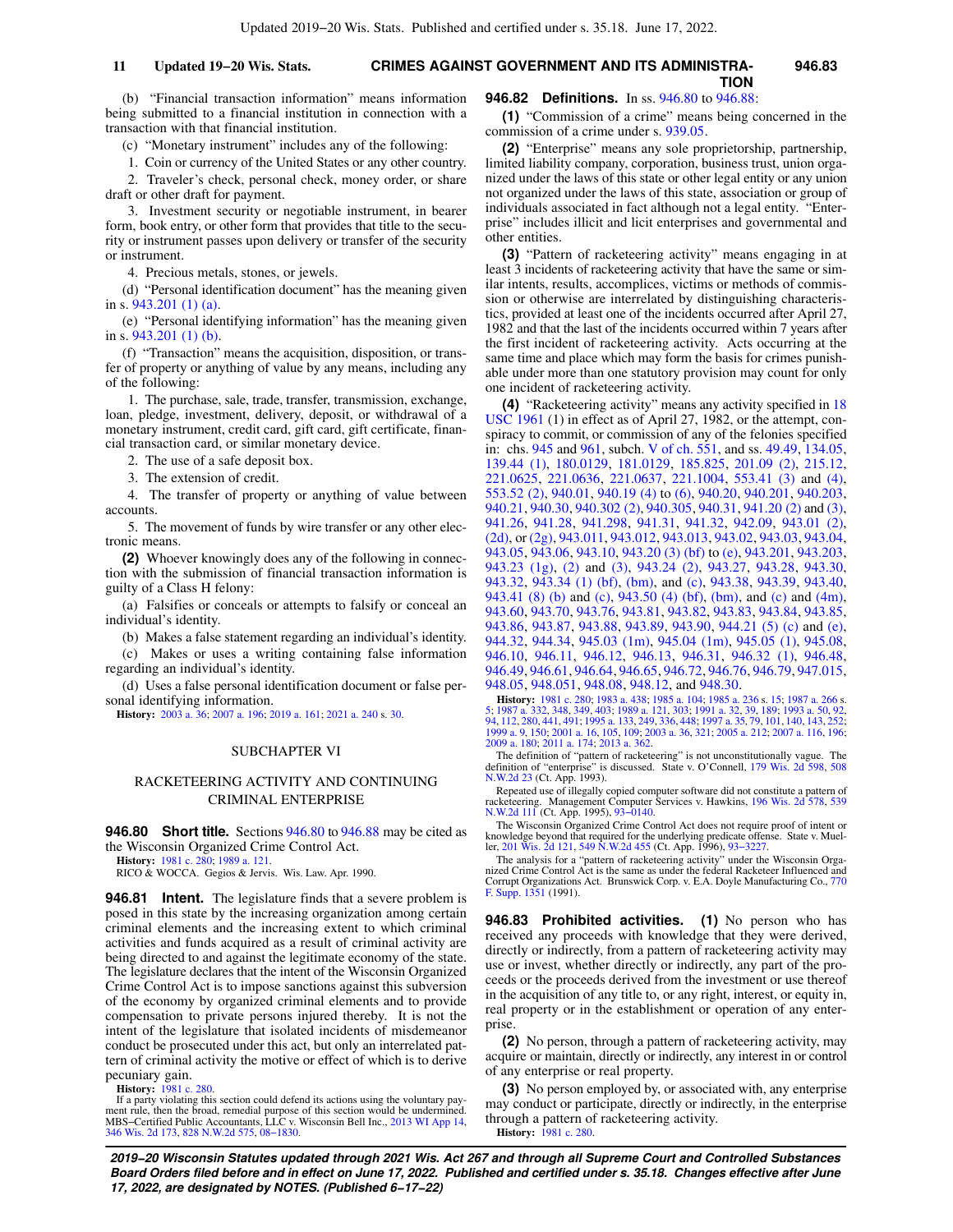#### **946.83 CRIMES AGAINST GOVERNMENT AND ITS ADMINISTRA- Updated 19−20 Wis. Stats. 12 TION**

Sub. (3) requires that the person be separate from the enterprise; as matter of law, an individual is separate from a solely−owned enterprise if it is a corporation. State v. Judd, [147 Wis. 2d 398](https://docs.legis.wisconsin.gov/document/courts/147%20Wis.%202d%20398), [433 N.W.2d 260](https://docs.legis.wisconsin.gov/document/courts/433%20N.W.2d%20260) (Ct. App. 1988).

**946.84 Penalties. (1)** Any person convicted of engaging in racketeering activity in violation of s. [946.83](https://docs.legis.wisconsin.gov/document/statutes/946.83) is guilty of a Class E felony.

**(2)** In lieu of a fine under sub. [\(1\),](https://docs.legis.wisconsin.gov/document/statutes/946.84(1)) any person convicted of engaging in conduct in violation of s. [946.83,](https://docs.legis.wisconsin.gov/document/statutes/946.83) through which he or she derived pecuniary value, or by which he or she caused personal injury or property damage or other loss, may be fined not to exceed 2 times the gross value gained or 2 times the gross loss caused, whichever is the greater, plus court costs and the costs of investigation and prosecution, reasonably incurred. In calculating the amount of fine based on personal injury, any measurement of pain and suffering shall be excluded.

**(3)** The court shall hold a hearing to determine the amount of the fine authorized by sub. [\(2\).](https://docs.legis.wisconsin.gov/document/statutes/946.84(2))

**(4)** In sub. [\(2\),](https://docs.legis.wisconsin.gov/document/statutes/946.84(2)) "pecuniary value" means:

(a) Anything of value in the form of money, a negotiable instrument, or a commercial interest or anything else the primary significance of which is economic advantage; or

(b) Any other property or service that has a value in excess of \$100.

**History:** [1981 c. 280](https://docs.legis.wisconsin.gov/document/acts/1981/280), [391](https://docs.legis.wisconsin.gov/document/acts/1981/391); [2001 a. 109](https://docs.legis.wisconsin.gov/document/acts/2001/109).

**946.85 Continuing criminal enterprise. (1)** Any person who engages in a continuing criminal enterprise is guilty of a Class E felony.

**(2)** In this section a person is considered to be engaged in a continuing criminal enterprise, if he or she engages in a prohibited activity under s. [946.83](https://docs.legis.wisconsin.gov/document/statutes/946.83), and:

(a) The activity is undertaken by the person in concert with 5 or more other persons, each of whom acted with intent to commit a crime and with respect to whom the person occupies a supervisory position; and

(b) The person obtains gross income or resources in excess of \$25,000 from the activity.

**History:** [1981 c. 280](https://docs.legis.wisconsin.gov/document/acts/1981/280); [1997 a. 283](https://docs.legis.wisconsin.gov/document/acts/1997/283); [2001 a. 109.](https://docs.legis.wisconsin.gov/document/acts/2001/109)

There are three separate offenses chargeable under this section, each requiring proof of a fact the others do not. Prosecution of continuing criminal enterprise viola-tions and the predicate offenses does not violate double jeopardy. State v. Evers, [163](https://docs.legis.wisconsin.gov/document/courts/163%20Wis.%202d%20725) [Wis. 2d 725,](https://docs.legis.wisconsin.gov/document/courts/163%20Wis.%202d%20725) [472 N.W.2d 828](https://docs.legis.wisconsin.gov/document/courts/472%20N.W.2d%20828) (Ct. App. 1991).

**946.86 Criminal forfeitures. (1)** In addition to the penalties under ss. [946.84](https://docs.legis.wisconsin.gov/document/statutes/946.84) and [946.85](https://docs.legis.wisconsin.gov/document/statutes/946.85), the court shall order forfeiture, according to the procedures set forth in subs. [\(2\)](https://docs.legis.wisconsin.gov/document/statutes/946.86(2)) to [\(4\),](https://docs.legis.wisconsin.gov/document/statutes/946.86(4)) of all real or personal property used in the course of, or intended for use in the course of, derived from or realized through conduct in violation of s. [946.83](https://docs.legis.wisconsin.gov/document/statutes/946.83) or [946.85.](https://docs.legis.wisconsin.gov/document/statutes/946.85) All forfeitures under this section shall be made with due provision for the rights of innocent persons. Property constituting proceeds derived from conduct in violation of s. [946.83](https://docs.legis.wisconsin.gov/document/statutes/946.83) or [946.85](https://docs.legis.wisconsin.gov/document/statutes/946.85) includes, but is not limited to, any of the following:

(a) Any position, office, appointment, tenure, commission or employment contract of any kind that the defendant acquired or maintained in violation of s. [946.83](https://docs.legis.wisconsin.gov/document/statutes/946.83) or [946.85,](https://docs.legis.wisconsin.gov/document/statutes/946.85) through which the defendant conducted or participated in the conduct of the affairs of an enterprise in violation of s. [946.83](https://docs.legis.wisconsin.gov/document/statutes/946.83) or [946.85](https://docs.legis.wisconsin.gov/document/statutes/946.85), or that afforded the defendant a source of influence or control over the affairs of an enterprise that the defendant exercised in violation of s. [946.83](https://docs.legis.wisconsin.gov/document/statutes/946.83) or [946.85.](https://docs.legis.wisconsin.gov/document/statutes/946.85)

(b) Any compensation, right or benefit derived from a position, office, appointment, tenure, commission or employment contract that accrued to the defendant during the period of conduct in violation of s. [946.83](https://docs.legis.wisconsin.gov/document/statutes/946.83) or [946.85.](https://docs.legis.wisconsin.gov/document/statutes/946.85)

(c) Any interest in, security of, claim against or property or contractual right affording the defendant a source of influence or control over the affairs of an enterprise in which the defendant participated in violation of s. [946.83](https://docs.legis.wisconsin.gov/document/statutes/946.83) or [946.85.](https://docs.legis.wisconsin.gov/document/statutes/946.85)

(d) Any amount payable or paid under any contract for goods or services that was awarded or performed in violation of s. [946.83](https://docs.legis.wisconsin.gov/document/statutes/946.83) or [946.85.](https://docs.legis.wisconsin.gov/document/statutes/946.85)

**(2)** Any criminal complaint alleging violation of s. [946.83](https://docs.legis.wisconsin.gov/document/statutes/946.83) or [946.85](https://docs.legis.wisconsin.gov/document/statutes/946.85) shall allege the extent of property subject to forfeiture under this section. At trial, the trier of fact shall return a special verdict determining the extent of property, if any, to be subject to forfeiture under this section. When a special verdict contains a finding of property subject to a forfeiture under this section, a judgment of criminal forfeiture shall be entered along with the judgment of conviction under s. [972.13.](https://docs.legis.wisconsin.gov/document/statutes/972.13)

**(3)** If any property included in a special verdict of criminal forfeiture cannot be located, has been sold to a bona fide purchaser for value, has been placed beyond the jurisdiction of the court, has been substantially diminished in value by the conduct of the defendant, has been commingled with other property that cannot be divided without difficulty or undue injury to innocent persons or is otherwise unreachable without undue injury to innocent persons, the court may order forfeiture of any other property of the defendant up to the value of the property that is unreachable.

**(4)** Any injured person has a right or claim to forfeited property or the proceeds derived therefrom superior to any right or claim the state has under this section in the same property or proceeds. This subsection does not grant the injured person priority over state claims or rights by reason of a tax lien or other basis not covered by ss. [946.80](https://docs.legis.wisconsin.gov/document/statutes/946.80) to [946.88](https://docs.legis.wisconsin.gov/document/statutes/946.88). All rights, titles and interest in property described in sub. [\(1\)](https://docs.legis.wisconsin.gov/document/statutes/946.86(1)) vest in the state upon the commission of the act giving rise to forfeiture under this section. **History:** [1989 a. 121.](https://docs.legis.wisconsin.gov/document/acts/1989/121)

**946.87 Civil remedies. (1)** After making due provision for the rights of innocent persons, any circuit court may enjoin violations of s. [946.83](https://docs.legis.wisconsin.gov/document/statutes/946.83) or [946.85](https://docs.legis.wisconsin.gov/document/statutes/946.85) and may issue appropriate orders and judgments related thereto, including, but not limited to:

(a) Ordering any defendant to divest himself or herself of any interest in any enterprise which is involved in the violation of s. [946.83](https://docs.legis.wisconsin.gov/document/statutes/946.83) or [946.85,](https://docs.legis.wisconsin.gov/document/statutes/946.85) including real property.

(b) Imposing reasonable restrictions upon the future activities or investments of any defendant related to enjoining violations of s. [946.83](https://docs.legis.wisconsin.gov/document/statutes/946.83) or [946.85,](https://docs.legis.wisconsin.gov/document/statutes/946.85) including, but not limited to, prohibiting any defendant from engaging in the same type of endeavor as the enterprise in which he or she was engaged in violation of s. [946.83](https://docs.legis.wisconsin.gov/document/statutes/946.83) or [946.85.](https://docs.legis.wisconsin.gov/document/statutes/946.85)

(c) Ordering the dissolution or reorganization of any related enterprise.

(d) Ordering the suspension or revocation of a license, permit or prior approval granted to any related enterprise by any agency of the state, county or municipality.

(e) Ordering the dissolution of a corporation organized under ch. [180](https://docs.legis.wisconsin.gov/document/statutes/ch.%20180) or [181,](https://docs.legis.wisconsin.gov/document/statutes/ch.%20181) or the revocation of a certificate authorizing a foreign corporation to conduct business within the state, upon finding that the board of directors or a managerial agent acting on behalf of the corporation, in conducting the affairs of the corporation, has authorized or engaged in conduct in violation of s. [946.83](https://docs.legis.wisconsin.gov/document/statutes/946.83) or [946.85](https://docs.legis.wisconsin.gov/document/statutes/946.85) and that, for the prevention of future criminal activity, the public interest requires the action under this paragraph.

**(2)** (a) All property, real or personal, including money, used in the course of, intended for use in the course of, derived from, or realized through, conduct which has resulted in a conviction for violation of s. [946.83](https://docs.legis.wisconsin.gov/document/statutes/946.83) or [946.85](https://docs.legis.wisconsin.gov/document/statutes/946.85) is subject to civil forfeiture to the state. The state shall dispose of all forfeited property as soon as commercially feasible. If property is not exercisable or transferable for value by the state, it shall expire. All forfeitures or dispositions under this section shall be made with due provision for the rights of innocent persons. The proceeds realized from the forfeitures and dispositions shall be deposited in the school fund.

(am) Notwithstanding par. [\(a\)](https://docs.legis.wisconsin.gov/document/statutes/946.87(2)(a)), property described in par. [\(a\)](https://docs.legis.wisconsin.gov/document/statutes/946.87(2)(a)) is subject to forfeiture if the person who violated s. [946.83](https://docs.legis.wisconsin.gov/document/statutes/946.83) or [946.85](https://docs.legis.wisconsin.gov/document/statutes/946.85) has not been convicted, but he or she is a defendant in a criminal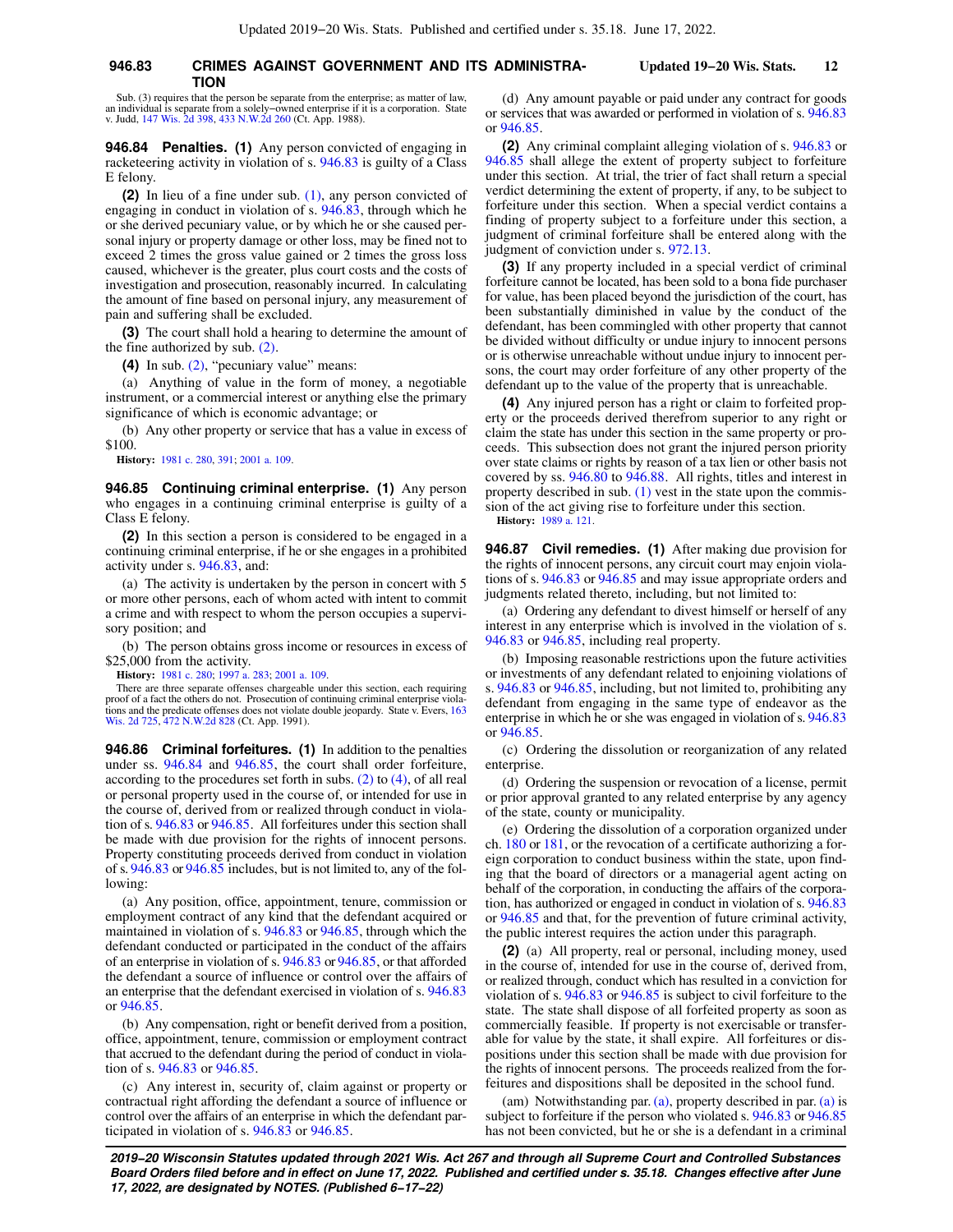### **CRIMES AGAINST GOVERNMENT AND ITS ADMINISTRA-13 Updated 19−20 Wis. Stats. 946.90 TION**

proceeding, is released, pending trial, on bail, as defined in s. [969.001](https://docs.legis.wisconsin.gov/document/statutes/969.001), and fails to appear in court regarding the criminal proceeding. However, before making the final determination of any action under this section, the court must determine that the party bringing the action can prove the person committed the violation of s. [946.83](https://docs.legis.wisconsin.gov/document/statutes/946.83) or [946.85.](https://docs.legis.wisconsin.gov/document/statutes/946.85)

(b) Any injured person has a right or claim to forfeited property or the proceeds derived therefrom superior to any right or claim the state has under this section in the same property or proceeds. This paragraph does not grant the person priority over state claims or rights by reason of a tax lien or other basis not covered by ss. [946.80](https://docs.legis.wisconsin.gov/document/statutes/946.80) to [946.88](https://docs.legis.wisconsin.gov/document/statutes/946.88).

**(3)** The attorney general or any district attorney may institute civil proceedings under this section. Notwithstanding s. [59.42 \(2\)](https://docs.legis.wisconsin.gov/document/statutes/59.42(2)(b)4.) [\(b\) 4.,](https://docs.legis.wisconsin.gov/document/statutes/59.42(2)(b)4.) in counties having a population of 750,000 or more, the district attorney or the corporation counsel may proceed under this section. A corporation counsel in a county having a population of 750,000 or more or a district attorney may institute proceedings under this section only with the prior written approval of the attorney general. In any action brought under this section, the circuit court shall proceed as soon as practicable to the hearing and determination. Pending final determination of any action under this section, the circuit court may at any time enter such injunctions, prohibitions or restraining orders or take such actions, including the acceptance of satisfactory performance bonds, as the court deems proper. At any time pending final determination of a forfeiture action under sub.  $(2)$ , the circuit court may order the seizure of property subject to forfeiture and may make such orders as it deems necessary to preserve and protect the property.

**(4)** Any person who is injured by reason of any violation of s. [946.83](https://docs.legis.wisconsin.gov/document/statutes/946.83) or [946.85](https://docs.legis.wisconsin.gov/document/statutes/946.85) has a cause of action for 2 times the actual damages sustained and, when appropriate, punitive damages. The person shall also recover attorney fees and costs of the investigation and litigation reasonably incurred. The defendant or any injured person may demand a trial by jury in any civil action brought under this section.

**(5)** The burden of proof under this section is that of satisfying or convincing to a reasonable certainty by a greater weight of the credible evidence that the property is subject to forfeiture under this section.

**(6)** A final judgment or decree rendered in favor of the state in any criminal proceeding under ss. [946.80](https://docs.legis.wisconsin.gov/document/statutes/946.80) to [946.88](https://docs.legis.wisconsin.gov/document/statutes/946.88) shall stop the defendant from denying the essential allegations of the criminal offense in any subsequent civil action or proceeding.

**History:** [1981 c. 280](https://docs.legis.wisconsin.gov/document/acts/1981/280); [1989 a. 121](https://docs.legis.wisconsin.gov/document/acts/1989/121) ss. [108](https://docs.legis.wisconsin.gov/document/acts/1989/121,%20s.%20108), [110m;](https://docs.legis.wisconsin.gov/document/acts/1989/121,%20s.%20110m) Stats. 1989 s. 946.87; [1993 a.](https://docs.legis.wisconsin.gov/document/acts/1993/280) [280](https://docs.legis.wisconsin.gov/document/acts/1993/280); [1995 a. 201;](https://docs.legis.wisconsin.gov/document/acts/1995/201) [2017 a. 207](https://docs.legis.wisconsin.gov/document/acts/2017/207) s. [5](https://docs.legis.wisconsin.gov/document/acts/2017/207,%20s.%205).

State courts have concurrent jurisdiction over federal civil Racketeer Influenced and Corrupt Organizations Act actions. Tafflin v. Levitt, [493 U.S. 455,](https://docs.legis.wisconsin.gov/document/courts/493%20U.S.%20455) [110 S. Ct. 792](https://docs.legis.wisconsin.gov/document/courts/110%20S.%20Ct.%20792), [107 L. Ed. 2d 887](https://docs.legis.wisconsin.gov/document/courts/107%20L.%20Ed.%202d%20887) (1990).

A Wisconsin Organized Crime Control Act double damage civil action is penal in nature and does not survive the death of a defendant, but a claim against the deceased defendant's employee does survive. Schimpf v. Gerald, Inc.,  $2 \text{ F}$ . Supp. 2d 1150 (1998).

Reaching deep pocket under RICO. Poker. 72 MLR 511 (1989).

**946.88 Enforcement and jurisdiction. (1)** A criminal or civil action or proceeding under ss. [946.80](https://docs.legis.wisconsin.gov/document/statutes/946.80) to [946.88](https://docs.legis.wisconsin.gov/document/statutes/946.88) may be commenced at any time within 6 years after a violation under ss. [946.80](https://docs.legis.wisconsin.gov/document/statutes/946.80) to [946.88](https://docs.legis.wisconsin.gov/document/statutes/946.88) terminates or the cause of action accrues. If a criminal action or proceeding under ss. [946.80](https://docs.legis.wisconsin.gov/document/statutes/946.80) to [946.88](https://docs.legis.wisconsin.gov/document/statutes/946.88) is brought, or intervened in, to punish, prevent or restrain any such violation, the running of the period of limitations with respect to any civil action or proceeding, including an action or proceeding under s. [946.87,](https://docs.legis.wisconsin.gov/document/statutes/946.87) which is based in whole or in part upon any matter complained of in the criminal action or proceeding shall be suspended for 2 years following the termination of the criminal action or proceeding.

**(2)** The application of one civil or criminal remedy under ss. [946.80](https://docs.legis.wisconsin.gov/document/statutes/946.80) to [946.88](https://docs.legis.wisconsin.gov/document/statutes/946.88) does not preclude the application of any other remedy, civil or criminal, under ss. [946.80](https://docs.legis.wisconsin.gov/document/statutes/946.80) to [946.88](https://docs.legis.wisconsin.gov/document/statutes/946.88) or any other provision of law. Civil remedies under ss. [946.80](https://docs.legis.wisconsin.gov/document/statutes/946.80) to [946.88](https://docs.legis.wisconsin.gov/document/statutes/946.88) are supplemental, and not mutually exclusive, except the state may not proceed under both ss. [946.84 \(2\)](https://docs.legis.wisconsin.gov/document/statutes/946.84(2)) and [946.87 \(4\).](https://docs.legis.wisconsin.gov/document/statutes/946.87(4))

**(3)** The attorney general and the district attorneys of this state have concurrent authority to institute criminal proceedings under ss. [946.80](https://docs.legis.wisconsin.gov/document/statutes/946.80) to [946.88,](https://docs.legis.wisconsin.gov/document/statutes/946.88) except a district attorney may institute proceedings only with the prior written approval of the attorney general.

**History:** [1981 c. 280;](https://docs.legis.wisconsin.gov/document/acts/1981/280) [1989 a. 121](https://docs.legis.wisconsin.gov/document/acts/1989/121) s. [110;](https://docs.legis.wisconsin.gov/document/acts/1989/121,%20s.%20110) Stats. 1989 s. 946.88.

#### **946.90 Wisconsin Works fraud. (1)** In this section:

(a) "Provider" means a Wisconsin Works agency, a person that contracts with a Wisconsin Works agency to provide services to a participant in Wisconsin Works, or a person that provides child care for reimbursement under s. [49.155.](https://docs.legis.wisconsin.gov/document/statutes/49.155)

(b) "Wisconsin Works" means the assistance program for families with dependent children administered under ss. [49.141](https://docs.legis.wisconsin.gov/document/statutes/49.141) to [49.161.](https://docs.legis.wisconsin.gov/document/statutes/49.161)

(c) "Wisconsin Works agency" has the meaning given in s. [49.001 \(9\).](https://docs.legis.wisconsin.gov/document/statutes/49.001(9))

**(2)** Whoever does any of the following is guilty of a Class A misdemeanor:

(a) Intentionally makes or causes to be made any false statement or representation of a material fact in any application for or receipt of any Wisconsin Works benefit or payment.

(b) Having knowledge of the occurrence of any event affecting the initial or continued eligibility for a Wisconsin Works benefit or payment under Wisconsin Works, conceals or fails to disclose that event with an intent to fraudulently secure a Wisconsin Works benefit or payment either in a greater amount or quantity than is due or when no such benefit or payment is authorized.

**(3)** Whoever violates sub. [\(2\)](https://docs.legis.wisconsin.gov/document/statutes/946.90(2)) by furnishing items or services for which payment is or may be made under Wisconsin Works is guilty of a Class H felony.

**(4)** (a) Whoever solicits or receives money, goods, services, or any other thing of value, in return for referring an individual to a person for the furnishing or arranging for the furnishing of any item or service for which payment may be made in whole or in part under Wisconsin Works, or in return for purchasing, leasing, ordering, or arranging for or recommending purchasing, leasing, or ordering any good, facility, service, or item for which payment may be made in whole or in part under Wisconsin Works, is guilty of a Class H felony, except that, notwithstanding the maximum fine specified in s.  $939.50$  (3) (h), the person may be fined not more than \$25,000.

(b) Whoever offers or provides money, goods, services, or any other thing of value to any person to induce the person to refer an individual to a person for the furnishing or arranging for the furnishing of any item or service for which payment may be made in whole or in part under Wisconsin Works, or to purchase, lease, order, or arrange for or recommend purchasing, leasing, or ordering any good, facility, service or item for which payment may be made in whole or in part under any provision of Wisconsin Works, is guilty of a Class H felony, except that, notwithstanding the maximum fine specified in s. [939.50 \(3\) \(h\)](https://docs.legis.wisconsin.gov/document/statutes/939.50(3)(h)), the person may be fined not more than \$25,000.

(c) This subsection does not apply to any of the following:

1. A discount or other reduction in price obtained by a provider of services or other entity under chs. [46](https://docs.legis.wisconsin.gov/document/statutes/ch.%2046) to [51](https://docs.legis.wisconsin.gov/document/statutes/ch.%2051) and [58](https://docs.legis.wisconsin.gov/document/statutes/ch.%2058) if the reduction in price is properly disclosed and appropriately reflected in the costs claimed or charges made by the provider or entity under Wisconsin Works.

2. An amount paid by an employer to an employee who has a bona fide employment relationship with the employer for employment in the provision of covered items or services.

**(5)** A provider who knowingly imposes upon a participant in Wisconsin Works charges in addition to payments received by the provider for services under Wisconsin Works or knowingly imposes direct charges upon a participant in Wisconsin Works in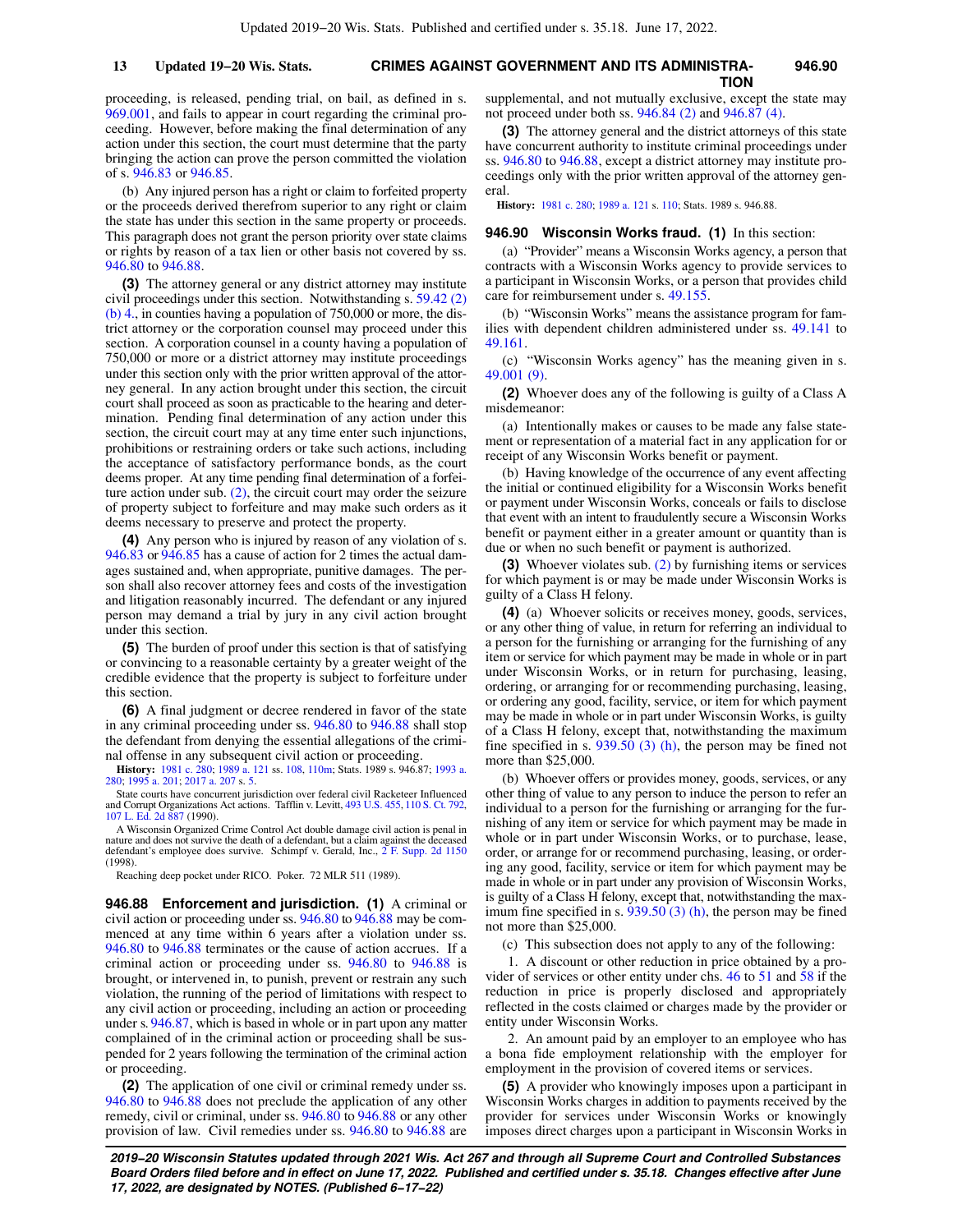#### **946.90 CRIMES AGAINST GOVERNMENT AND ITS ADMINISTRA- Updated 19−20 Wis. Stats. 14 TION**

lieu of obtaining payment under Wisconsin Works is guilty of a Class H felony, except that, notwithstanding the maximum fine specified in s. [939.50 \(3\) \(h\)](https://docs.legis.wisconsin.gov/document/statutes/939.50(3)(h)), the person may be fined not more than \$25,000. This subsection does not apply if benefits or services are not provided under Wisconsin Works and the Wisconsin Works participant is advised of this fact prior to receiving the service.

**History:** [2013 a. 226](https://docs.legis.wisconsin.gov/document/acts/2013/226) ss. [2,](https://docs.legis.wisconsin.gov/document/acts/2013/226,%20s.%202) [7,](https://docs.legis.wisconsin.gov/document/acts/2013/226,%20s.%207) [9,](https://docs.legis.wisconsin.gov/document/acts/2013/226,%20s.%209) [51](https://docs.legis.wisconsin.gov/document/acts/2013/226,%20s.%2051), [52,](https://docs.legis.wisconsin.gov/document/acts/2013/226,%20s.%2052) [53](https://docs.legis.wisconsin.gov/document/acts/2013/226,%20s.%2053); Stats. 2013 s. 946.90.

#### **946.91 Medical Assistance fraud. (1)** In this section:

(a) "Facility" means a nursing home or a community−based residential facility that is licensed under s. [50.03](https://docs.legis.wisconsin.gov/document/statutes/50.03) and that is certified by the department of health services as a provider of aid under Medical Assistance.

(b) "Medical Assistance" means the program providing aid under subch. [IV of ch. 49](https://docs.legis.wisconsin.gov/document/statutes/subch.%20IV%20of%20ch.%2049), except ss. [49.468](https://docs.legis.wisconsin.gov/document/statutes/49.468) and [49.471.](https://docs.legis.wisconsin.gov/document/statutes/49.471)

(c) "Provider" means a person, corporation, limited liability company, partnership, incorporated business, or professional association, and any agent or employee thereof, who provides services under Medical Assistance.

**(2)** Whoever does any of the following is guilty of a Class H felony, except that, notwithstanding the maximum fine specified in s.  $939.50$  (3) (h), the person may be fined not more than \$25,000:

(a) Intentionally makes or causes to be made any false statement or representation of a material fact in any application for any Medical Assistance benefit or payment.

(b) Intentionally makes or causes to be made any false statement or representation of a material fact for use in determining eligibility for any Medical Assistance benefit or payment.

(c) Having knowledge of the occurrence of any event affecting the initial or continued eligibility for any Medical Assistance benefit or payment or the initial or continued eligibility for any such benefit or payment of any other individual in whose behalf he or she has applied for or is receiving such benefit or payment, conceals or fails to disclose such event with an intent to fraudulently secure such benefit or payment either in a greater amount or quantity than is due or when no such benefit or payment is authorized.

(d) Having applied to receive any Medical Assistance benefit or payment for the use and benefit of another and having received it, knowingly and willfully converts the benefit or payment or any part thereof to a use that is not for the benefit of such other person.

**(3)** (a) Whoever solicits or receives, directly, indirectly, overtly, or covertly, money, goods, services, or any other thing of value in return for referring an individual to a person for the furnishing or arranging for the furnishing of any item or service for which payment may be made in whole or in part under Medical Assistance, or in return for purchasing, leasing, ordering, or arranging for or recommending purchasing, leasing, or ordering any good, facility, service, or item for which payment may be made in whole or in part under Medical Assistance, is guilty of a Class H felony, except that, notwithstanding the maximum fine specified in s.  $939.50$  (3) (h), the person may be fined not more than \$25,000.

(b) Whoever offers or provides, directly, indirectly, overtly, or covertly, money, goods, services, or any other thing of value to any person to induce such person to refer an individual to a person for the furnishing or arranging for the furnishing of any item or service for which payment may be made in whole or in part under Medical Assistance, or to purchase, lease, order, or arrange for or recommend purchasing, leasing, or ordering any good, facility, service or item for which payment may be made in whole or in part under Medical Assistance, is guilty of a Class H felony, except that, notwithstanding the maximum fine specified in s.  $939.50(3)$ [\(h\)](https://docs.legis.wisconsin.gov/document/statutes/939.50(3)(h)), the person may be fined not more than \$25,000.

(c) This subsection does not apply to any of the following:

1. A discount or other reduction in price obtained by a provider of services or other entity under chs. [46](https://docs.legis.wisconsin.gov/document/statutes/ch.%2046) to [51](https://docs.legis.wisconsin.gov/document/statutes/ch.%2051) and [58](https://docs.legis.wisconsin.gov/document/statutes/ch.%2058) if the reduction in price is properly disclosed and appropriately reflected in the costs claimed or charges made by the provider or entity under Medical Assistance.

2. An amount paid by an employer to an employee who has a bona fide employment relationship with such employer for employment in the provision of covered items or services.

3. Any payment made for sharing of cost savings under s. [49.45 \(26g\)](https://docs.legis.wisconsin.gov/document/statutes/49.45(26g)).

**(4)** Whoever knowingly and willfully makes or causes to be made, or induces or seeks to induce the making of, any false statement or representation of a material fact with respect to the conditions or operation of any institution or facility in order that such institution or facility may qualify either upon initial certification or upon recertification as a hospital, skilled nursing facility, intermediate care facility, or home health agency is guilty of a Class H felony, except that, notwithstanding the maximum fine specified in s.  $939.50$  (3) (h), the person may be fined not more than \$25,000.

**(5)** Whoever knowingly imposes upon a Medical Assistance recipient charges in addition to payments received for services under ss. [49.45](https://docs.legis.wisconsin.gov/document/statutes/49.45) to [49.471](https://docs.legis.wisconsin.gov/document/statutes/49.471) or knowingly imposes direct charges upon a recipient in lieu of obtaining payment under ss. [49.45](https://docs.legis.wisconsin.gov/document/statutes/49.45) to [49.471](https://docs.legis.wisconsin.gov/document/statutes/49.471) is guilty of a Class H felony, except that, notwithstanding the maximum fine specified in s. [939.50 \(3\) \(h\)](https://docs.legis.wisconsin.gov/document/statutes/939.50(3)(h)), the person may be fined not more than \$25,000. This subsection does not apply under any of the following circumstances:

(a) Benefits or services are not provided under s. [49.46 \(2\)](https://docs.legis.wisconsin.gov/document/statutes/49.46(2)) or [49.471 \(11\)](https://docs.legis.wisconsin.gov/document/statutes/49.471(11)) and the Medical Assistance recipient is advised of this fact prior to receiving the service.

(b) An applicant is determined to be eligible retroactively under s.  $49.4\overline{6}$  (1) (b),  $49.47$  (4) (d), or  $49.471$ , a provider bills the applicant directly for services and benefits rendered during the retroactive period, the provider, upon notification of the applicant's retroactive eligibility, submits a claim for payment under s. [49.45](https://docs.legis.wisconsin.gov/document/statutes/49.45) for covered services or benefits rendered to the recipient during the retroactive period, and the provider reimburses the recipient or other person who has made prior payment to the provider for services provided to the recipient during the retroactive eligibility period, by the amount of the prior payment made upon receipt of payment under s. [49.45](https://docs.legis.wisconsin.gov/document/statutes/49.45).

(c) Benefits or services are provided for which recipient copayment, coinsurance, or deductible is required under s. [49.45](https://docs.legis.wisconsin.gov/document/statutes/49.45(18)) [\(18\)](https://docs.legis.wisconsin.gov/document/statutes/49.45(18)), not to exceed maximum amounts allowable under [42 CFR](https://docs.legis.wisconsin.gov/document/cfr/42%20CFR%20447.53) [447.53](https://docs.legis.wisconsin.gov/document/cfr/42%20CFR%20447.53) to [447.58](https://docs.legis.wisconsin.gov/document/cfr/42%20CFR%20447.58), or for which recipient copayment or coinsurance is required under s. [49.471 \(11\)](https://docs.legis.wisconsin.gov/document/statutes/49.471(11)).

**(6)** Whoever, in connection with Medical Assistance when the cost of the services provided to the patient is paid for in whole or in part by the state, intentionally charges, solicits, accepts, or receives, in addition to any amount otherwise required to be paid under Medical Assistance, any gift, money, donation, or other consideration, other than a charitable, religious, or philanthropic contribution from an organization or from a person unrelated to the patient, as a precondition of admitting a patient to a hospital, skilled nursing facility, or intermediate care facility, or as a requirement for the patient's continued stay in such a facility is guilty of a Class H felony, except that, notwithstanding the maximum fine specified in s. [939.50 \(3\) \(h\)](https://docs.legis.wisconsin.gov/document/statutes/939.50(3)(h)), the person may be fined not more than \$25,000.

**History:** [2013 a. 226](https://docs.legis.wisconsin.gov/document/acts/2013/226) ss. [13,](https://docs.legis.wisconsin.gov/document/acts/2013/226,%20s.%2013) [17,](https://docs.legis.wisconsin.gov/document/acts/2013/226,%20s.%2017) [19,](https://docs.legis.wisconsin.gov/document/acts/2013/226,%20s.%2019) [21](https://docs.legis.wisconsin.gov/document/acts/2013/226,%20s.%2021), [23](https://docs.legis.wisconsin.gov/document/acts/2013/226,%20s.%2023), [25](https://docs.legis.wisconsin.gov/document/acts/2013/226,%20s.%2025), [29](https://docs.legis.wisconsin.gov/document/acts/2013/226,%20s.%2029), [54;](https://docs.legis.wisconsin.gov/document/acts/2013/226,%20s.%2054) Stats. 2013 s. 946.91; [2015](https://docs.legis.wisconsin.gov/document/acts/2015/195) [a. 195](https://docs.legis.wisconsin.gov/document/acts/2015/195); [2017 a. 279.](https://docs.legis.wisconsin.gov/document/acts/2017/279)

#### **946.92 Food stamp offenses. (1)** In this section:

(a) "Eligible person" means a member of a household certified as eligible for the food stamp program or a person authorized to represent a certified household under [7 USC 2020](https://docs.legis.wisconsin.gov/document/usc/7%20USC%202020) (e) (7).

(b) "Food" means items that may be purchased using food stamp program benefits under  $7 \text{ USC } 2016$  (b).

(c) "Food stamp program" means the federal food stamp program under [7 USC 2011](https://docs.legis.wisconsin.gov/document/usc/7%20USC%202011) to [2036a.](https://docs.legis.wisconsin.gov/document/usc/7%20USC%202036a)

(d) "Supplier" means a retail grocery store or other person authorized by the federal department of agriculture to accept food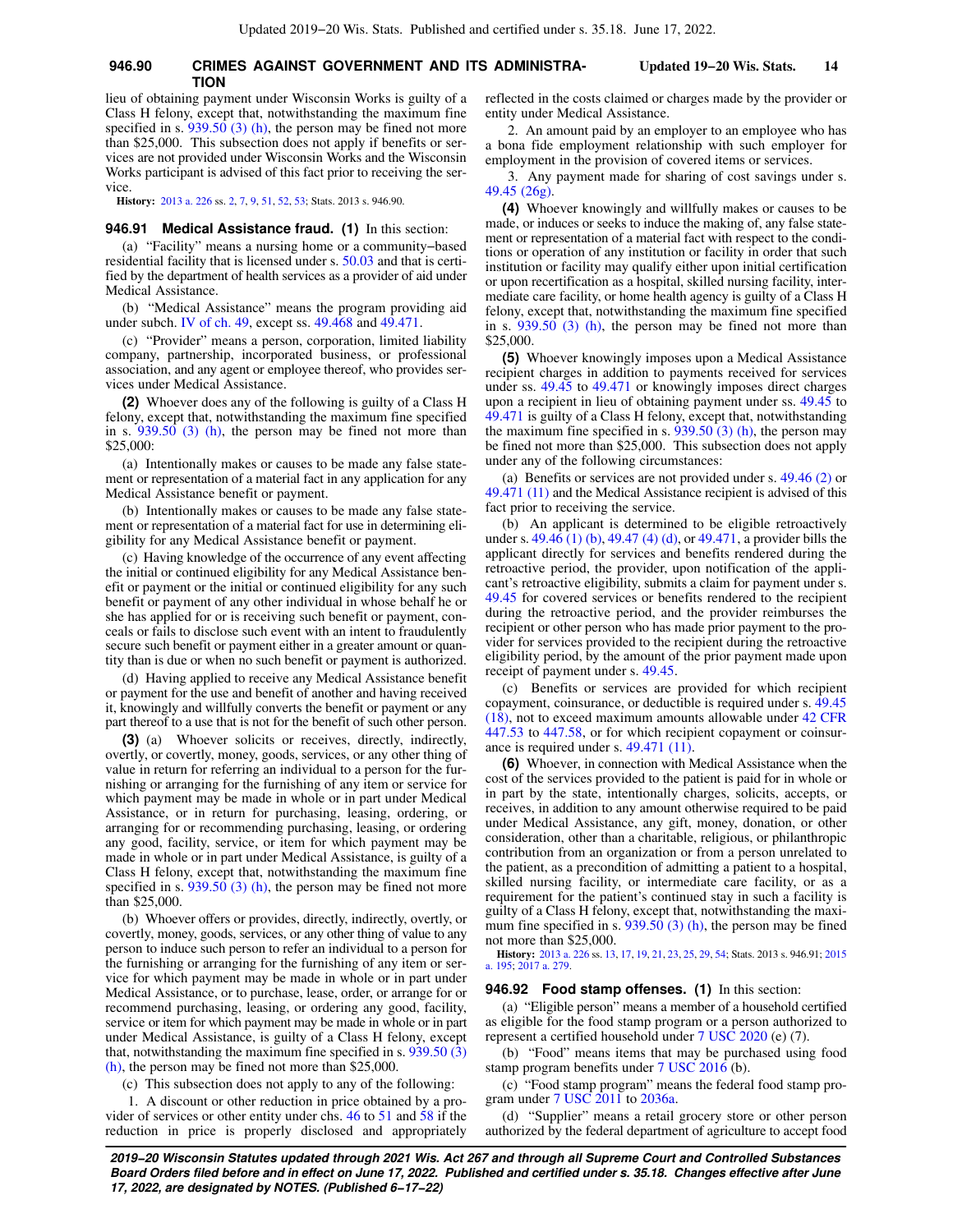# **CRIMES AGAINST GOVERNMENT AND ITS ADMINISTRA-15 Updated 19−20 Wis. Stats. 946.93**

stamp program benefits in exchange for food under the food stamp program.

(dm) "Traffic food stamp program benefits" means to do any of the following:

1. Buy, sell, steal, or otherwise accomplish the exchange of, directly, indirectly, in collusion with others, or individually, food stamp program benefits issued and accessed through the electronic benefit transfer program under s. [49.797](https://docs.legis.wisconsin.gov/document/statutes/49.797), or by manual voucher and signature, for cash or other consideration that is not food.

2. Exchange firearms, ammunition, explosives, or controlled substances, as defined in [21 USC 802](https://docs.legis.wisconsin.gov/document/usc/21%20USC%20802), for food stamp program benefits.

3. Use food stamp program benefits to purchase food that includes a container deposit for the sole purpose of discarding the container contents and returning the container for a cash refund of the deposit.

4. Resell food purchased with food stamp program benefits for the purpose of obtaining cash or other consideration that is not food.

5. Purchase, for cash or other consideration that is not food, food that was previously purchased from a supplier using food stamp program benefits.

6. Any other action that is trafficking under [7 USC 2011](https://docs.legis.wisconsin.gov/document/usc/7%20USC%202011) to [2036a.](https://docs.legis.wisconsin.gov/document/usc/7%20USC%202036a)

(e) "Unauthorized person" means a person who is not one of the following:

1. An employee or officer of the federal government, the state, a county, a multicounty consortium, or a federally recognized American Indian tribe acting in the course of official duties in connection with the food stamp program.

2. A person acting in the course of duties under a contract with the federal government, the state, a county, a multicounty consortium, or a federally recognized American Indian tribe in connection with the food stamp program.

3. An eligible person.

4. A supplier.

5. A person authorized to redeem food coupons under [7 USC](https://docs.legis.wisconsin.gov/document/usc/7%20USC%202019) [2019.](https://docs.legis.wisconsin.gov/document/usc/7%20USC%202019)

**(2)** (a) No person may misstate or conceal facts in a food stamp program application or report of income, assets or household circumstances with intent to secure or continue to receive food stamp program benefits.

(b) No person may knowingly fail to report changes in income, assets or other facts as required under [7 USC 2015](https://docs.legis.wisconsin.gov/document/usc/7%20USC%202015) (c) (1) or regulations issued under that provision.

(c) No person may knowingly issue food stamp program benefits to a person who is not an eligible person or knowingly issue food stamp program benefits to an eligible person in excess of the amount for which the person's household is eligible.

(d) No eligible person may knowingly transfer food stamp program benefits except to purchase food from a supplier or knowingly obtain or use food stamp program benefits for which the person's household is not eligible.

(e) No supplier may knowingly obtain food stamp program benefits except as payment for food or knowingly obtain food stamp program benefits from a person who is not an eligible person.

(f) No unauthorized person may knowingly obtain, possess, transfer, or use food stamp program benefits.

(g) No person may knowingly traffic food stamp program benefits.

**(3)** (a) Whoever violates sub. [\(2\)](https://docs.legis.wisconsin.gov/document/statutes/946.92(2)) is subject to the following penalties:

1. If the value of the food stamp program benefits does not exceed \$100, a Class B misdemeanor.

2. Except as provided in subd. [3.](https://docs.legis.wisconsin.gov/document/statutes/946.92(3)(a)3.), if the value of the food stamp program benefits exceeds \$100, but is less than \$5,000, a Class I felony.

**TION**

3. If the value of the food stamp program benefits exceeds \$100, but is less than \$5,000, and the person has a prior conviction under this section, a Class H felony.

4. If the value of the food stamp program benefits is \$5,000 or more, a Class G felony.

(b) In addition to the penalties applicable under par. [\(a\)](https://docs.legis.wisconsin.gov/document/statutes/946.92(3)(a)), the court shall suspend a person who violates sub. [\(2\)](https://docs.legis.wisconsin.gov/document/statutes/946.92(2)) from participation in the food stamp program as follows:

1. For a first conviction under this section, for not less than one year and not more than 2 years and 6 months.

2. For a 2nd conviction under this section, for not less than 2 years and not more than 3 years and 6 months.

3. For a 3rd conviction under this section, permanently.

(c) In addition to the penalties applicable under par. [\(a\)](https://docs.legis.wisconsin.gov/document/statutes/946.92(3)(a)), a court shall permanently suspend from the food stamp program a person who has been convicted of an offense under [7 USC 2024](https://docs.legis.wisconsin.gov/document/usc/7%20USC%202024) (b) or (c) involving an item covered by [7 USC 2024](https://docs.legis.wisconsin.gov/document/usc/7%20USC%202024) (b) or (c) having a value of \$500 or more.

(d) 1. If a person violated sub. [\(2\)](https://docs.legis.wisconsin.gov/document/statutes/946.92(2)) by trading a controlled substance, as defined in s. [961.01 \(4\)](https://docs.legis.wisconsin.gov/document/statutes/961.01(4)), for food stamp program benefits, the court shall suspend the person from participation in the food stamp program as follows:

a. Upon a first conviction, for 2 years.

b. Upon a 2nd conviction, permanently.

2. If a person violated sub. [\(2\)](https://docs.legis.wisconsin.gov/document/statutes/946.92(2)) by trading firearms, ammunition, or explosives for food stamp program benefits, the court shall suspend the person permanently from participation in the food stamp program.

(e) Notwithstanding pars. [\(b\)](https://docs.legis.wisconsin.gov/document/statutes/946.92(3)(b)) and [\(c\)](https://docs.legis.wisconsin.gov/document/statutes/946.92(3)(c)), in addition to the penalties applicable under par. [\(a\)](https://docs.legis.wisconsin.gov/document/statutes/946.92(3)(a)), the court shall suspend from the food stamp program for a period of 10 years a person who violates sub. [\(2\)](https://docs.legis.wisconsin.gov/document/statutes/946.92(2)) by fraudulently misstating or misrepresenting his or her identity or place of residence for the purpose of receiving multiple benefits simultaneously under the food stamp program.

**History:** [2013 a. 226](https://docs.legis.wisconsin.gov/document/acts/2013/226) ss. [35,](https://docs.legis.wisconsin.gov/document/acts/2013/226,%20s.%2035) [36](https://docs.legis.wisconsin.gov/document/acts/2013/226,%20s.%2036), [38,](https://docs.legis.wisconsin.gov/document/acts/2013/226,%20s.%2038) [41,](https://docs.legis.wisconsin.gov/document/acts/2013/226,%20s.%2041) [42](https://docs.legis.wisconsin.gov/document/acts/2013/226,%20s.%2042), [44,](https://docs.legis.wisconsin.gov/document/acts/2013/226,%20s.%2044) [55;](https://docs.legis.wisconsin.gov/document/acts/2013/226,%20s.%2055) Stats. 2013 s. 946.92; [2015 a.](https://docs.legis.wisconsin.gov/document/acts/2015/195) [195](https://docs.legis.wisconsin.gov/document/acts/2015/195) s. [82.](https://docs.legis.wisconsin.gov/document/acts/2015/195,%20s.%2082)

**946.93 Public assistance fraud. (1)** In this section, "public assistance" means any aid, benefit, or services provided under ch. [49](https://docs.legis.wisconsin.gov/document/statutes/ch.%2049).

**(2)** Whoever intentionally makes or causes to be made any false statement or representation of material fact in any application for or receipt of public assistance is guilty of a Class A misdemeanor.

**(3)** No person may do any of the following:

(a) Having knowledge of an event affecting the initial or continued eligibility for public assistance, conceal or fail to disclose that event with an intent to fraudulently secure public assistance, including payment either in a greater amount or quantity than is due or when no such benefit or payment is authorized.

(b) Receive any income or assets and fail to notify the public assistance agency within 10 days after receiving the income or assets, unless a different time period is required under the applicable public assistance program.

(c) Fail to notify the public assistance agency within 10 days of any change in circumstances for which notification by the recipient must be provided under law, unless a different time period is required under the applicable public assistance program.

(d) Receive a voucher under a public assistance program for goods or services and use the funding granted under the voucher for purposes that are not authorized by the public assistance agency.

(e) Whoever violates par.  $(a)$ ,  $(b)$ ,  $(c)$ , or  $(d)$  is subject to the following penalties: